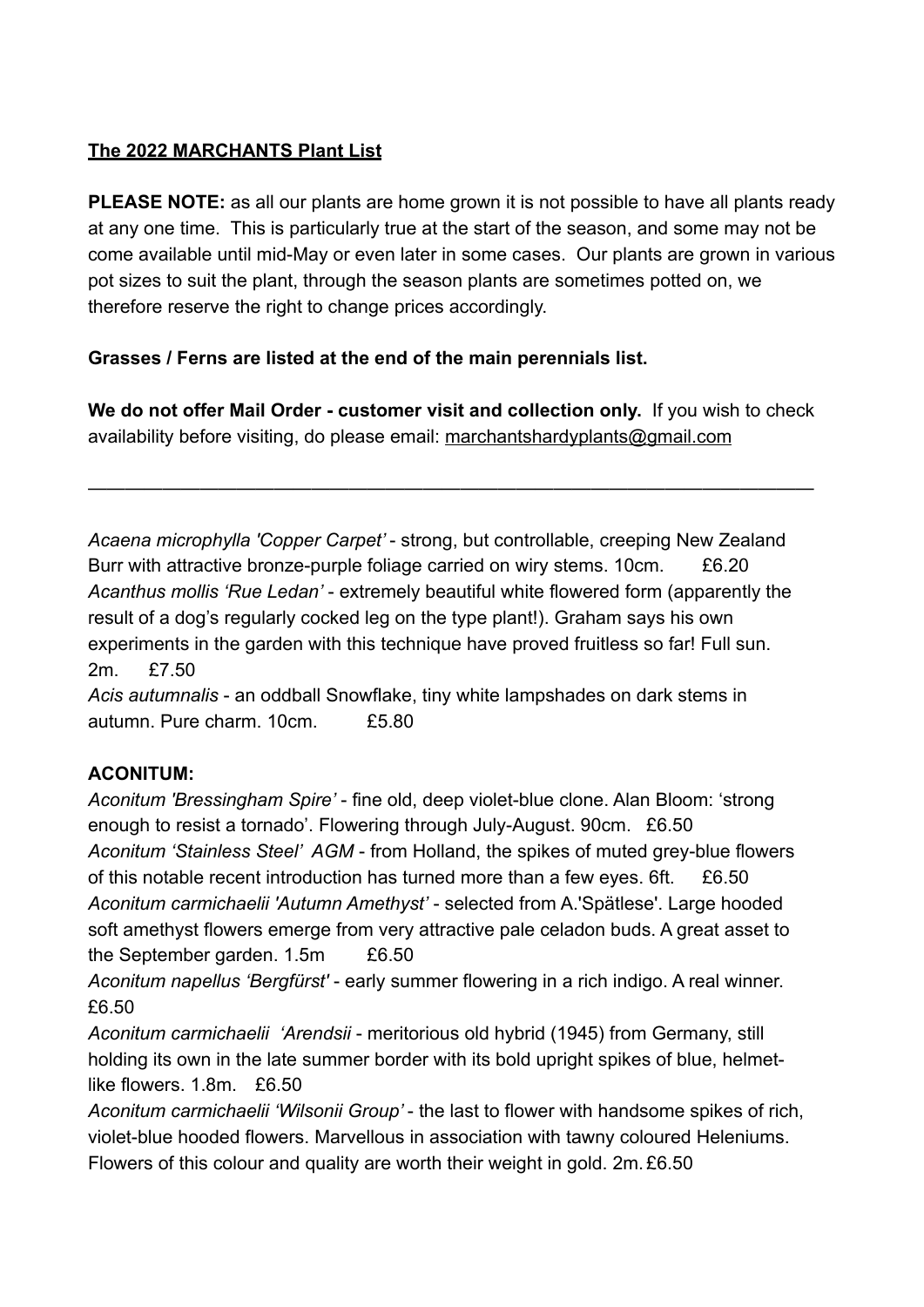*Aconitum sachalinense subsp yezoense* - tall (2m+) and with handsome deep green foliage, the small heads of flowers are rich violet blue. Possesses 'presence'. £6.50 *Aconitum x cammarum grandiflorum album* - valued for its fresh green foliage, neutral colour and for its flowering season, at its best through mid July. 1m. £6.50

## **AGAPANTHUS:**

*Agapanthus 'Blue Belle' -* short stature and neat heads of incredibly rich violet blue flowers, not far removed from the colour of our native Bluebell in fact. Get it! £10.00 *Agapanthus 'Blue Cub'* - our shortest in our 'Fox' range. The flowers are a lacquered violet blue, 30cm above the foliage. Full height 70cm. £12.50

*Agapanthus 'Blue Fox'* - our choice agapanthus of recent hybridisations. Strong and upright with a full head of the deepest violet blue. Carol Klein's favourite on her last visit. 90cm. £12.50

*Agapanthus 'Blue Vixen'* - another strong grower in our 'Fox' range. Violet blue flowers with a dark median stripe. Flowering 50cm above foliage. Full height 1m. £12.50 *Agapanthus 'Cheney's Lane'* - strong growing, free flowering pale blue form selected by Four Seasons Nursery. 100cm. £10.00

*Agapanthus 'Ex Keith Wiley'* - another small Agapanthus with widely flared pale blue flowers. 1 ft. £12.50

*Agapanthus 'Findlay's Blue'* - slender arching 3ft stems support handsome rich blue, campanulate flowers. A plant Graham first came across at Powis Castle, it has settled well in our Sussex clay. £10.00

*Agapanthus 'Jodie'* - Dick Fulcher's superlative selection. Tall (1.3m), flowering late Sept/October, and with mid blue flowers which seem to sing for an age in the autumn light. £11.50

*Agapanthus 'Marchant's Dark Hybrids'* - with the help of our bees we hope that two different closely planted violet-blue selections will yield seedlings of equal calibre.

Strong plants offered. 1m+ £9.50

*Agapanthus 'Marchants Melancholy Mauve'* - selected here and grown for many years, this unique plant of inapertus persuasion is offered for the first time. Its colour is strangely beautiful, a soft lilac-mauve. 90cm. £10.00

*Agapanthus 'Marchants Midnight Blue'* - another Marchants selection and an improvement we think on 'Midnight Blue'. Marginally taller, it possesses rich blue flowers that are more conspicuously flared. A classy candidate for the border front. 45cm. £10.00

*Agapanthus 'Marchants Neptune'* - bred here, now old stable. Pale milky blue lockets of A. inapertus persuasion (ie.hanging down), beautiful in tandem with more grey than green foliage. 1.2m £10.00

*Agapanthus 'Marchants Night Sky'* - arguably our darkest Agapanthus, a provocative violet-black. It needs prominent placing – this is a recessive colour which can be missed in a border! £10.00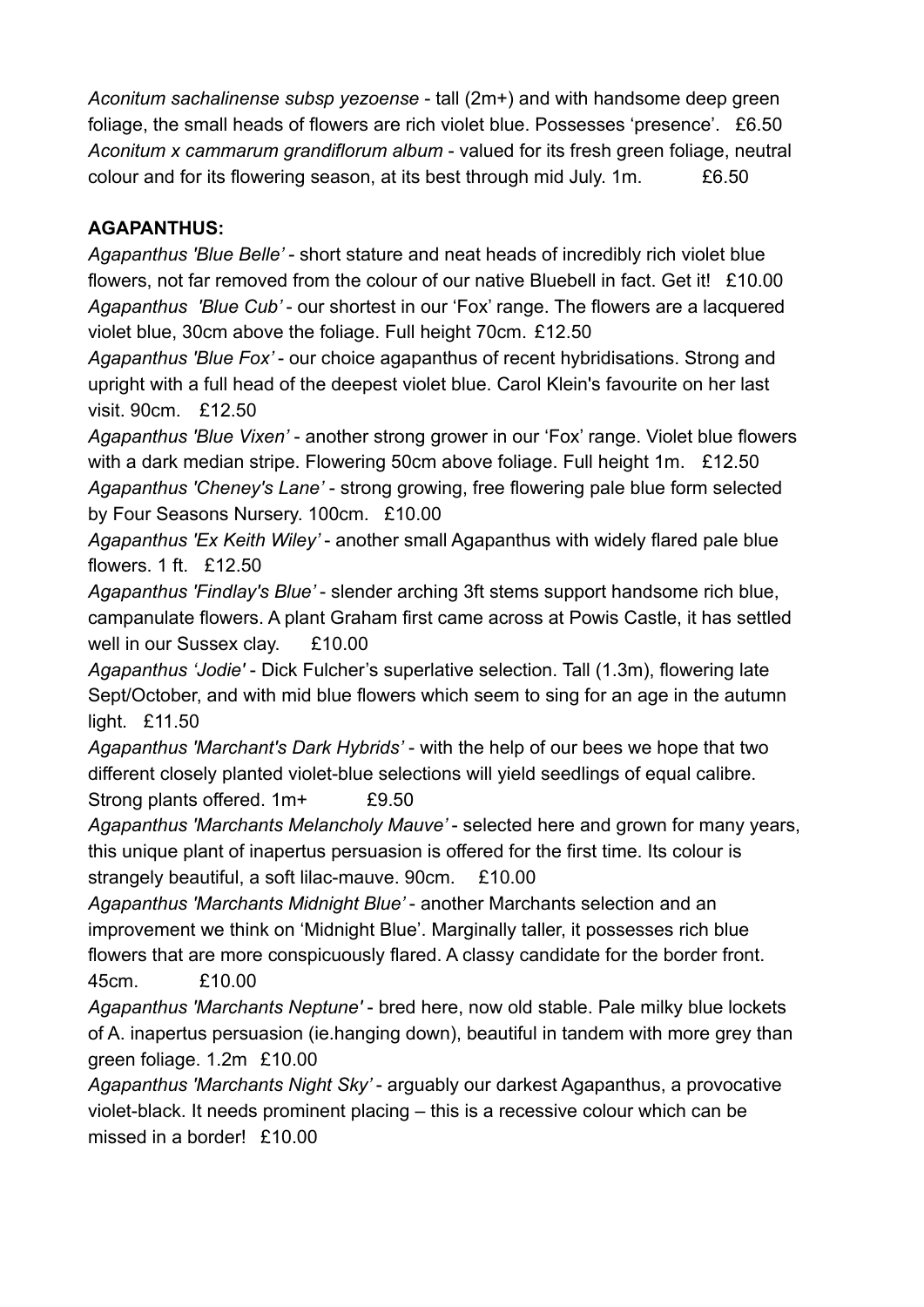*Agapanthus 'Silver-Blue'* - what it says on the tin, simple silver blue. The flowers are nicely flared (campanulate) and its stems short (60cm). All in all a pretty, gay plant. £10.00

*Agapanthus 'Windsor Grey'* - a plant of noble habit with broad green leaves and subtle coloured flowers in September being a mixture of white, grey and palest lavender. 100cm. £11.50

*Agapanthus 'Lilliput' -* very old short selection of African Lily with small heads of bright blue flowers. Great for border front or pots alike. 40cm. £9.50

*Agapanthus 'Loch Hope'* - magnificent clone with showy rich blue flowers in late summer. 4 ft. £10.00

*Agapanthus 'Kew White'* - acquired from Great Dixter who received it from Kew. Handsome broad leaves and pristine white flowers with dark anthers. 75cm £10.00 *Agapanthus 'Lady Moore'* - generally reckoned to be one of the best short forms. Small heads of white flowers. 15ins. £10.00

*Agapanthus caulescens* - unusually, the great fat leaves ascend the stems, creating a curious tropical effect. The heads of large mid blue flowers have a strong median stripe and are born on chunky stems. May vary. 90cm+ £10.00

*Agapanthus inapertus* - the true species characterised by its small heads of drooping tubular flowers, mid blue in this form. Divisions. 1m £12.50

*Agapanthus inapertus 'Graskop'* - intense deep cobalt flowers in small heads on a plant of modest proportions but huge quality. The clone we offer was procured from Kirstenbosch BG and which we believe is the true clone.  $60 \text{cm}$   $\text{£}12.50$ 

*Ageratina altissima 'Chocolate'* - striking black-purple foliage and domed heads of white flowers in autumn. An asset on all accounts for any fertile border in full sun. 1.5m. £6.50

*Alchemilla erythropoda* - dwarf Lady's Mantle. More delicate in all its parts. £6.20 *Alchemilla venosa* - a plant Graham grew at the beginning of his gardening career (30 years ago!) and enjoyed to this day. Exactly halfway in proportion between the above and the ubiquitous A. mollis. £6.20

# **ALLIUM:**

*Allium chinense* - culinary Asian herb, but for gardeners also provides us with a very pretty lilac-pink autumn flowering onion with slightly glaucous chive like leaves. 25cm. £6.20

*Allium Ex Millenium 'Pale Pink Seedling'* - slightly lighter in colour than the parent plant, which is noted for the quality of its summer umbels over green strapped leaves. 40cm £6.20

*Allium lusitanicum 'Summer Beauty'* - handy small onion for the border front with green, fleshy linear leaves and shallow domes of lilac-mauve flowers E6.20 *Allium senescens subsp. glaucum* - excellent border-front candidate, the twisted glaucous foliage topped with domed heads of lilac-pink flowers on 20cm spikes. £6.20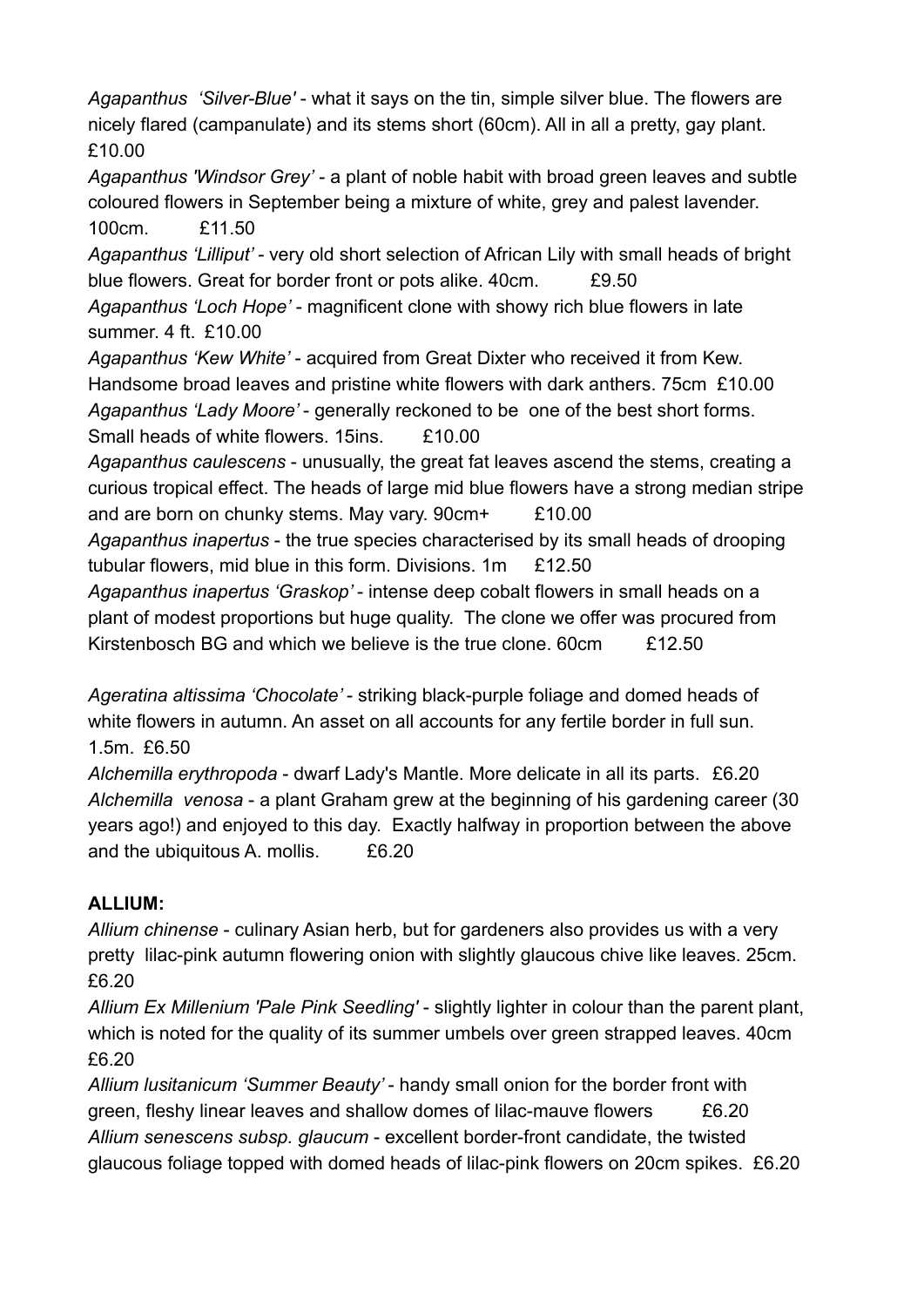*Allium thunbergii 'Osawa'* - tiny Japanese species which brings the allium season to a close with its late flurry of pale purple flowers over narrow glossy leaves in Sept/Oct. 15cm £5.80

## **ALSTROMERIA:**

*Alstroemeria 'Mars'* - carmine with a smidgen of brown and with bold yellow splashes to the topmost petals. 1m. £7.50 *Alstroemeria 'Red Elf'* - large glowing carmine flowers borne in a seeming non-stop display for months. It belongs at the border front and will survive bitter winters uncomplainingly. 45cm £7.50 *Alstroemeria psittacina* - Brazillian exotic with narrow trumpet flowers in crimson tipped with apple green, the interior decorated with dark guidelines in preparation for an insects' ball. Mulch in winter. 60cm. £7.50

*Althaea cannabina* - from a tight rootstock, twiggy stems grow to 1.8m or more supporting through summer 2cm wide palest pink hollyhock like flowers backed by green calyces. Charming and easy given good drainage. £6.50 *Althaea officinalis 'Alba'* - dainty white cupped flowers over a long summer season on this lofty grey leaved perennial. Excellent with grasses. 2m £6.50

# **AMSONIA:**

*Amsonia 'Ex Ernst Pagels'* - seedlings of this tremendously vigorous form to flower this May/June. Lucky dip. 80cm+ £6.50

*Amsonia 'Graham's Hybrid'* - possible A.taebermontana hybrid occurring here. Good foliage and clusters of pale blue-mauve flowers together with fall colour. 80cm. £6.50 *Amsonia hubrichtii* - narrowest leaved Amsonia making a fine, season long foliage plant and invariably colours well in autumn. Small, starry china blue flowers emerge from deeper buds. A first class, long lived plant. 60cm £6.50

*Amsonia illustris* - has broad, willow shaped leaves which also colour well and typical starry flowers in pale turquoise blue. A martyr to drought as are they all. 90cm. £6.50 *Amsonia orientalis* - awash with small starry slatey-blue flowers (not unlike the Periwinkle's) displayed on willowy leaved stems through early summer. An exercise in understatement. 40cm. £6.50

*Amsonia orientalis 'Turkish Form'* - a more recent wild collection of this Turkish endemic. A solid looking plant with paler flowers than the above but much longer flowering. 40cm. £6.50

# **ANEMONE:**

*Anemone hupehensis var. japonica 'Bodnant Burgundy'* - richest-pink fine-petalled (slightly doubled?) flowers over a compact plant. 60cm. Not quite the lightest pinot noir, but a good rich colour. £6.50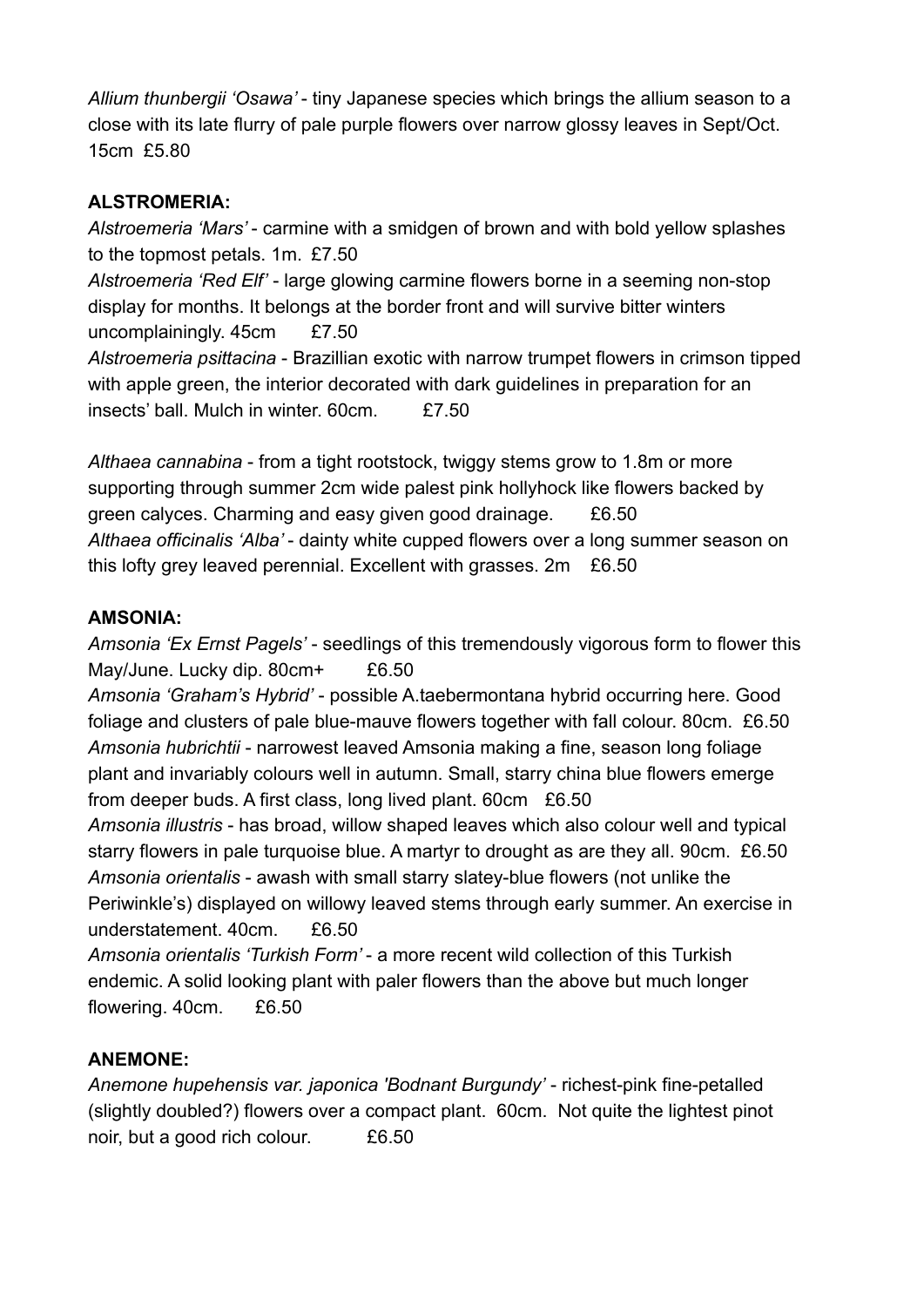*Anemone nemerosa 'Parlez Vous'* - strong plant collected behind the 1st World War trenches in France. Silvery lavender-blue chalices, superb with dark purple Hellebores. 10cm £6.20

*Anemone nemorosa virescens* - a beautiful curiosity, the flowers having metamorphosised into a loose ruff of bright green bracts. 10cm. £6.20 *Anemone x hybrida 'Geantes des Blanches'* - large semi-double white flowers, the

narrow ray petals forming a rather flat flower. Robust. 4 ft. £6.50

*Anemone x hybrida 'Good Deep Pink'* - this new seedling is still being assessed but was selected for the depth of its purple-pink colouring. Selecting plants takes time! £6.50

*Anemone x hybrida 'Honorine Jobert'* - pristine and pure - reckoned to be the best white. 4 ft. £6.50

*Anemone x hybrida 'Ragged Robin'* - a seedling raised here from a Japanese selection. The deep pink narrow sepals make for a ragged, charming appearance. 40cm £6.50

*Anemonella thalictroides* - divisons are offered and will be mixed in variety: white, pale pink , single and double flowers. Take your pick! £6.50

*Anthericum racemosum* - starry white flowers in summer on branched slender stems creates an airy effect when established - sun and good drainage preferred. Border, pot or meadow even? 30cm £6.50

*Aquilegia 'Ruby Port'* - aptly described Port wine coloured flowers, nicely doubled. 90cm. £6.50

*Aquilegia Longissima* - its very long narrow spurs make this the most elegant of Aquilegias. Both spurs and the flattened disc like flower are luminous pale lemon yellow – a beauty! 60cm. £6.50

*Arisaema candidissimum* - an aristocratic aroid from China with "designer" flowers in palest pink and white. Requires a humous rich soil in partial shade. 40cm. £8.50 *Artemisia lactiflora 'Elfenbein'* - a great form from the continent with munificent branched heads of ivory white flowers in late summer. Definitely the one for size conscious gardeners. 1.5m. £6.50

*Arum italicum 'Tiny'* - rare marbled leaf form growing no taller than 20cm. Particularly good amongst winter/spring bulbs. Summer dormant. £6.20

*Aruncus 'Horatio'* - a super hybrid from doyen nurseryman, Ernst Pagels. Graceful tapering cream plumes on reddish-bronze stems held above intricately cut foliage 120cm £6.50

*Asarum splendens* - Chinese Wild Ginger. Not a true ginger but possessing ginger smelling roots. The striking silver mottled leaves shield clandestine, large, weird chocolate- purple and white flowers, alas, not enhanced by a chocolate scent. 15cm. £6.50

*Asclepias incarnata* - willowy stems to 1m terminating in nodding clusters of small, dusky rose pink flowers, the seed heads a package holding glistening silky seeds. Demure, subtle and little known. £6.50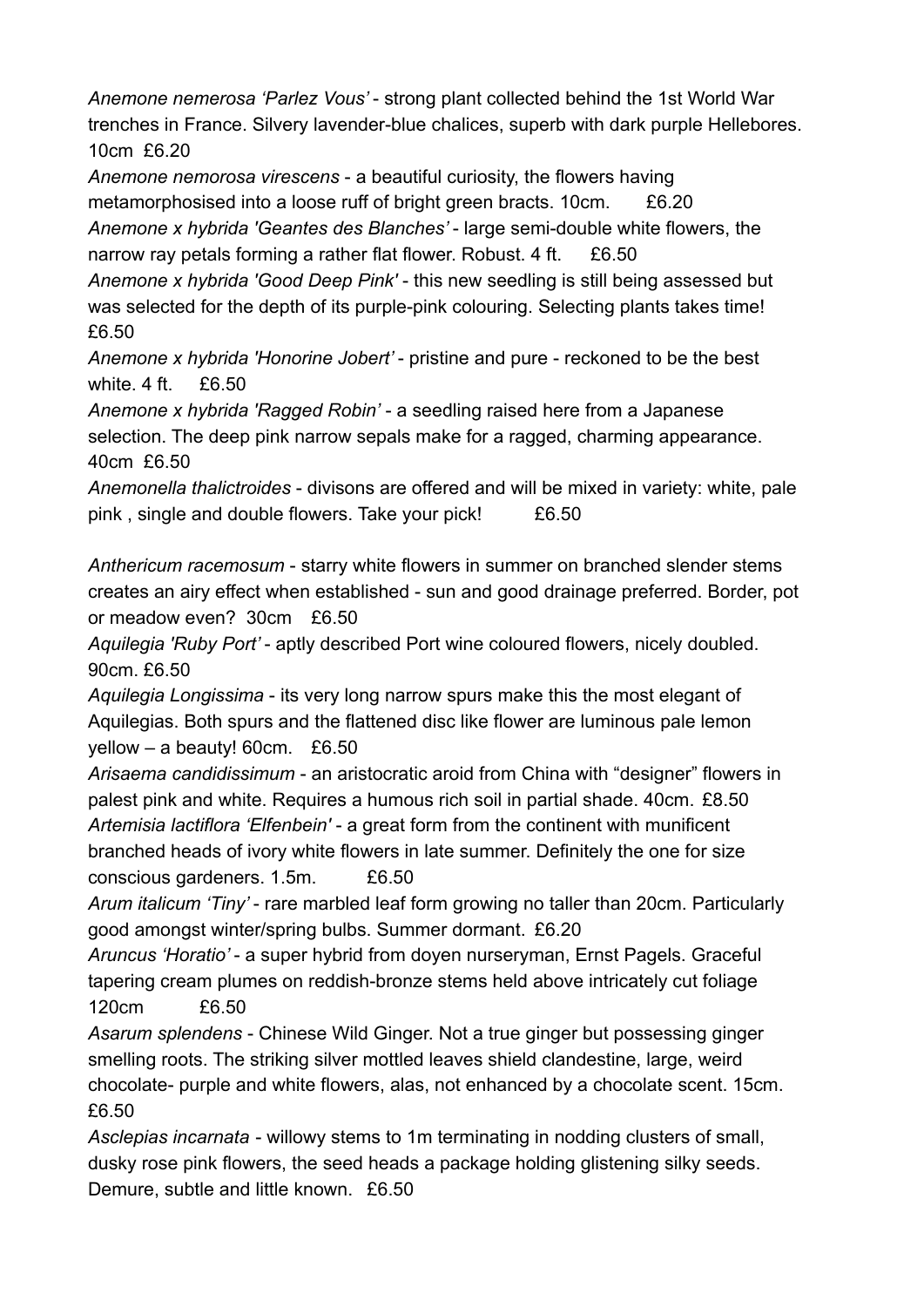*Asphodeline fistulosus* - dainty display of airy white lily-like flowers with a vein of pink, over grassy rosettes of glaucous foliage through summer. Sun and drainage a must. £6.50

## **ASTER:**

*Aster 'Iolanthe's Spirit'* - a present from our garden but parentage hard to gauge. The prolific purple flowers are long borne starting in early August and maintaining their quality through September. 1.5m. £6.50

*Aster 'Kylie'* - beautiful small flowered cultivar bearing swags of pale pink flowers. Deemed worthy of an AGM in 1990 yet still little known. 70cm. £6.50

*Aster 'Treffpunkt'* - from a Dutch colleague and in the mold of A. 'Little Carlow' but with small mid violet flowers and perhaps a little shorter. Completely charming. 1m+ £6.50

*Aster 'Prairie Purple'* - well behaved clump former whose self supporting wiry stems bear swags of single, large dusky purple daisies. 1.5m E6.50

*Aster novae-angliae 'Lou Williams'* - large, iridescent, pink-red flowers, on this floriferous, mildew resistant Aster. Full Sun. 1.6m £6.50

*Aster 'Quinton Menzies'* - bold purplish-pink carrying hundreds of flowers on its strong stems. 1.2m £6.50

*Aster 'Wishee Washee'* - not the name of a window-cleaning firm but our new (and very effective) palest lavender Aster, a possible ericoides hybrid with its pale green fine foliage. 1m+ £6.50

*Aster amellus 'Framfieldii' AGM* - an elegant hybrid, not dissimilar to 'Violet Queen' but a slightly paler violet. Sept/Oct. 40cm. £6.50

*Aster cordifolius 'Little Carlow' AGM* - wiry stems struggle to support the sheer weight and number of large, lavender-blue flowers, a colour particularly enhanced by the autumn light. 120cm. £6.50

*Aster ericoides 'Brimstone'* - branching stems of creamy white flowers with yellow *centres, against bright green foliage. Full Sun. 75cm. £6.50*

*Aster ericoides 'Ringdove'* - in character close to the ericoides types. Explodes from tiny buds into a constellation of small pale lavender-blue rayed flowers with sulphur yellow centres. A favourite here. 50cm £6.50

*Aster ericoides var. prostratum ' Snow Flurry' AGM* - benign green carpet of prostrate foliage eventually erupts in October into a dazzling display of tiny white blossoms, a late bonus for bees and humans alike. 10cm. £6.50

*Aster lateriflorum 'Chloe'* - an abundance of small, delicate white daisies with yellow centres, turning to pink once pollinated. Full sun/part shade. 60cm. £6.50

*Aster lateriflorus 'Lady in Black'* - in full sun the leaves take on a suave purple-black hue. The small flowers are white with attractive rosy stamens, carried in huge numbers on a network of short lateral branches. 120-150cm. £6.50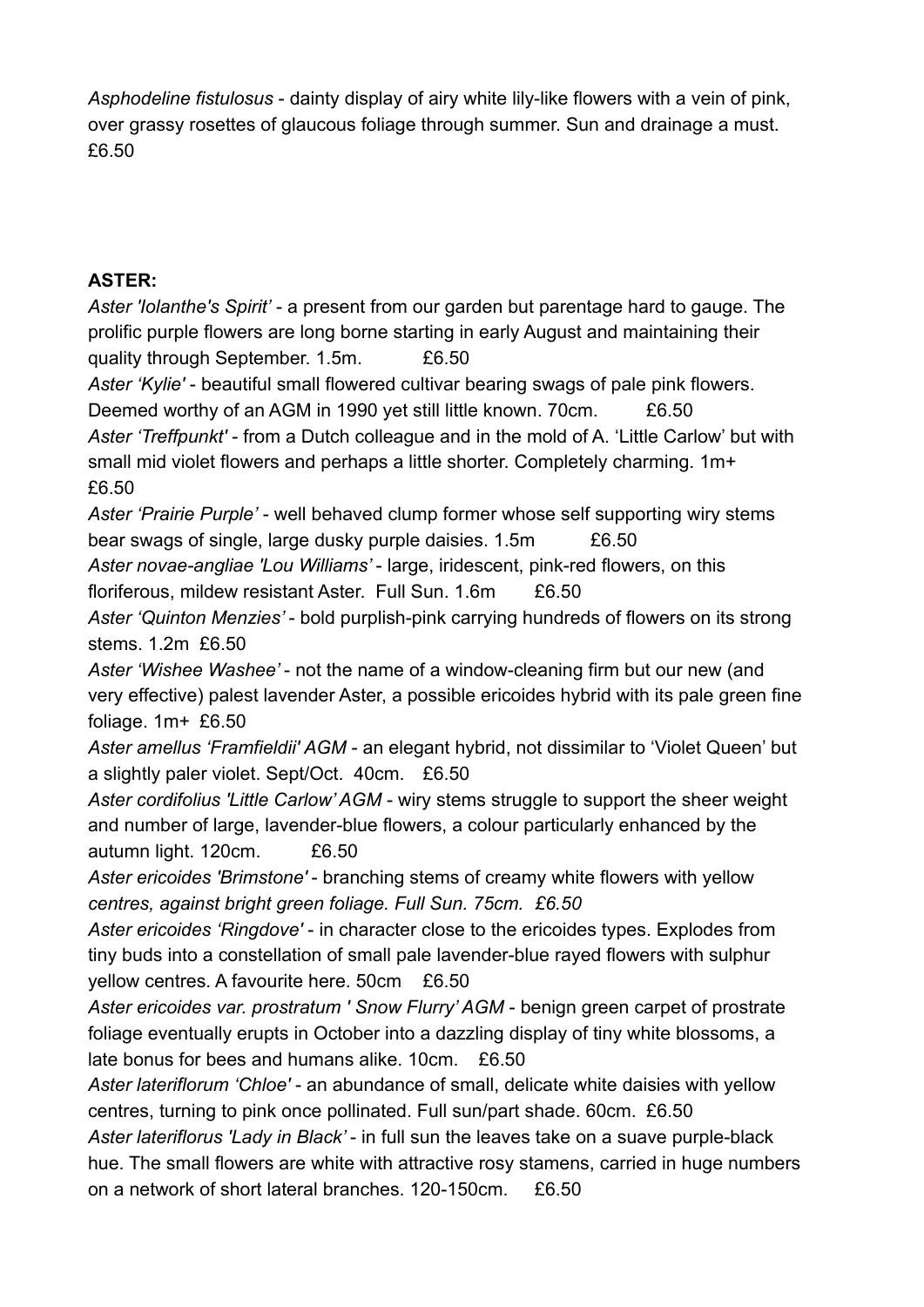*Aster lateriflorus var. horizontalis AGM* - Graham has grown this for years and loves the sunny September days when it is covered in 100's of white flowers and as many bees. £6.50

Aster novae-angliae 'Andenken an Alma Pötschke' - the best coloured New England Aster. Good sized rich purply-pink. An eye catcher at the time of the year when you need it. £6.50

*Aster novae-angliae 'Marina Wolkonsky'* - our darkest purple New England Aster. Sells on sight. £6.50

*Aster novi-belgii 'Blue Eyes'* - semi double flowers, a good blue. Always draws favourable comments from customers. 1.2m £6.50

*Aster pyrenaeus 'Lutetia'* - valued for its sprays of large, pale lavender flowers held on branched stems throughout the autumn. 2ft. £6.50

*Aster trifoliatus subsp. ageratoides 'Ezo murasaki'* - small purple flowers, pleasingly late, combined with mildew resistance make for a tough, easy going Japanese aster. 60cm. £6.50

*Aster turbinellus* - dark willowy stems, clad with glaucous green leaves, erupt in October into a display of small lavender- blue flowers. 150cm. £6.50

*Aster turbinellus hybrid* - the unruly, arching habit of this tough hybrid with its dainty pale violet-blue flowers is a delight. A great favourite here, it is allowed to cavort with Nepetas, Penstemons and Geraniums. 120cm. £6.50

*Aster x frikartii 'Monch'* - with a little aid from pea-sticks, this is arguably the finest Aster for elegance and flower power, giving a succession of clear lavender blue flowers from midsummer onwards. £6.50

*Aster 'Ice Cool Pink'* - our own clump forming selection bursts into great sprays of 2cm wide pale blue-pink flowers in September. 1m+ £6.50

*Aster ericoides 'Pink Cloud'* - produces hundreds of pale purple-pink flowers. Arguably the best pale pink in this group. 90cm. £6.50

## **ASTRANTIA:**

*Astrantia 'Buckland'* - pale green ruff of bracts and rosy pink stamens make for a flower of great beauty. An old clone now that can still hold its' head high. 60cms £6.5 *Astrantia 'Roma'* - our thanks to Piet Oudolf for being granted a license to sell his distinct selection. The large flowers are rose-pink, almost as beautiful as A.maxima, but fortunately this is an easier plant to grow and repeat flowering too. 2ft. £6.50 *Astrantia major 'Ruby Wedding'* - this richest of ruby-red flowers over a long season. *£6.50*

*Astrantia major Ex. 'Canneman'* - the parent plant is a hearty grower with large greyishgreen flowers, stained a reddish purple. £6.50

*Astrantia major subsp. involucrata 'Canneman'* - originally a Dutch seed strain, the plants offered are divisions of a fine, large greyish-green flowered form, stained with reddish-purple. A hearty grower, flowering for weeks in early summer. £6.50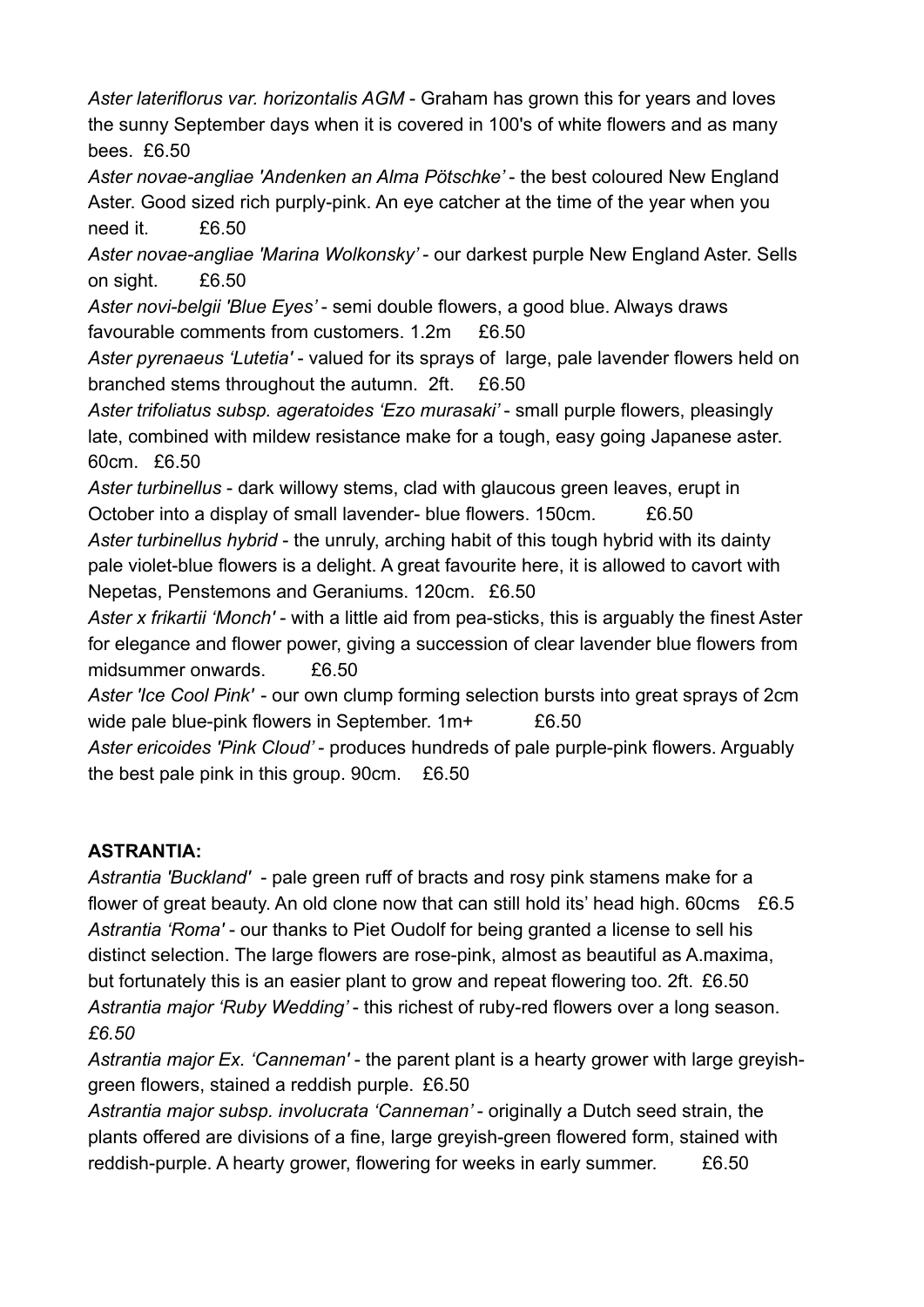*Athyrium niponicum var. pictum AGM* - the elegant and beautiful Japanese Painted Fern in shades of grey, silver and dusky purple. Needs shelter and good soil to give its best. We offer divisions of a very fine form. £8.50

*Baptisia 'Nelson's Navy'* - bears the usual good, slightly glaucous foliage of this Genus. The flowers are deep navy-blue making it the darkest Baptisia we know. 1m £7.20

*Baptisia Ex 'Starlite' and Ex 'Nelson's Navy'* - lucky dip seedlings raised from two fine cultivars. This will be their first year to flower, so choose your favourite colour. It will be *the only one of its kind! £6.50*

*Bergenia stracheyi 'Alba'* - this form has very neat, small leaves and in spring produces dumpy 6in spikes of white flowers that fade to palest pink. Charming. £6.50

# **BETONICA (formerly Stachys):**

*Betonica macrantha 'Superba'* - whorls of good sized rose-purple flowers over handsome, leafy clumps. A first class, bomb proof plant suitable for lazy gardeners. 50cms. £6.50 *Betonica officinalis 'Alba'* - neat, short plant, effectively a white form of the above and likewise, pert enough for the border front. £6.50 *Betonica officinalis 'Blush'* - tight clumps of neat crimped leaves form the summer under-carpet, has stiff stems topped with clusters of blush pink flowers. Very pretty, even in winter with its pert, preserved seed heads. 35cm £6.50 *Betonica officinalis 'Hummelo'* - an Ernst Pagels selection producing its neat spikes of lilac-purple flowers in mid-summer. 18ins. £6.50 *Betonica officinalis 'Marchants Pink'* - this deep pink seedling cropped up on the nursery here and just like the others belongs to the border-front battalion. £6.50 *Betonica officinalis Ex.' Blush'* - seedlings are offered of our pale pink selection. Could prove interesting. £6.50

# **CALAMINTHA:**

*Calamintha nepeta 'Marvelette Blue'* - pleasing addition to our range of 'smellies' and a notch darker and larger than the other forms we grow. Lucky bees. 20cm. £6.20 *Calamintha subsp. nepeta* - becomes a buzzing bee heaven in summer with its massed pale blue flowers. Highly aromatic foliage. 12ins. £6.20 *Calamintha subsp.nepeta 'Blue Cloud'* - summer droughts it would seem sort out the men from the boys. This flowers unabashed for months on end oblivious to the parched soil in which it grows. A great bee puller too. 30cm. £6.20 *Calamintha subsp.nepeta 'White seedling'* - dainty white flowered form. 20cm £6.20

*Camassia leichtlinii subsp. suksdorfii 'Electra'* - fabulous flowers, a mixture of sky blue, pale violet and turquoise. This uncommon form is sterile and is thus propagated by division. Performs outrageously well on our sticky clay. Up to 120cms £8.00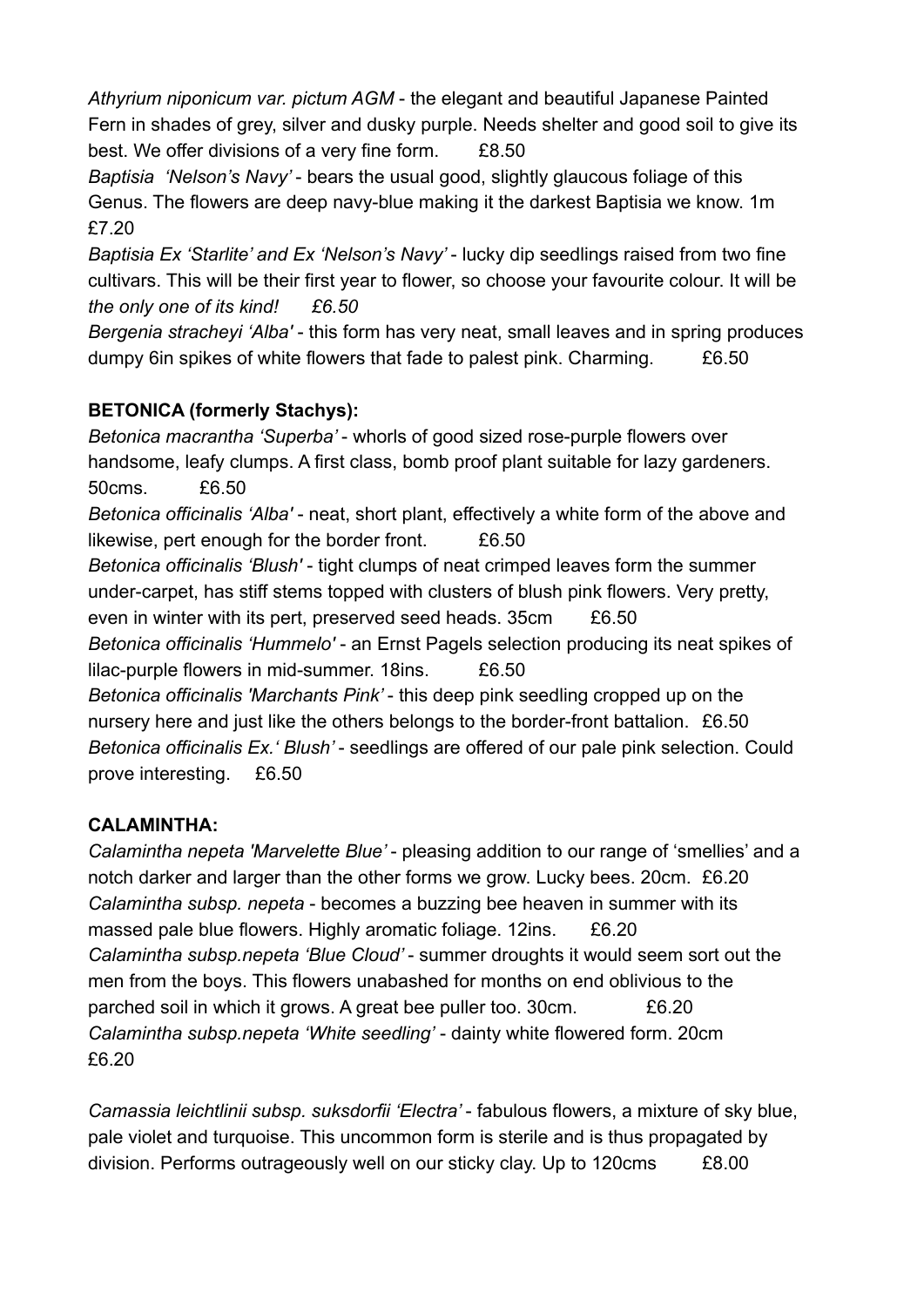*Canna indica* - a fresh green, lush and leafy plant with terminal spikes of small red and yellow flowers in this form. Give your prairie patch a shock. The rhizomes need to be harvested and winter cosseted. £8.50

*Cenolophium denudatum* - short of a better description, let's call this 'parsley on speed'. Good ferny foliage, refined white flowers and a sympathetic candidate for more relaxed plantings. 1m £6.50

*Centaurea bella* - neat border front plant with silvery evergreen cut foliage and a generous summer display of lilac-pink flowers. 30cm. £6.50

*Centaurea simplicicaulis* - as C. bella but a notch smaller in all its parts. A very pretty front liner. 20cm. £6.50

*Chaerophyllum hirsutum 'Roseum'* - very effective mauve-pink 'Cow Parsley' relative with typically lacey foliage. As one renowned garden writer puts it 'few plants can hold a candle to it in May'. 70cm. £6.50

*Chamaenerion angustifolium 'Album'* - the ethereal white flowers of 'Rose-Bay Willowherb' always draw favourable comments unlike its terror striking running roots. Whatever - Bon courage! 1.5m £6.50

*Chamaenerion angustifolium 'Stahl Rose'* - the prettiest form of Rose-Bay Willow herb we think, pale pink with crimson calyxes. Exquisite – but like the above, how it runs. £6.50

*Chamaenerion dodonaei* - charming clump forming Willowherb with slender greyish leaves and neatly chiselled large pink flowers.60cm. £6.50

*Chasmanthium latifolium* - the intriguing flat flowers of Wood Oats are green on opening and persist in winter when they become copper flushed. Admire them in the garden or better still, pick them for the house. £6.50

*Chionochloa rubra AGM* - only when this plant had increased in girth here did we realise it was alive! The fine copper coloured leaves form handsome dense tussocks. Effective in the border or pots. £6.50

## **CHRYSANTHEMUM:**

*Chrysanthemum 'Apollo'* - richly coloured and small flowering plants in a beautiful autumnal tint of copper-orange. 1m £6.50

*Chrysanthemum 'Cottage Apricot'* - single flowers, a beautiful shade for autumn of apricot/orange fading to an apricot-pink. 70cm. £6.50

*Chrysanthemum 'Dixter Orange'* - deeply satisfying orange/semi double. Works wonders here in a mixed planted pot. 50cm £6.50

*Chrysanthemum 'Old White'* - Bob Brown informs us this was introduced by E.H.Wilson which is hard to believe. Elegant and airy, the small flowers burst from apricot buds and are more ivory than white. 80cm £6.50

*Chrysanthemum 'Somerset Gold'* - quite new, this cheering fellow is a bright yellow sport of C. 'Old White Variety' and other than colour, similar in all its parts. 80cm £6.50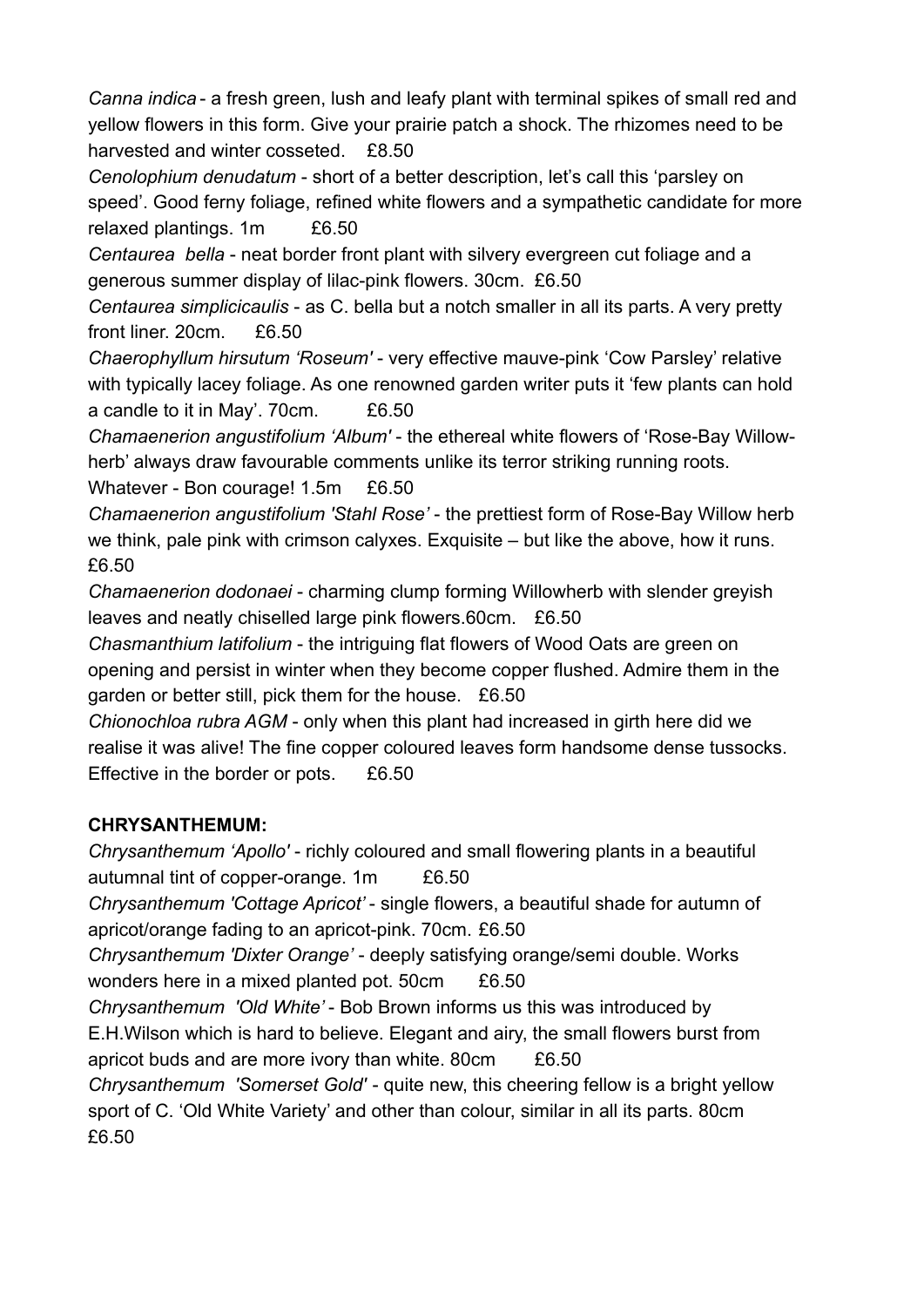*Clematis viticella -* climber, we offer seed grown plants raised from a beautiful nodding, small purple flowered parent plant. May prove variable but easy to grow and particularly dainty. 2m+ £9.00 *Clematis x diversifolia var. hendersonii* - typical large mid violet-blue flowers can festoon this plant - if you grow it well that is. With its naturally lax habit, it may require some gentle trussing up. 80cm. £9.00 *Coronilla valentina subsp. glauca 'Citrina'* - this glaucous, leguminous shrub bears its

remarkable display of pale yellow flowers for months on end but does demand a sheltered site. 120cm+ £6.50

### **CROCOSMIA:**

*Crocosmia 'Hellfire' AGM* - bordering on a true red, this is the best Crocosmia to have come our way in years. 90cm. £6.50

*Crocosmia 'Okavango'* - flowering for months, this clump forming Crocosmia has dense heads of peachy-orange flowers, adding a pop of colour to the late summer border. Sun/part shade 75cm. £6.50

*Crocosmia 'Paul's Best Yellow'* - the substantial rounded golden-yellow flowers go hand in hand with a plant of strong constitution. 60cm. £6.50 *Crocosmia x crocosmiiflora 'Solfatare'* - an interesting and unusual colouring of rich yellow flowers over copper leaves. Sun/part shade. 60cm. £6.50

*Crocosmia x masoniorum 'Dixter Flame'* - Christopher Lloyd's offering, pure scarlet, broad ribbed leaves and an accommodating 70cm. £6.50

*Cyclamen hederifolium* - classic Ivy leaved Cyclamen, a martyr in dry shade. £5.80 *Cynara cardunculusCardoon* - seedling progeny raised from a spectacular silver cut leaved form. Occurring here, it may be a hybrid of the 'Chelsea Physic' form but fortunately lacks the wicked spines. 2m+ £6.80

## **DAHLIA:**

*Dahlia 'Cardinal Star'* - our own beautiful Cardinal red single Dahlia. 2m high, the large flowers radiate like stained glass. £7.00

*Dahlia 'Mexican Black'* - a said Dahlia/Cosmos hybrid. Hmmmm? Very Dahlia like with dark stems, good foliage, deep wine -maroon flowers with pronounced boss of yellow stamens. 1m. £7.00

*Dahlia 'Mini Jaffa'* - hardy here in the border, the small rounded flowers are a chirpy Jaffa skin orange. We'll attempt this from cuttings - there are likely to be very few! £7.00

*Dahlia ex 'Mini Jaffa'* - the parent plant has small, very bright pure orange flowers. Can't guarantee all orange but sure to be fun/bright. 1.5m possible. £6.80 *Dahlia merckii* - refined Mexican species with good cut foliage, small lilac flowers and central boss of yellow stamens. Blooms throughout summer and is capable of being hardy. 1m+ £6.80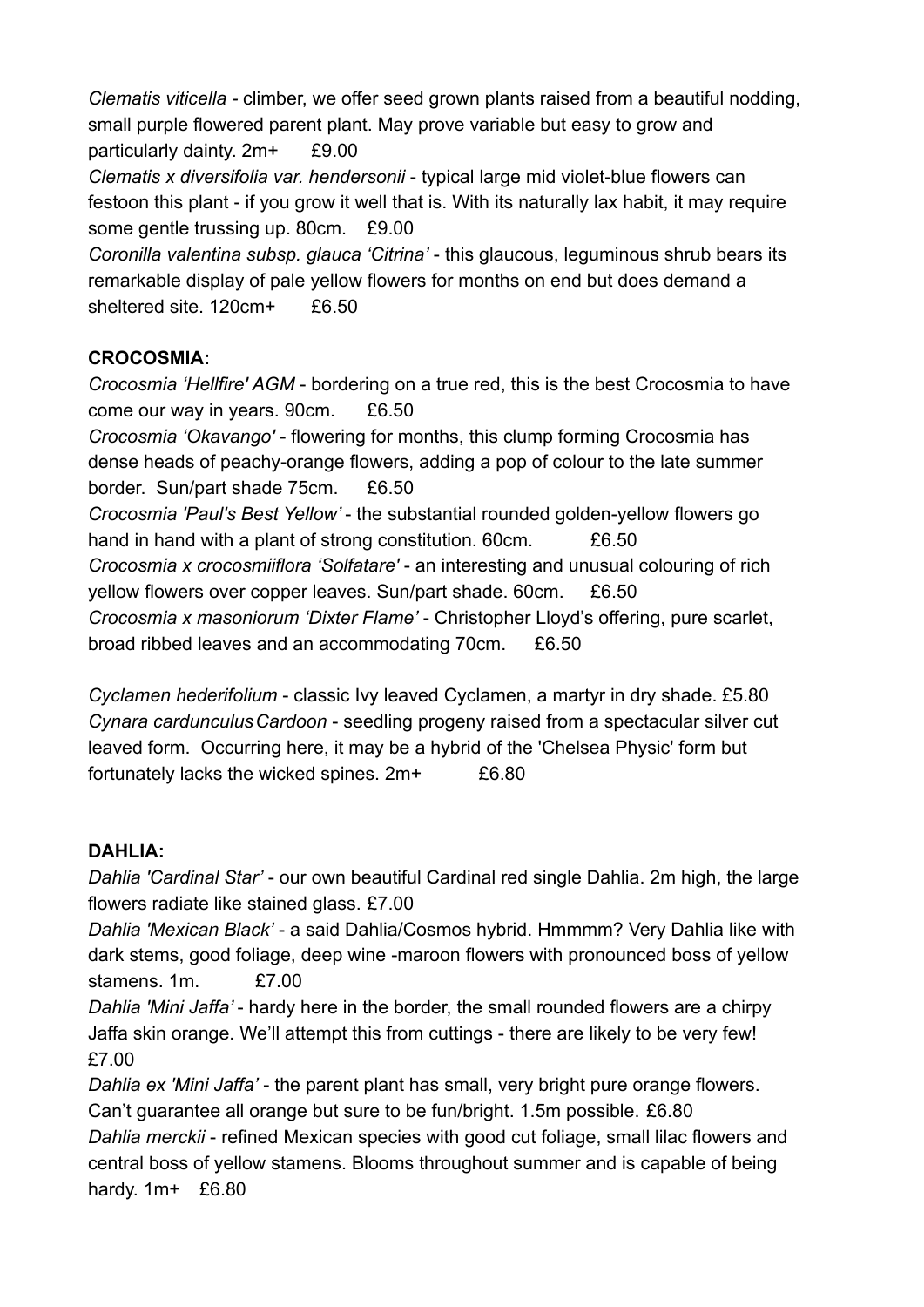*Delphinium requienii* - self seeding annual/biennial with fleshy lobed, glossy leaves and remarkable spires of soft blue – mauve flowers in early/ high summer . 2m+ *£6.50*

*Deutzia longifolia 'veitchii'* - early summer flowering shrub from W. China bearing clusters of pale pink flowers from deeper buds. 1.8m. Becoming rare in cultivation. £7.20

## **DIANTHUS:**

*Dianthus 'Herbert's Pink'* - described as an Alpine Pink, its age is unknown. A semidouble with mid pink flowers, darker at the centre. A chirpy plant to cheer your summer borders. 15cm. £6.20

*Dianthus ex 'Tatra Fragrance'* - the parent has a striking patterned and scented form, from the Tatra Mountains. So there could be some interesting markings on these seedlings. £6.20

*Dianthus carthusianorum 'Tall Form'* - considerably taller than the type (to 90cm) but with grey foliage and the same startlingly bright pink flowers. £6.20

*Dianthus deltoides 'Leuchtfunk'* - saturated crimson flowers, like splashes of blood over a mat of deep green foliage. £6.20

*Diascia 'Emma'* - narrow leaved suckering clumps and a profusion of dusky deep pink flowers- exactly what we expect of these marvellous, hardy plants. 30cm £6.50 *Dicentra formosa 'Langtrees'* - strong and generous plant with pronounced grey, cut foliage and near white flowers. 30cm. £6.80

*Dictamnus albus* - the resinous, aromatic Dittany of Crete in its orchid like glistening white form. Slow, we find, but worth the wait and once settled a long lived plant. 90cm eventually. £6.80

*Dictamnus albus var. purpureus* - the equally beautiful mauve-purple form of the resinous, aromatic orchid-like Dittany of Crete. £6.80

*Digitalis ferruginea* - baggy pale caramel flowers with a pouting lip. Dark sentinel spikes in winter. 75cm. £6.20

# **ECHINACEA:**

*Echinacea purpurea 'Rubinstern'* - divisions of a splendid form, with large purple-pink flowers, lasting for months and covered in bees and butterflies. Up to 1m. £6.50 *Echinacea purpurea ex 'Rubinstern'* - strong flowering sized seedlings from our best largest flowered forms. 75cm £6.20

## **ECHINOPS:**

*Echinops bannaticus 'Blue Globe'*- a coarse plant in leaf maybe, but worth growing for the blue insect attracting globes alone. At 1.2m, the tallest globe thistle in our range. £6.50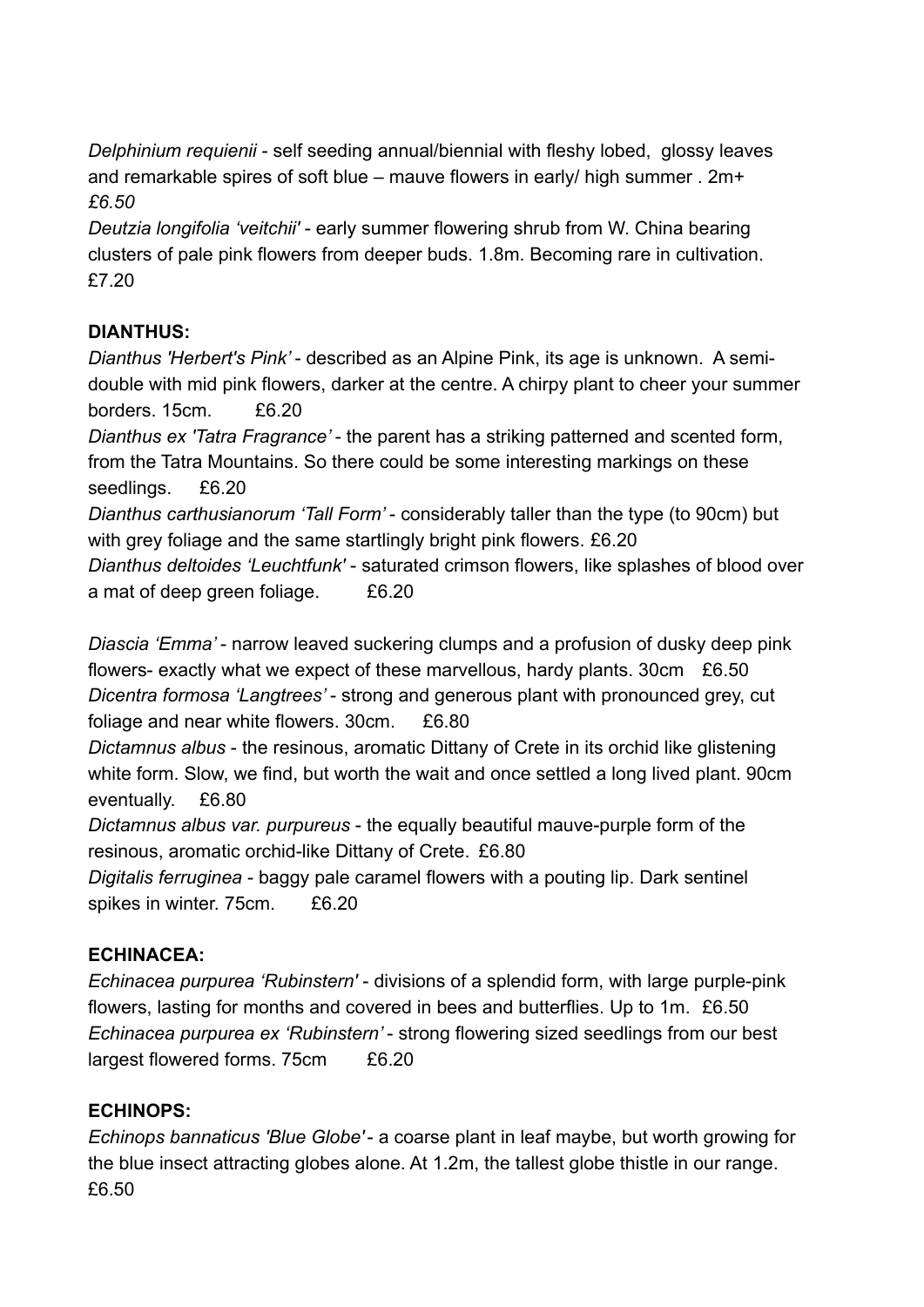*Echinops ritro 'Veitch's Blue'* - coarsely cut, spiny leaves give rise to pale stems supporting spherical heads of rich blue flowers and with the asset of being strictly clump forming. 90cm. £6.50

#### **EPIMEDIUM:**

*Epimedium 'Amber Freckles'* - pale yellow ground colour to the flower overlaid with amber-rose freckles. Our new offering. £6.80

*Epimedium 'Arctic Wings'* -Blackthorn Nursery's scintillating large white flowered selection. £6.80

*Epimedium 'Bieke'* - masses of spidery lemon yellow flowers. Repeat flowering into summer. 30cm. £6.80

*Epimedium 'Egret'* - one of the best of the new hybrids from the continent with fat white sepals and an underskirt of clean yellow petals. £6.80

*Epimedium 'King Prawn'* - a cross between E. wushanense and E. latisepalum from the fanatical Epimedium stable of Desirable Plants in Devon. The colour of the flowers resembles part cooked prawns, hard though that might be to imagine. £6.80 *Epimedium 'Marchants Twin Set'* - our own pukka seedling with tubby bicoloured flowers of crimson–purple and lilac pink. 20cm. £6.80

*Epimedium 'Peachy'* - a Marchant's hybrid with hints of pink and yellow. Charming. £6.80

*Epimedium \_ warleyense 'Orangekönigin'* - the small flowers of this selected form are burnt orange adding a quite different tone to this genus. A good evergreen too. 40cm. £6.80

*Epimedium fargesii ' Pink Constellation'* - starry lilac-pink flowers with a purple underskirt and particularly elegant slender toothed foliage. 30cm. £6.80 *Epimedium grandiflorum 'Freya Mk II'* - a re-selection of Freya, and a strong and

healthy plant it is too! 20cm £6.80

*Epimedium grandiflorum 'Freya'* - a beautiful Ep.gr. nanum hybrid, now quite rare with purple flowers and paler spurs. 20cm. £6.80

*Epimedium grandiflorum 'Marchants Sulphur Queen'* - selected from a batch of hand pollinated seedlings, the long spurred flowers are quite large and in a gentle sulphur yellow tone. 20cm. £6.80

*Epimedium grandiflorum nanum* - the smallest of the Epimediums we grow. A delight. 10cm. £6.50

*Epimedium x perralchicum 'Frohnleiten'* - airy panicles of unspurred lemon yellow flowers in spring. The handsome evergreen leaves remain unblemished throughout winter, making it an altogether classy garden plant. 35cm. £6.80

*Epimedium x versicolor 'Discolor'* - subtly contrasted flesh pink and amber yellow flowers, a perfect match for the young copper coloured foliage. 30cm. £6.80

## **ERIGERON:**

*Erigeron 'Dignity'* - large, aster like flowers with elegant narrow ray petals. Good for the border front. Pale violet. 30cm. £6.50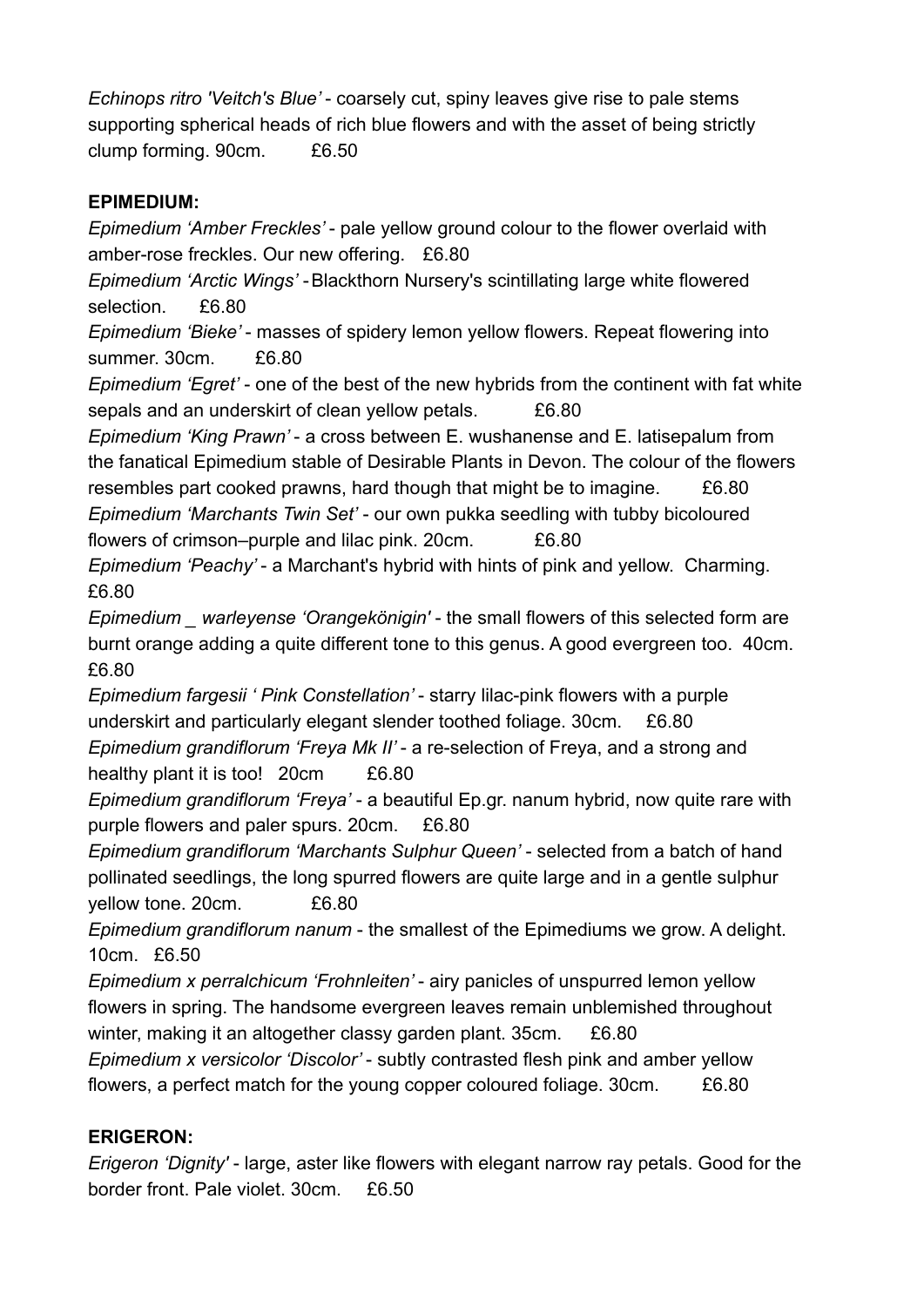*Erigeron 'Schneewittchen'* - a plant we particularly enjoy here for its simple style and long season. Dainty white flowers. 50cm. £6.50

*Erigeron 'Quakeress'* - the narrow lilac-pink ray petals make for a dainty flower. An old hybrid yet to be superseded. 60cm. £6.50

*Erigeron karvinskianus AGM* - an obliging daisy, whose white flowers age to deep brick-pink, born for months on end. Will seed itself surreptitiously and cannily. 20cm. £6.20

*Erigeron karvinskianus 'Lavender Lady'* - lovely lilac-purple flower brings new charm to an old favourite. Does not seed about. £6.50

*Erodium 'Marchants Seedling'* - our gravel paths have often proved good seed beds. Ferny foliage, pale or deep pink flowers, blotched or otherwise, they will all be beautiful. Money for old rope? We spotted them! £6.20

# **ERYNGIUM:**

*Eryngium bourgatii 'Fine Form'* - a form with particularly deep metallic blue flower heads and bracts. In the wilds of the Pyrenees and Picos mountains it grows in poor, stony soil. 60cm. £6.50

*Eryngium bourgatii 'G.S.Thomas'* - not quite so highly coloured as 'Fine Form' but remains effective and with larger flowers. 40cm. £6.50

*Eryngium pandanifolium* - of great architectural presence, in September flowering trunks rise to 2.5 metres over sword shaped leaves terminating in a branched network of small maroon-purple flowers whose scent, once encountered is not easily forgotten. £7.20

*Eryngium planum* - an unfortunate name for such a good garden plant. Always provides a reliable, generous display of its small silvery-blue flowers. 100cm. £6.50

*Eryngium planum 'Blaukappe'* - laxer and shorter than the species but with all the same floral attributes. A clumper for the border front. 60cm. £6.50

*Eryngium x zabelii 'Jos Ejking'* - a newer cultivar gaining a reputation for its strength and size. Good steely blue over a mound of silvery leaves. £6.50

# **EUCOMIS:**

*Eucomis 'Carolyn McCutcheon' -* short and with good mid purple leaves and flower stems, the flowers a little paler. 35cm. £6.80

*Eucomis 'Jamie Compton'* - purchased from Great Dixter, I can find no reference to this plant. Bronze hued throughout, it is a fine upstanding fellow. £6.80

*Eucomis pallidiflora* - a fantastical, succulent creation. Basal leaves, stem and palest green flowers all topped with a Pineapple-like flourish. 3ft. £6.80

*Eucomis pole-evansii 'Purpurea'* - very strong, handsome plant purchased from the late nurseryman Michael Wickenden. Growing to 1.2m the whole plant is cast with bronze-purple. £6.80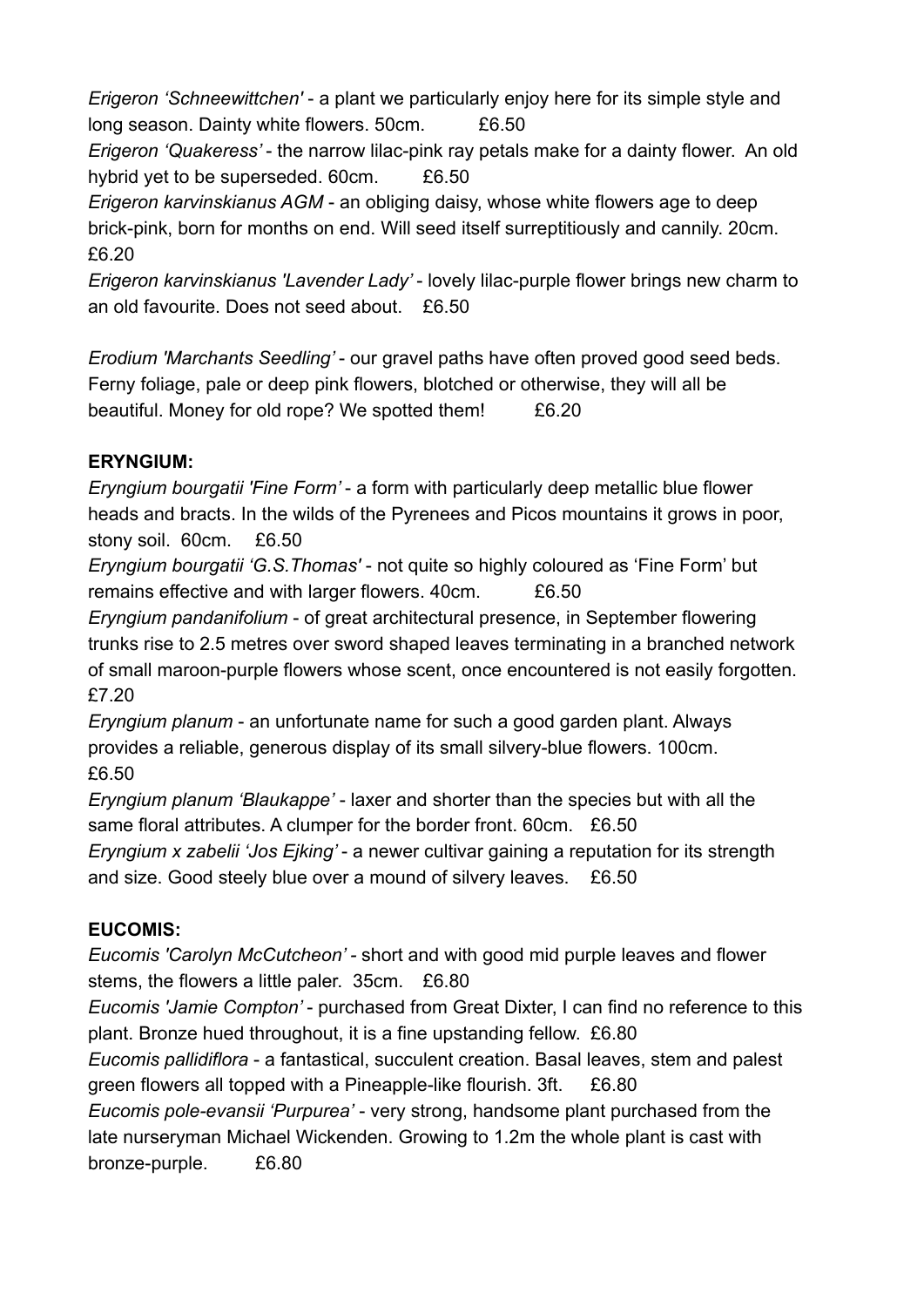*Eucomis zambesiaca* - at 30cm a small scale E. pallidiflora but equally characterful. Hardy and just the plant for a classy stoneware pot. £6.50

## **EUPATORIUM:**

*Eupatorium dubium 'Little Joe'* - a shorter Eupatorium for the middle of the border. Fluffy purple heads on strong dark stems. A butterfly magnet. Moisture retentive soil. Sun/part Shade. 1m. £7.00

*Eupatorium maculatum 'Album'* - clouds of white borne on tall pale stems. Make plenty of room at the back of the border! Moisture retentive soil. Sun/part Shade. 2m+ £7.00

*Eupatorium maculatum 'Riesenschirm' -* stately, stout purple stems rise to 2m + climaxing in a display of dusky rose- purple domed flowers heads. A metropolis for insects in late summer. £7.00

*Eupatorium purpureum maculatum 'Orchard Dene'* - stood out like a sore thumb in the Wisley trials, with its huge heads of showy flowers and dark stems and deservedly awarded an AGM. £7.00

### **EUPHORBIA:**

*Euphorbia 'Abbey Dore'* - beautiful zingy lime bracts, above fine blue-green leaves. Flowers all summer long. AGM. Full Sun. Free draining soil. 50cm. £6.50 *Euphorbia 'Jade Dragon'* - said to be an E. amygdaloides hybrid, the eye-catching green flower heads fade to an equally beautiful dusky red over a period of many weeks. A great favourite here. 60cm £6.50

*Euphorbia cornigera* - a border stalwart. A long succession of vibrant lime green flowers appear on branching heads. This form is upright on wonderfully dark stems. £6.50

*Euphorbia donii* - the refined line and detail of this Himalayan spurge together with its long flowering period lifts it, we think, above its peers. 120cm. £6.50 *Euphorbia donii 'Amjillasa'* - emerging tight clumps of gold/green spring foliage followed over a long summer season by large heads of bright golden lime bracts/ flowers. Originally a Kew collected seed strain, this a mid-border must-have. 1m £6.50

*Euphorbia epithymoides 'Midas'* - not difficult to imagine the bracts/flowers of this brilliant spring flowering plant having been touched by King Midas' hand and consequently turned to gold. 45cm. £6.50

*Euphorbia seguieriana ssp. niciciana* - the attractive Medusa-like mound of fine glaucous leaves and wirey stems is enhanced by a long season of small heads of chrome yellow flowers. A showy front liner but craves good sun. 45cm. £6.50

*Eurybia divaricata* - we appear to be in the minority in loving this humble plant. Wiry black stems support a shower of small narrow rayed, white daisies. Gertrude Jekyll liked it too  $-$  so there! 40cm.  $£6.50$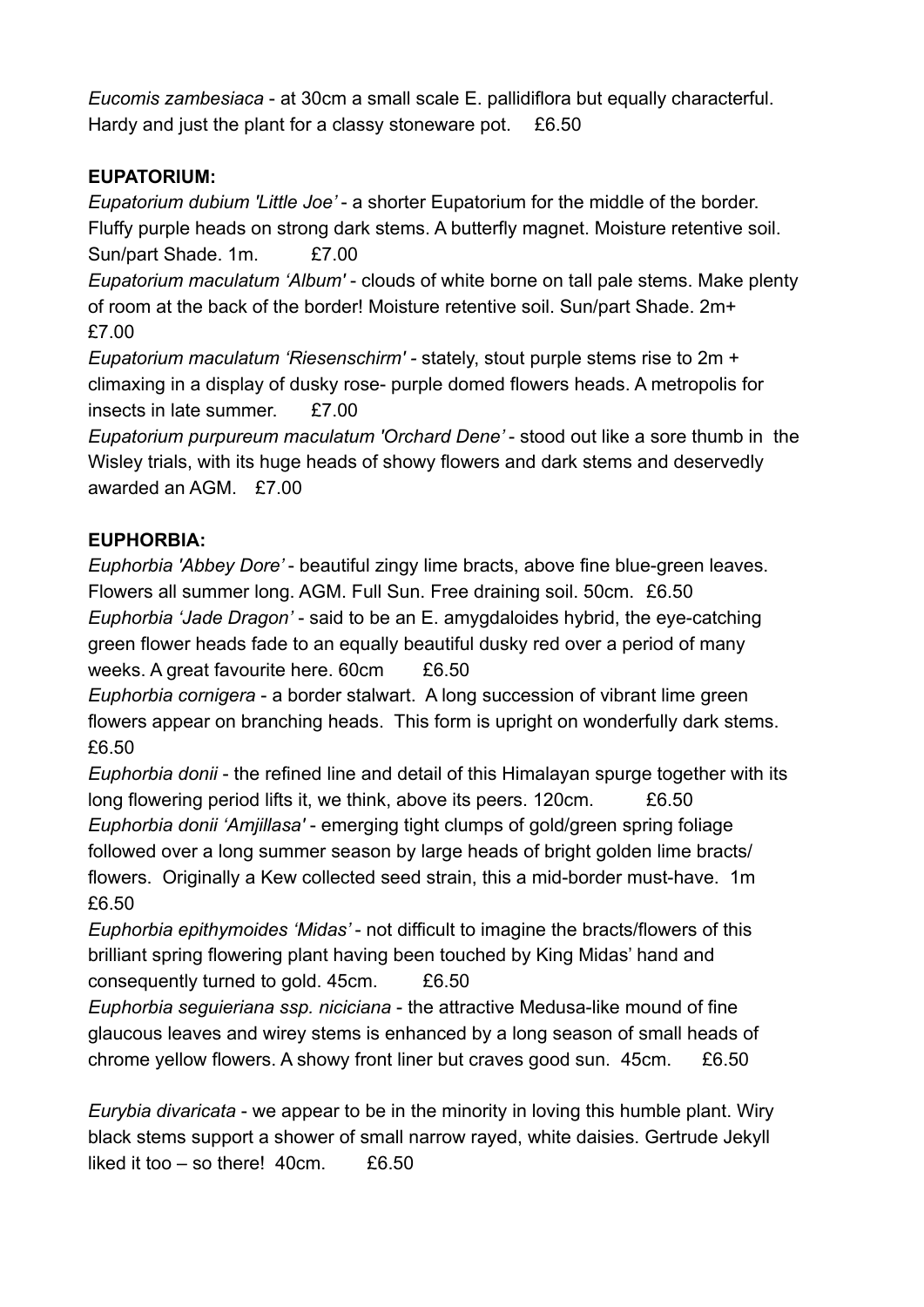*Ferula communis ssp. glauca* - spectacular fennel climaxing (after 3 years) in a towering display of yellow ochre flowers in umbels on anything but 'umble' 3.5m high, *fat, glaucous stems. Breath taking against a blue summer sky. £6.80 Ferula sp. 'Ex Crete'* - one of the Fennel Giants of the med, this one from Crete reaching 2m + with typical glorious foliage and yellow flowers. Superb! £6.80 *Filipendula vulgaris 'Multiplex'* - over cut, carrot like basal foliage, flower stems carry creamy-white clouds of tiny double flowers. A charming plant of Cottage Garden character. 45cm. £6.50

*Foeniculum vulgare 'Smoky'* - bronze Fennel. A good deep bronze seed strain with a marked bloom to the young stems. 1.5m . £6.20

## **FUSCHIA:**

*Fuchsia 'Hawkshead'* - elegant, hardy Fuchsia with white flowers, the petals tipped with a hint of a tint of green. The most popular Fuchsia we grow. 75cm. £6.80 *Fuchsia 'White Knight's Pearl'* - pale pearlescent pink flowers, beloved by all. £6.80 *Fuchsia magellanica 'Thompsonii'* - wonderful in its full glory in late summer. The slender red and purple flowers held on arching stems associate beautifully with blue *Agapanthus. 150cm or more. £6.80*

*Fuchsia microphylla -* a sweetie-pie possessing the smallest leaves and flowers (bright shocking pink) of those we grow. 60cm. You wont believe it's a Fuchsia.... £6.80

#### **GERANIUM:**

*Geranium 'Blue Cloud' AGM* - pleasing cut foliage and not too rampant growth, combined with pale silvery-blue flowers through most of the summer. A superb garden plant. 45cm. £6.20

*Geranium 'Brookside'* - we find this a less vigorous plant than some of the blues, but it more than compensates with the size, colour and sheer quality of its flowers. 15ins. £6.20

*Geranium 'Khan'* - G. sanguineum hybrid, supposedly. Whatever, the flowers are deep bright pink and very large. One of the best. 12ins. £6.20

*Geranium 'Orion' AGM* - super hybrid from Holland with enormous violet-blue salvers. Stands apart in a Geranium crowd. 50cm. £6.20

*Geranium 'Patricia'* - G. psilostemon hybrid, possessing all the brilliant radiance of that plants magenta flowers. They are however larger. This together with its short stature make this a first rate plant. 2 ft. £6.50

*Geranium clarkei 'Kashmir White'* - in spite of its age remains a superlative Cranesbill. Large, white with mushroom-pink veining. 30cm. £6.20

*Geranium macrorrhizum 'White-Ness'* - easy sun or shade creeping ground cover. Tends to be more winter deciduous than most but don't panic, its worth it for the apple green emerging foliage and the purest white flowers. 30cm £6.20

*Geranium nodosum 'Ex Whiteleaf'* - seed-raised progeny which should come true to form. Noted for the intense violet-magenta colour of the flowers. 40cm. £6.50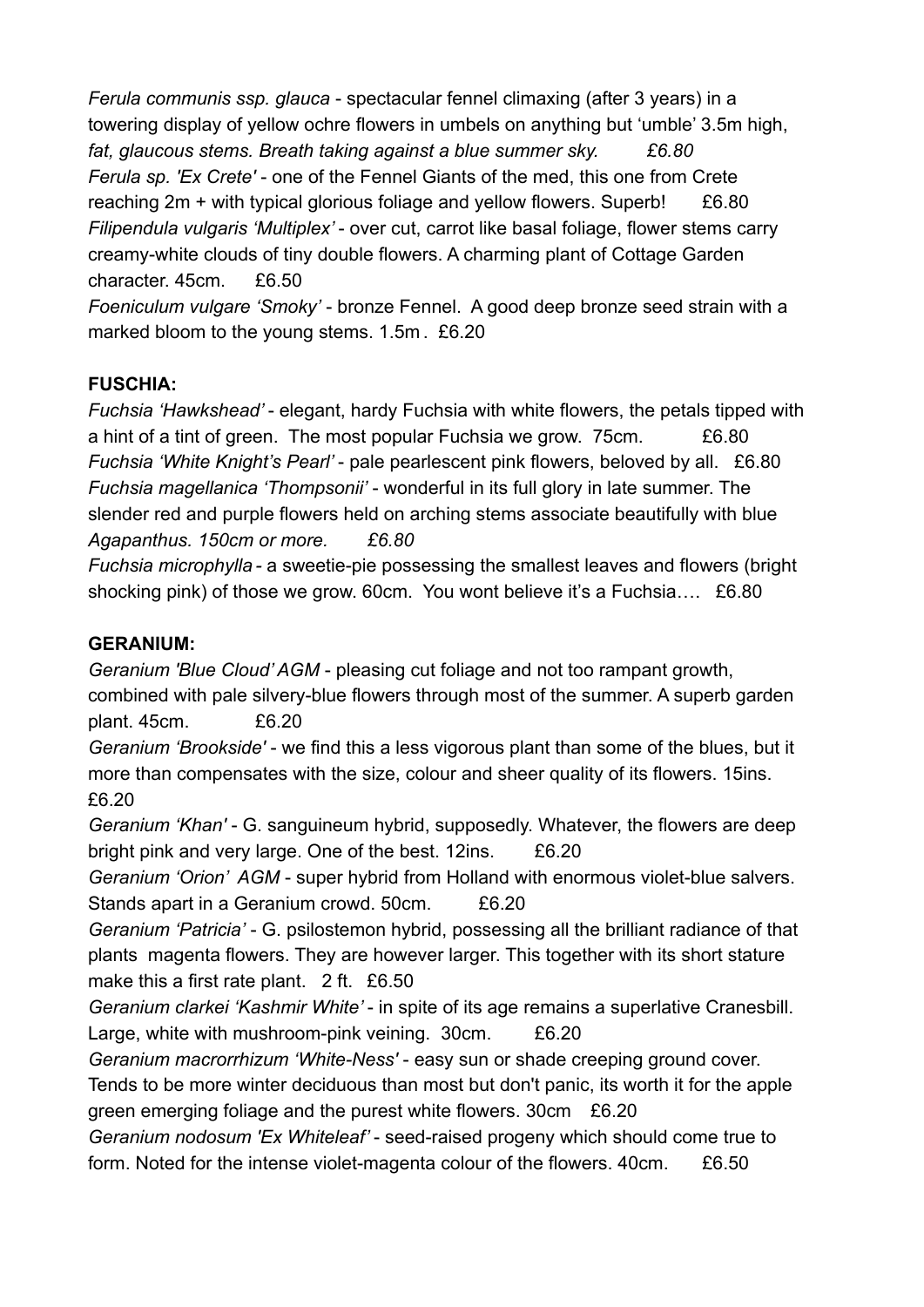*Geranium phaeum 'Marchants Ghost'* - our own chance seedling with 'ghostly' pale grey-lavender flowers the texture of satin. Greatly admired here last year. 2 ft. £6.20 *Geranium phaeum 'Lily Lovell'* - large purple-mauve flowers. One of the best selections of the Mourning Widow Cranesbill. £6.20

*Geranium phaeum var. lividum* - large and pale greyish lavender/mauve flowers in late Spring and early Summer. It can look very beautiful in partial shade. 30ins. £6.20 *Geranium pratense 'Southease Celestial'* - wonderful huge cupped salvers of luminescent lavender-blue. A chance seedling from Adrian Orchard of Southease Plants – lucky devil! 60cm. £6.80

*Geranium sanguineum 'Album'* - the Bloody Cranes, a native plant no less in its pristine pure white form. Easy to please and very adaptable. 30cm. £6.20 *Geranium sanguineum var. Striatum* - large, rounded pale pink flowers stud the low mound of foliage summer through. 10cm. £6.20

*Geranium wallichianum 'Buxton's Blue'* - this low growing geranium will create a beautiful carpet of rich blue flowers with a white centre. Long flowering. Sun/part Shade. 40cm. £6.50

*Geranium wallichianum 'Edinbugh Botanic Garden'* - very beautiful late summer Cranesbill with lightly veined pale silvery blue flowers. Branching habit, spread 1m. £6.80

*Geranium sanguineum 'Elke'* - this form possesses the expected bright pink flowers of a Bloody Cranesbill, but differs in having a small white eye and a pale pink picotee edge. Very pretty but needs a little shade. 15cm. £6.20

## **GEUM:**

*Geum 'Bell Bank'* - large, telling copper-pink hanging flowers seemingly form a troupe of suspended tutus. 40cm. £6.50

*Geum 'Café au Lait'* - not the strongest cup of coffee you will see and maybe even more peach lassi. Take your pick! 25cm. £6.50

*Geum 'Dawn'* - flowers freely enough, soft yellow with apricot orange tints. From Geum *collection holder Sue Martin. £6.50*

*Geum 'Totally Tangerine'* - this juicy Geum stands out in the border paring particularly well with purple. Long flowering. Sun/part shade. 75cm. £6.50

*Geum 'Borisii'* - reliable 'doer' with clean tangerine-orange flowers. 8ins. £6.80 *Geum 'Herterton Primrose'* - immensely impressive, the pale lemon flowers are well displayed above neat foliage, and the plant has a refined look, a word not commonly used in association with Geums. 15cm £6.50

## **GLADIOLUS:**

*Gladiolus 'David Hills'* - gorgeous hybrid of uncertain parentage, it's modest sized red flowers are flame yellow within. Not to be confused with rhubarb and custard. 60cm £6.80

*Gladiolus 'Ruby'* - glorious plant and the star of the show here last year. A ravishing rich ruby red, even darker in the throat. Clumps moderately. 60cm £6.80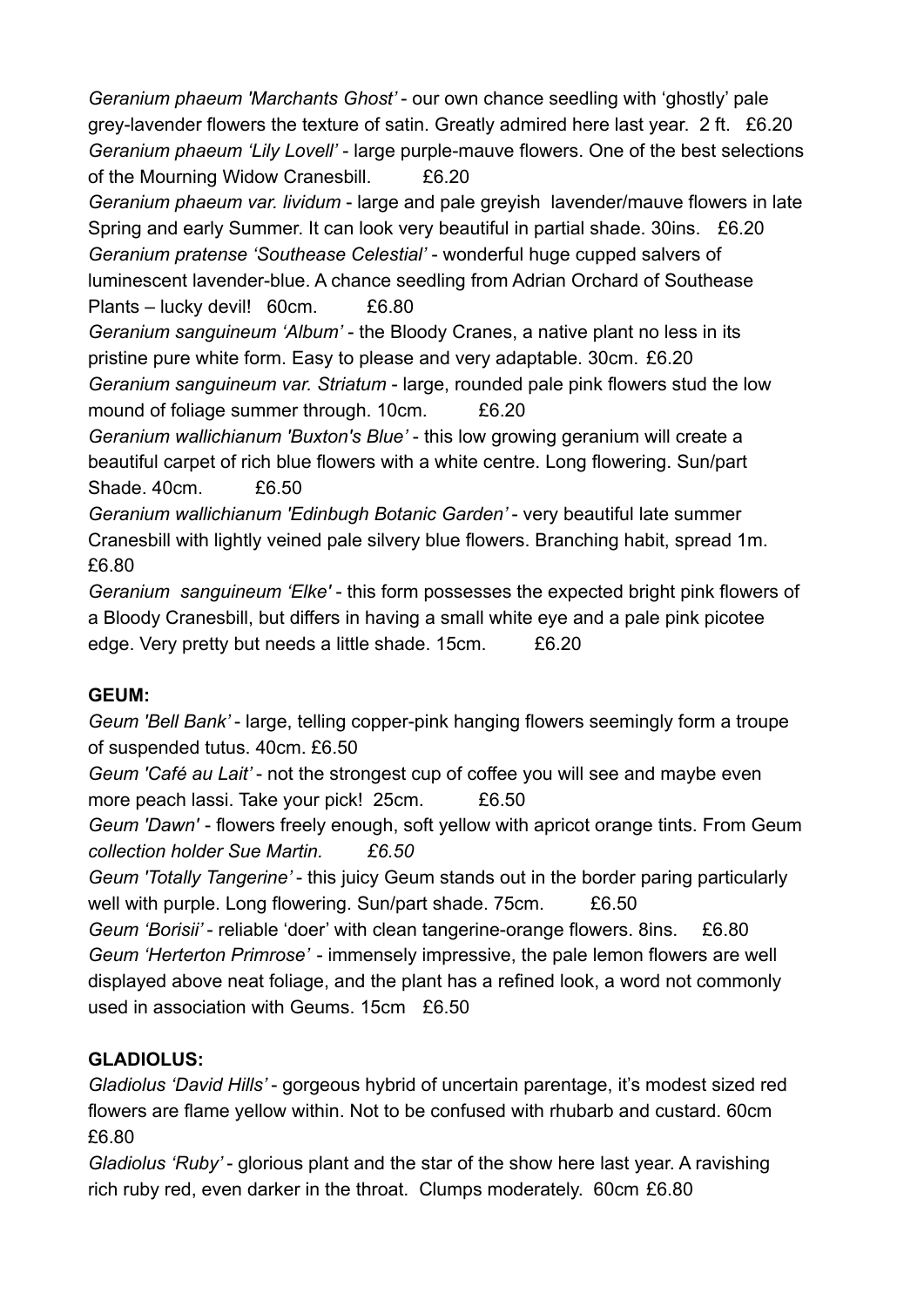*Gladiolus papilio* - S. Africa. A melange of celadon, grey and dusky rose pink suffuse the hooded flowers creating a plant of remarkably restrained beauty. 60cm. £6.80

*Glandularia 'La France'* - formerly Verbena. Domed heads of bright lilac-mauve flowers for months. A plant that weaves its way. £6.50

*Glaucium flavum fulvum* - the 'Horned Sea Poppy' in its pale tomato red form with handsome silvery rosettes  $-$  good the year round. 45cm.  $£6.20$ *Gypsophila 'Rosenschlier'* - spreading 'babies breath' covering itself in a haze of tiny pale pink double blossoms through mid summer. £6.20 *Haloragis erecta 'Wellington Bronze'* - idiosyncratic, bronze foliaged plant from New Zealand, great as a foil but with a vapid floral display. 30cm. £6.50

## **HEDYCHIUM:**

*Hedychium 'Tara' AGM* - with slimline Canna like leaves and spikes of orange orchid like blooms in September, this Himalayan Ginger brings a touch of the exotic to the border. 2m+ £9.50

*Hedychium densiflorum 'Assam Orange'* - hardy Ginger whose spikes of orange flowers add a touch of exoticism to the late summer border. Long season of foliage interest. Up to 90cm on a rich soil. £8.50

*Hedychium spicatum 'Tibet Form'* - we grow this medicinal herb for its exotic foliage and for its spikes of yellow flower which are followed by cheering red fruits perched in orange lined seed pods. It has proved hardy, has grown to 70cm and prefers, we think, a little shade. £8.50

## **HELENIUM:**

*Helenium 'Fiesta'* - cheering bi-colour with dusky red centre and golden yellow petal edge. Strong and reliable. £6.50

*Helenium 'Red Halo'* - as the name suggests bears a halo of red flecking to the outer edge of an otherwise yellow flower. 1.2m. £6.50

*Helenium 'Riverton Beauty'* - old hybrid that for the clarity of the butter yellow flowers is still worthy of a place in the garden.  $1m \t E6.50$ 

*Helenium 'Sahin's Early Flowerer'* - fantastic long display of large flowers, a mixture of burnt orange and ochre yellow. 1.2m. AGM. £6.50

*Helenium 'Zimbelstern'* - fine, large flowered yellow form with orange flecks and brown boss to complement our range of colours. 150cm. £6.50

*Helenium 'Rubinzwerg' AGM* - rich, deep mahogany-red flowers over a long season on a plant of short stature make this a valuable addition to the range. 75cm. £6.50 *Helenium 'Septemberfuchs'* - late flowering, with tawny red-brown flowers, a lovely

colour to enrich the autumn border. 180cm. £6.50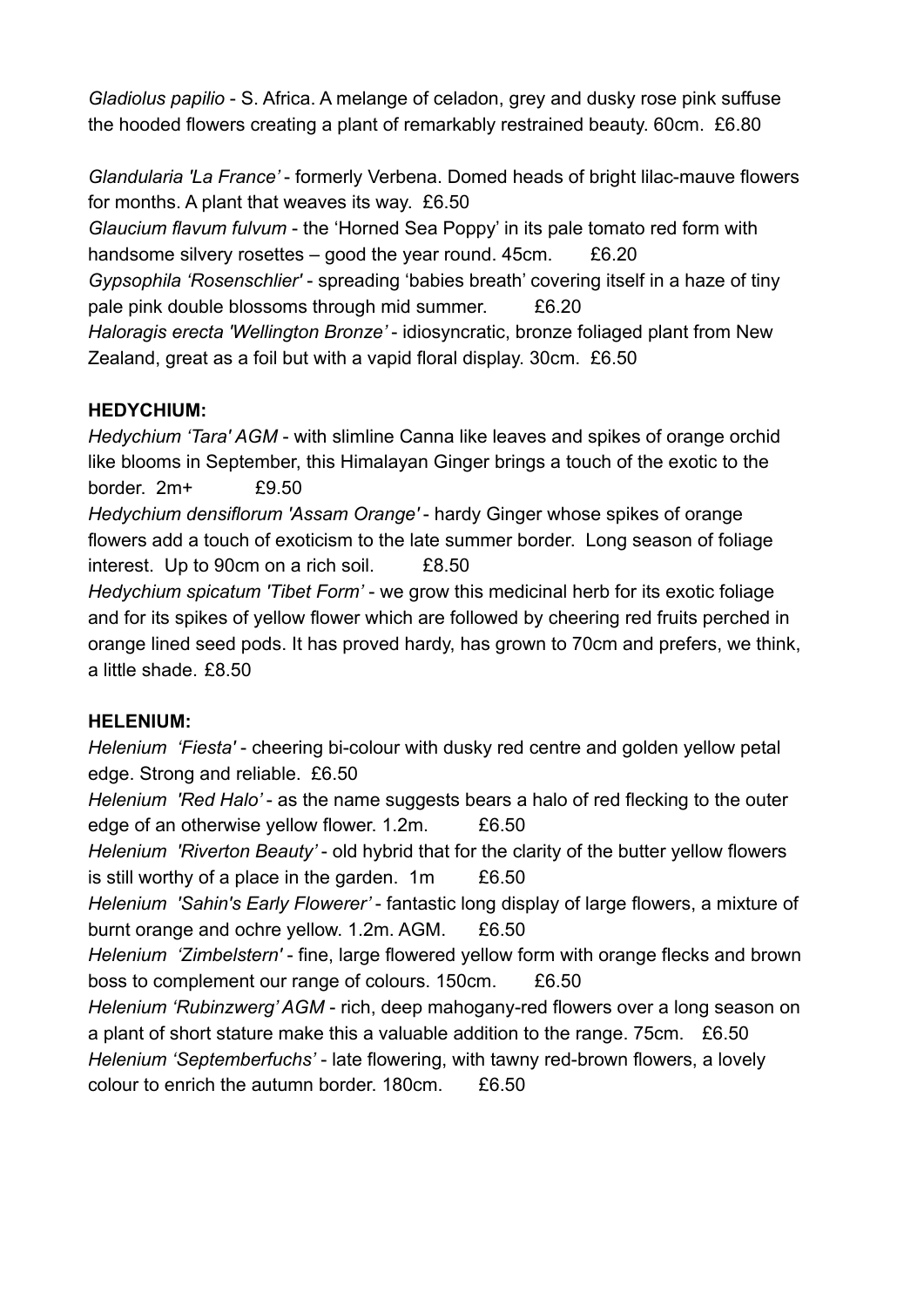*Helianthemum 'Cheviot'* - large flowers the colour of pale water melon flesh. Grey foliage. £6.20 *Helianthemum 'Henfield Brilliant' AGM* - blazing vermillion red. £6.20

#### *HELIANTHUS:*

*Helianthus 'Carine'* - bred in Belgium this daisy's assets are its short height (1.2m), its *sizeable cream-yellow flowers and its solid constitution. A joy through Sept/Oct. £7.20 Helianthus 'Lemon Queen' AGM* - Helianthus are generally speaking coarse plants. This variety is redeemed by the quality and generosity of its autumn crop of large pale lemon daisies. 2m. £7.20

*Helianthus orgyalis* - beefy plant with large lemon yellow flowers are carried on dark stems but still no plant for shrinking violets.  $1.5m + E7.20$ *Helianthus salicifolius* - towering, willowy fine leaved foliage plant whose airy display of golden yellow flowers brings the daisy season to a close in early October. Good Form.

2.5m £7.20

*Helictotrichon sempervirens AGM* - classic grass, forming a tufted mound of steel grey foliage. The stems bow gracefully under the sheer weight of the flower panicles. Sun and drainage. 70cm. £7.20

#### **HEMEROCALLIS:**

*Hemerocallis 'Red Butterfly'* - velvety blood red day lily stops our customers in their tracks. Masses of large flowers. Sun/part shade. Moisture retentive soil. 1m. £6.80 *Hemerocallis 'Corky'* - zestful, lemon yellow flowers from wiry mahogany stems and buds. Never disappoints. 60cm. £6.80

*Hemerocallis 'Golden Chimes'* - with its golden flowers, mahogany on their reverse, dark stems and free flowering habit, this nearly 50 year old hybrid has yet to be outclassed. £6.80

*Hemerocallis 'Hyperion'* - another old cultivar with gently flared pale yellow scented flowers. Dependable and hard to beat. £6.80

*Hemerocallis 'Laughton Tower'* - new offering, the apricot-orange flowers of our hand pollinated hybrid between H.altissima and H. fulva rosea loom at, wait for it - 180cm! £6.80

*Hemerocallis lilioasphodelus* - another good 'Day Lily', this one with large clean yellow flowers, great poise and an unforgettable scent. Early summer. 75cm. £6.80

*Hemerocallis 'American Revolution'* - suave, dusky black purple flowers, rather sinister in an odd, appealing sort of way. 75cm. £6.80

*Hemerocallis 'Conspicua'* - a worthy old cultivar, now rare, with large flared trumpeting flowers in deep crimson red with a yellow throat. 75cm. £6.80

*Hemerocallis 'Red Precious'* - an uncommon old English cultivar that deserves to be better known with flared flame red flowers, ochre yellow on their reverse. At 45cm just about perfect for hotting up the border front. AGM. £6.8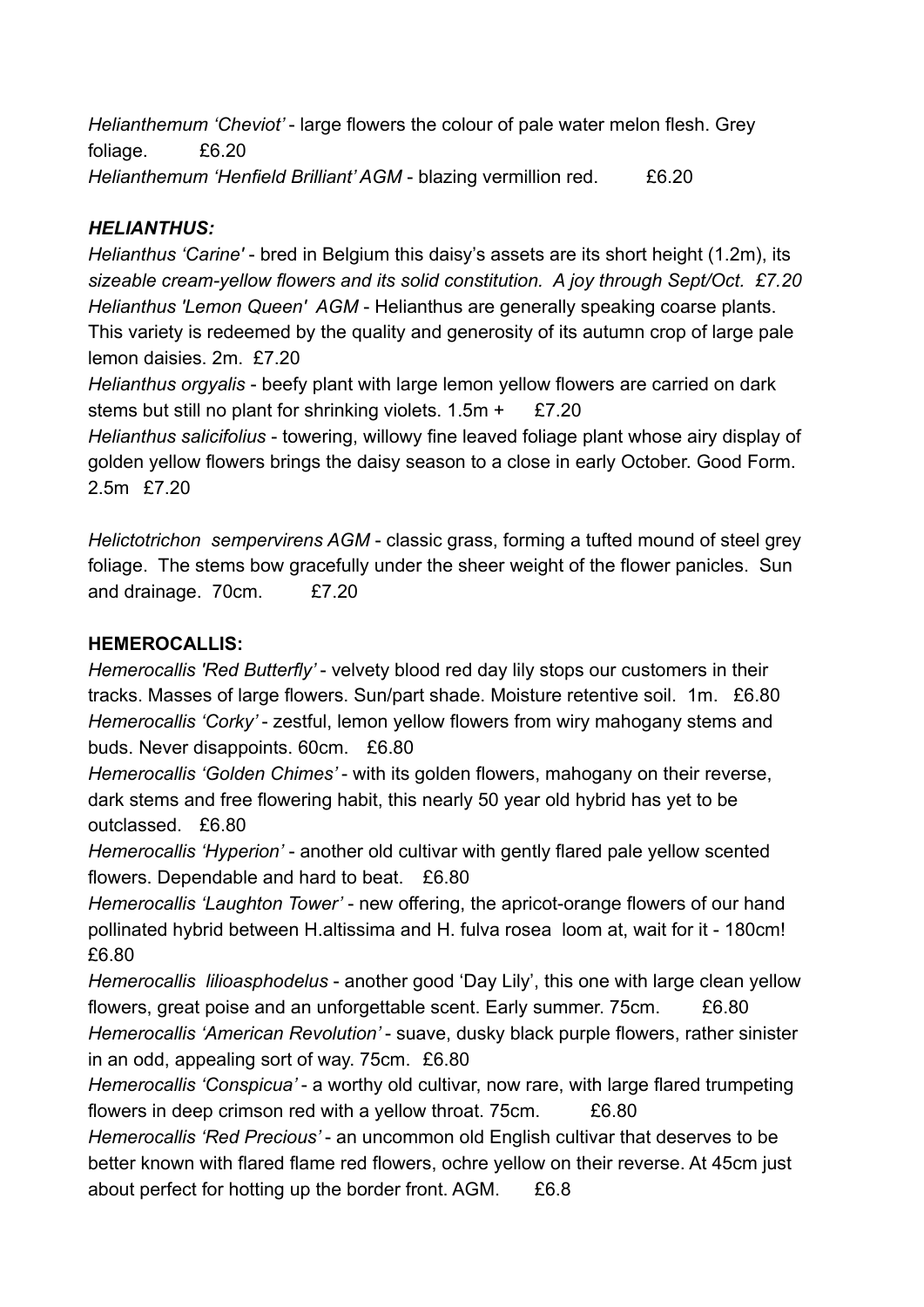*Hemerocallis 'Stafford' AGM* - large mahogany-red flowers of ravishing quality. An exemplary old hybrid which still holds its own in the Daylily stakes. 120- 150cm. £6.80

Hesperantha 'Marchants Seedling' - verging towards coral in colour, this is a seedling of H. 'Zeal Salmon' and is slightly deeper in colour. Large flowers. £6.50

## **HEUCHERA:**

*Heuchera 'Brownfinch'* - among a plethora of plum-purple cultivars this silver mottled, green leaved variety provides a welcome change. But it is the generous crop of terracotta-brown flowers that are its greatest attribute, held on 60cm spikes for weeks through the summer. £6.80

*Heuchera sanguinea 'Alba'* - excellent garden plant yet is rarely met with. Wonderful ivory flowers age with remarkable grace, a feature not normally noted in white flowered plants. Early summer onwards. 60cm £6.80

*Heuchera villosa 'Autumn Bride Seedling'* - raised from seed of the named variety and to our eyes, virtually the same in appearance. £6.80

*Heuchera villosa 'Autumn Bride'* - the bold hairy foliage of this striking plant catches folk out. In August myriad white flowers appear on lofty spikes. 'Oh, it's a Heuchera'- all is well with folk again. 1m. E6.80

*Heuchera villosa var. macrorhiza* - in truth, a botanical variant and neither better nor worse than the selected form 'Autumn Bride'. £6.80

## **HOSTA:**

*Hosta 'Cally Atom'* - Cally Garden's fine selection with blue toned, dense heart shaped leaves and fat flowers on chunky 25cm stems. A delight. £6.80 *Hosta 'Krossa Regal' AGM* - arguably the finest blue Hosta available. Makes a large

sculpted clump in time. £6.80

*Hosta 'Thumb Nail'* - Lilliputian in scale, the name refers to the leaf size. Pleasant pale violet flowers on 20cm stems maintain the symmetry. £6.50

*Hosta plantaginea 'var.japonica' AGM* - revels in full sun, which encourages the production of huge white, deliciously fragrant flowers. Refreshing pale green foliage. Excellent in pots. £6.80

*Hosta venusta 'Variegata'* - rare little charmer with neatly variegated cream and green leaves and pale violet flowers. 15cms £6.50

*Hydrangea aspera villosa* - well known 'Lacecap' with plush foliage and rosy-lilac flowers. A few to spare. £7.20

*Imperata cylindrica 'Rubra'* - the intensity of colour of the 'Blood Grass' increases with the passing of the summer months, reaching by September a glowing beetroot red. Requires good soil and full sun to excel. 30cm £6.80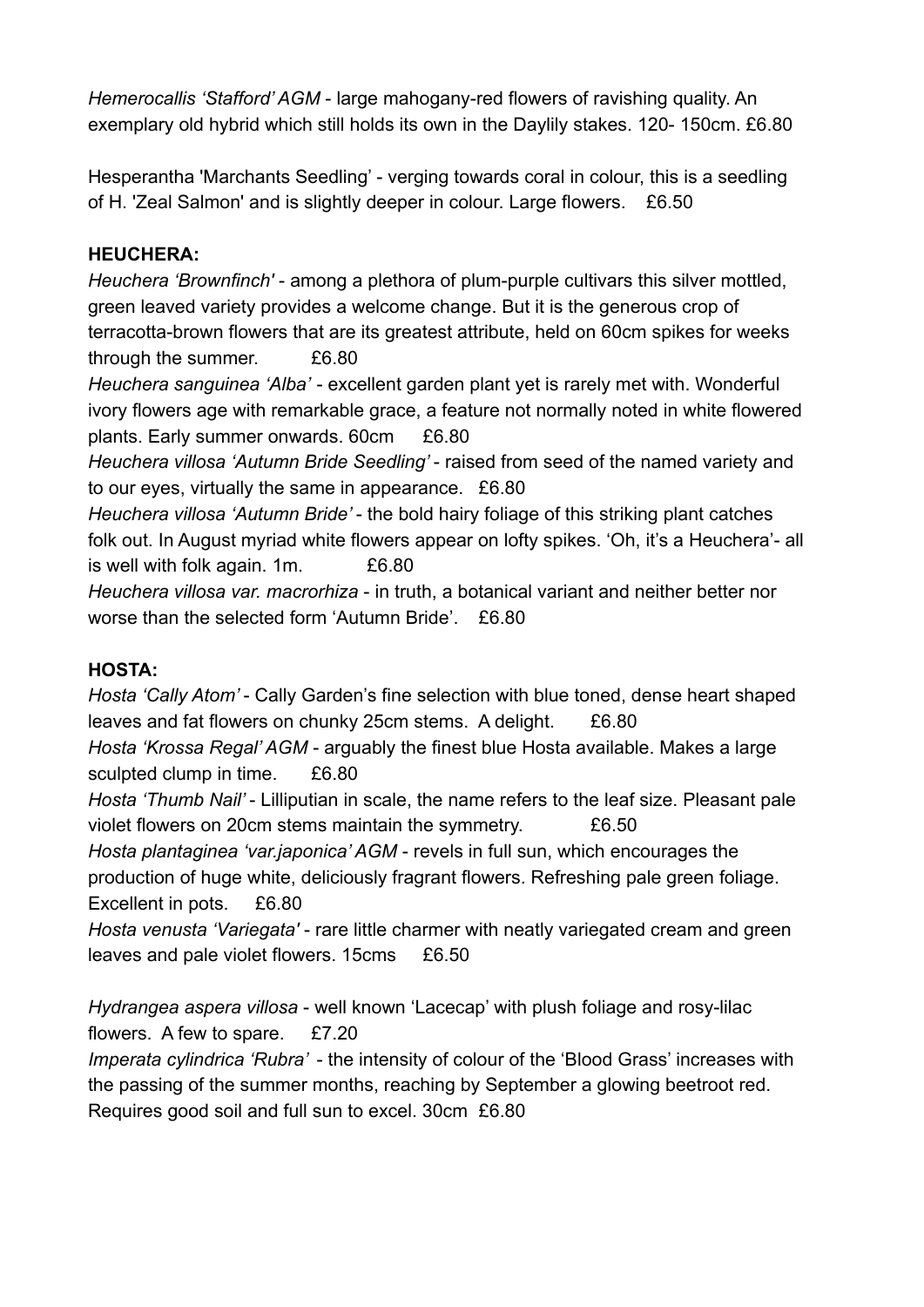## **IRIS:**

*Iris Old Dutch Variety (Bearded)* - an old variety received from a private garden, sumptuous with its pale purple standards, and yellow/white crested velvety blackpurple falls. Ravishing! 60cm £6.80 *Iris pallida subsp. pallida* - this Ancient Iris has silky flowers of clear lavender blue and is deliciously scented with a hint of orange blossom. Its grey foliage is grand too, lasting well into the autumn. 1m. £6.80 *Iris sibirica 'Berlin Bluebird'* - very striking colour, as near Gentian blue as you will find in a sibirica. Uncommon. 75cm £6.80 *Iris sibirica 'Sparkling Rose'* - an elegant well-shaped flower in an unusual rose-purple. Introduced in 1968! £6.80 *Iris sibirica 'Perry's Blue'* - small flowers, a subtle shade of pale Cambridge blue. A great favourite here on its day. 60cms £6.80 *Iris sibirica 'Prussian Blue'* - incredible, saturated deep blue flowers, a rare colour in this group. The German breeder Herr Tamberg received an AGM for it in 2003 and rightly so. 80cm. £6.80 *Iris sibirica 'Southcombe White'* - pallid white flowers, not large, with ghostly grey veining. 90cm £6.80 *Iris sibirica 'Summer Sky'* - graceful slim-line flower, like a dancer on points, lavender blue with just the right amount of yellow for perfect balance. 90cm £6.80 Iris sibirica 'Tropic Night' - intense violet-blue with a pale zone on the haft of the falls. 90cm. £6.80 *Iris sibirica 'Welfenprinz' AGM* - another award winner of Tamberg's (see above) with ruffled lemon yellow falls and creamy standards. Posh name , posh plant. 70cm. £6.80

*Iris x robusta 'Dark Aura'* - shards of purple-black announce the arrival of this new Iris hybrid. Delicate purple flowers in May and June. Needs moisture and good soil. Sun/ part shade. 90cm. £6.80

## **KALIMERIS:**

*Kalimeris incisa 'Charlotte'* - single Aster-like flowers in light lavender blue, that flower for weeks on end. 75cm. £6.50

*Kalimeris mongolica* - graceful Aster relative bearing, in autumn, on tall stems, large pale lilac blue daisy flowers. Good mildew free foliage too! 1.2m £6.50 *Kalimeris pinnatifida 'Hortensis'* - pretty form this one. The flowers are double (looking like a chrysanth) pale washed lavender blue with a pale yellow eye. 90cm. £6.50

# **KNIPHOFIA:**

*Kniphofia 'Cobra'* - strong 'Poker' basically coral and cream coloured before finally ageing to cream. 75cm. £7.20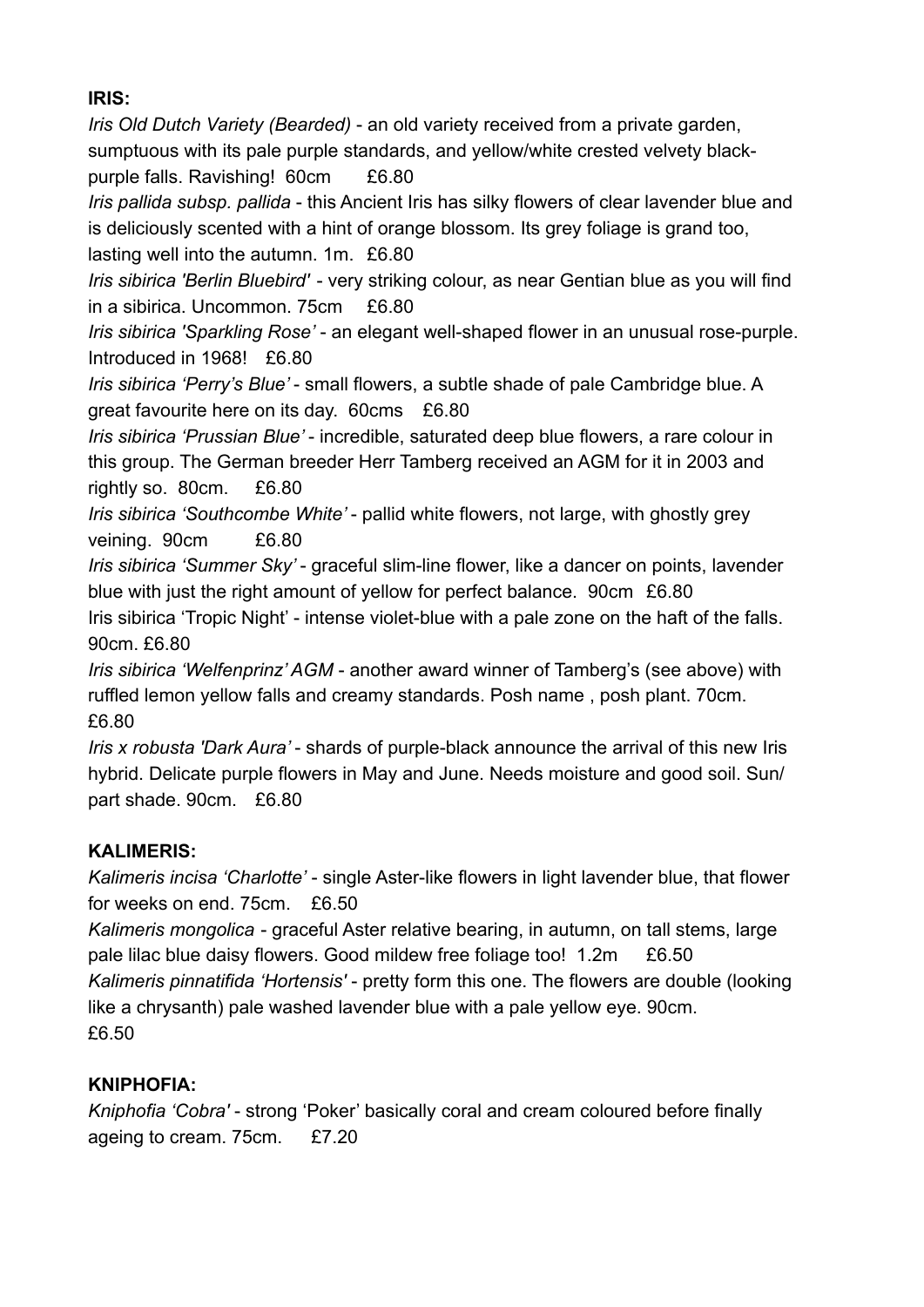*Kniphofia rufa* - the squat cluster of narrow flowers are slightly curved, straw yellow below, terracotta red on top and held on 75cm stems over grassy foliage. Elegant and seems hardy. £7.20

*Kniphofia thomsonii 'var. thomsonii'* - well spaced, narrow spikes of soft orange flowers. Prominent amongst Kniphofia due to its very long flowering season. 120cm. £7.20

*Lathyrus grandiflorus AGM* - the largest flowered of them all, with purple and carmine flowers but alas, no scent. A great scrambler. £7.20

*Leucanthemella serotina AGM* - the Hungarian Daisy survives with glee here, muscling its way through our unforgiving clay and rewarding us with a brilliant late display of gay white daisies.. 2m. £6.80

*Liatris spicata* - a compositae from America which has the temerity to unfold its spikes of violet-mauve flowers in reverse order, that is from top to bottom. Perhaps it started life in Australia! 60cm. £6.50

*Libertia ixioides Ex 'Helen Dillon'* - always reckoned to be a superior form, the tough evergreen leaves make a grand clump, bronze hued in winter. In early summer pristine white flowers carried on dark stems create a jewel like effect. 1m. £7.50 *Limonium platyphyllum 'Robert Butler'* - clouds of tiny purple-blue flowers from silvery buds - a florist's delight. 40cm. £6.50

*Linaria 'Steely Belle'* - our own toadflax seedling, spotted last year. Pewter grey flowers and glaucous foliage. Free draining soil. Full Sun. 1m +. £6.50

*Linaria 'Peachy'* - an excellent new hybrid Toadflax whose Snapdragon–like pale yellow flowers are highlighted with soft pink. Suited well to chalk or free draining soils. 1m. £6.50

*Lobelia laxiflora var. angustifolia* - curious species from Arizona looking vaguely Penstemon like in leaf, but with cheering bright red tubular flowers, yellow in the throat. Full sun. 75cm. £6.80

*Lobelia tupa* - classy, eye catching plant with pale, sage-green leaves and dark stems terminating in a spike of claw shaped cherry red flowers. Needs retentive soil and some shelter but worth every effort to grow well. 120cm. £6.80

*Luzula sylvatica 'Aurea'* - the refreshing golden leaved form of the Wood Rush. Guess where it likes to live? 40cm. £6.80

*Luzula sylvatica 'Marginata' AGM* - the cream leaf margins of the Wood Rush make for a refined plant, made even better when topped by a haze of reddish brown flowers in early summer. 40cm. £6.80

# **LYCHNIS:**

*Lychnis coronaria* - this, the more ordinarily seen form, is far from ordinary. The retina blasting colour of the crimson–magenta flowers is almost without parallel. £6.50 *Lychnis coronaria 'Alba'* - pure white form, for those who wish not to be shocked! £6.50 *Lychnis coronaria 'Wild Form'* - brightest of pinks and quite different from the one we all grow. Barbara Cartland would have been mesmerised by it. A good seeder. £6.50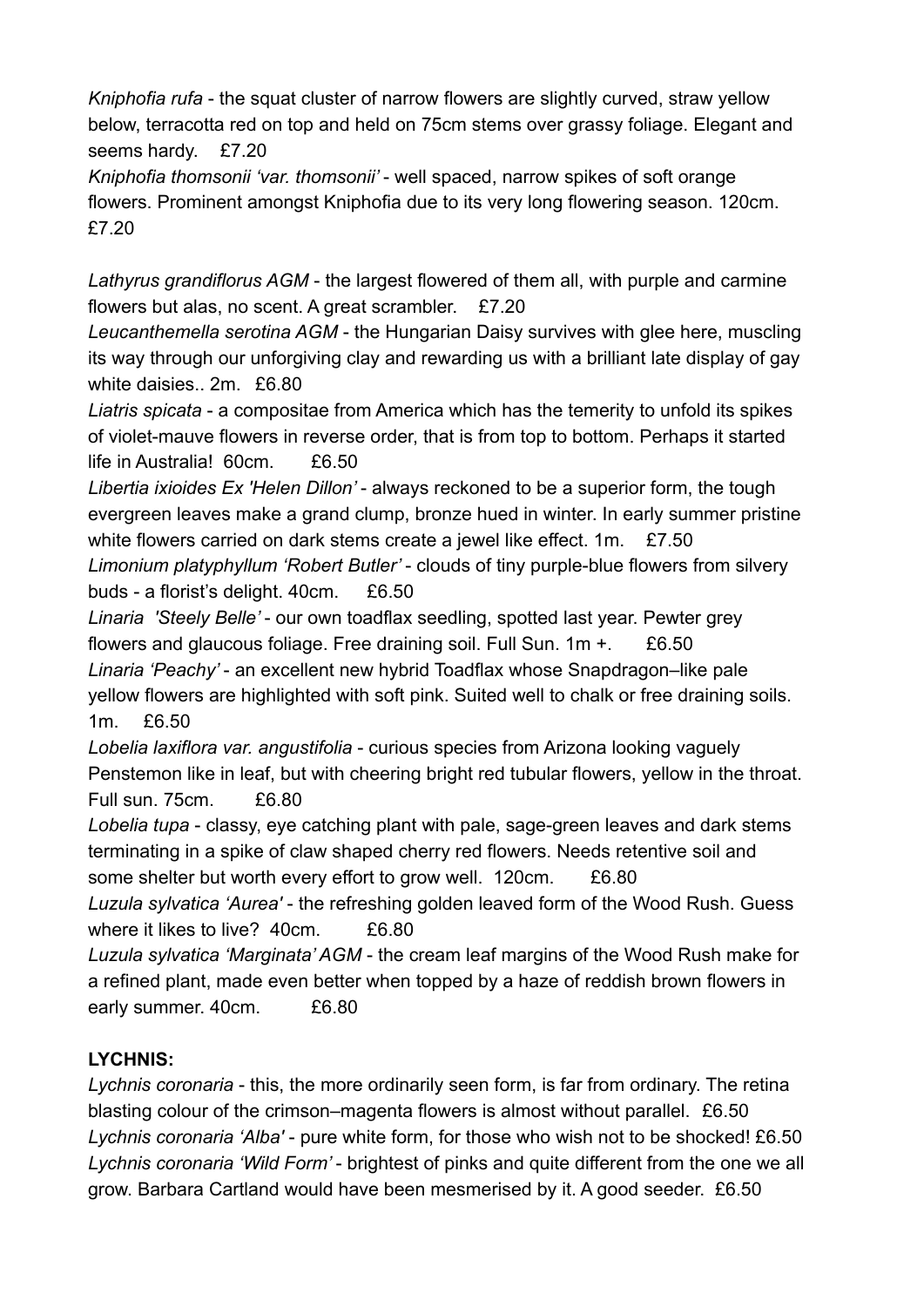#### **LYTHRUM:**

*Lythrum salicaria 'Blush' AGM* - the soft pink flowers of this form are a good antidote to the richer coloured forms. 2 ft. £6.50

*Lythrum salicaria 'Ziegeunerblut'* - vivid magenta-purple flower spikes on red tinted stems. Great with grasses. Moisture retentive soil. 1.2m. £6.50 *Lythrum virgatum* - the branched stems and fine foliage of this widespread European and Asian species carry myriad small, deep lilac-pink flowers for weeks in midsummer. 90cm £6.50

*Lythrum virgatum 'Pale Form'* - strong constitution but delicate and beautiful to look at, and very long summer flowering. The flowers create a haze of palest pink, looking charmingly natural. 70cm. £6.50

*Matthiola incana 'Alba'* - deliciously scented, the pure white flowers enhanced by the grey foliage. We enjoy the spent seed heads in winter too. 30-40cm. £6.50 *Melanoselinum decipiens* - a 'big mamma' of an Umbellifer from Madeira related to Angelica. Carries its huge umbrella of dowdy, Cow Parsley pink flowers on thick banded trunks to 2m +. There ain't nothink quite like it and mighty more fun than growing sunflowers. Monocarpic. £6.50

*Molospermum peloponnesiacum* - rather sophisticated perennial umbellifer with sharply etched fernlike foliage. The yellowish heads of flowers and handsome seeds are carried on stout 120cm stems. £6.50

*Myrrhis odorata* - Sweet Cecily. Particularly refined cut foliage, pungent too. The flat heads of creamy white flowers are also delicately scented. 60cm £6.50

## **NEPETA:**

*Nepeta 'Florina'* - an excellent selection from Christian Kress, Sarastro Nursery, Austria. Lovely contrast between the pink flowers and lilac calyx and more compact and tidy than the old 'Dawn to Dusk'. 50cm £6.50 *Nepeta 'Upright Form'* - synonym perhaps of N. Joanna Reed's Upright Form, it remains a cracking plant. Upright, it is a good rival to the brilliant N. 'Walker's Low'. A gift from a Belgian chum. 90cm. £6.50 *Nepeta grandiflora* - most forms of this plant are garden selections. This is the type species with good deep blue flowers and a somewhat leafy habit. Put it on a horti-diet and it will certainly be better for it. 70cm. £6.50 *Nepeta nuda 'Bethany' AGM* - upright growth and a subtle misty display of tiny greylavender flowers for weeks. Fans of strong colour will no doubt pass it by. 1.2m. £6.50 *Nepeta nuda 'Romany Dusk' AGM* - Paul Barney's (Edulis) collection, noted for its suave dark stems and almost white flowers. £6.50 *Nepeta racemosa 'Walker's Low'* - a Tomcat of a Catmint with a vigour to match. Deep lavender-blue flowers. 60cm. £6.50

*Nepeta racemosa 'Toria'* - at 30-40 cm useful for its short stature. Typical froth of pale blue flowers £6.50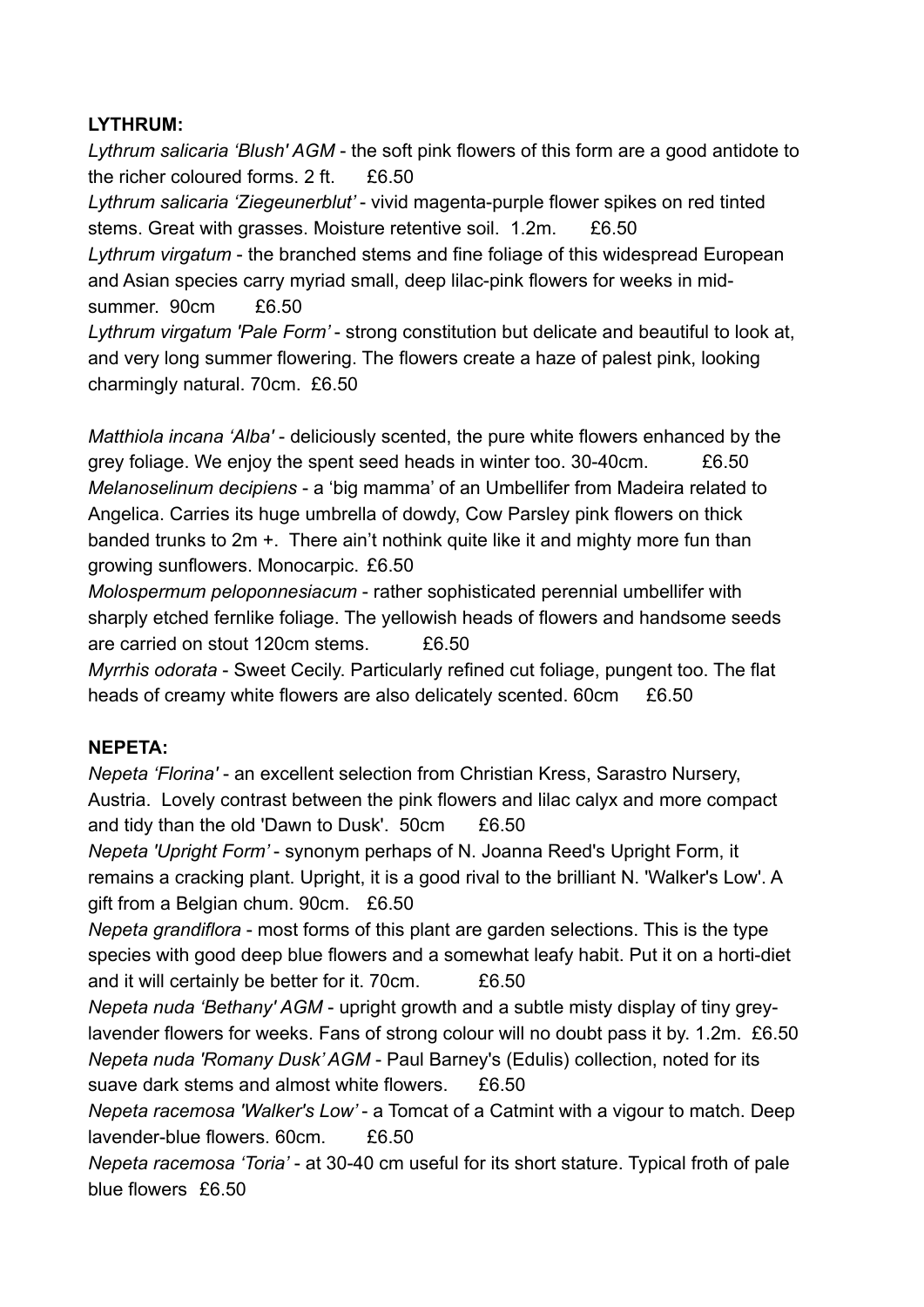#### **NERINE:**

*Nerine bowdenii 'Alba'* - white flowers from blush pink buds. A rare and beautiful plant which is perfectly hardy. £7.20

*Nerine pudica* - rare bulb in the wild (Western Cape, SA) and cultivation. A nonlookalike Nerine, white with central deep pink stripe, reddish stems. Flowers freely in pots. Tantalising. 30-40cm. £8.50

*Nerine undulata 'Seaton' AGM* - a compromising name but a terrific plant with small rounded heads of rich pink orchid like flowers and an AGM recently gained with ease. Hardy. 35cm. £8.50

Oenothera lindheimeri AGM - formerly Gaura. Wand-like stems airily display delicate white flowers from pink buds, seemingly borne by the thousand through summer/ autumn. 120cm. £6.50

Omphalodes cappadocica 'Cherry Ingram' AGM - in good soil this semi-evergreen will reward you with hundreds of brightest blue 'forget-me-not' flowers for weeks. 30cm. £6.50

Origanum 'Bristol Cross' - an O. laevigatum hybid with long pink and chartreuse pipes of interlocking bracts held at right angles to the wiry 30cm high stems. Unusual and reliable. £6.50

Origanum laevigatum hybrid - bought incorrectly as laevigatum, a fine wiry plant. This is pleasing but beefier with rose-purple flowers.  $£6.50$ 

Ornithogalum pyramidale 'Short Form' - masses of white, green striped flowers are borne on 30cm spikes in May-June. A charming, uncommon and sterile form. We are trying it in grass. £6.50

Paeonia 'Pale Pink Mystery' - an utterly charming pale pink peony with a double row of petals and incredibly floriferous. Unfortunately, we have lost the name. £12.00 Papaver orientale ssp paucifoliatum - an uncommon sub-species of Oriental Poppy with large saucer shaped flowers of glowing orange-vermilion. My own collection from

a 'Biblical' meadow in Armenia, 2004. 60cm £7.50

Parathelypteris beddomei - growers are saying this looks like a Tanzy - looks like a narrowly pointed fern to me! Rare in gardens here and hails from S.E. Asia/Taiwan. Charming. 25cm. £8.50

Patrinia affinis var. punctiflora - Chinese sp. with cut, course basal leaves. The red stems carry airy cloud like masses of wondrous tiny greeny-yellow flowers. 1m £6.50

#### **PELARGONIUM:**

Pelargonium 'Angel Eye's Orange' - large flowers, flame above (with crimson streaks) and salmon below. Shockingly 'Eye-Shocking' £6.50

Pelargonium 'Deerwood Lavender Lass' - popular scented leaf introduction to our range. Wide and sprawling, almost trailing reddish stems with 'oak' shaped leaflets and a long succession of small bright pink flowers in clusters.  $\overline{E6.50}$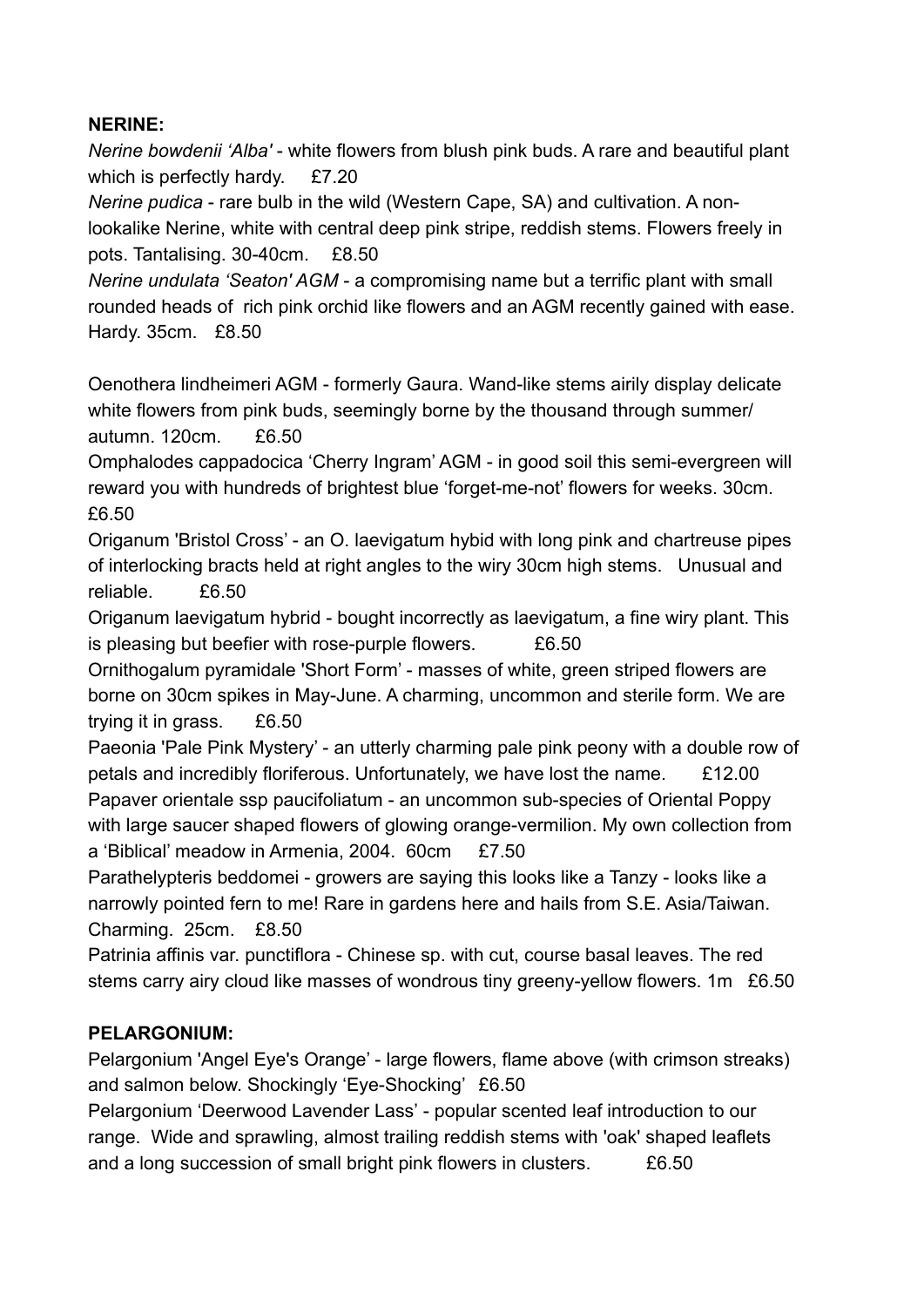*Pelargonium 'Old Spice'* - small menthe scented scalloped leaves, pale silver-green and dinky white flowers for months. £6.50

*Pelargonium 'Attar of Roses' -* perhaps the best scented foliage of them all making it excellent for culinary use. Position pot where you accidentally brush past it, regularly. £6.50

*Pelargonium 'Capri'* - leafy scented mass of pale green foliage spattered through summer with chiselled pale red flowers. Adored on the nursery. £6.50 *Pelargonium abrotanifolium* - tending to a trailing habit, the handsome cut silver- grey leaves bear small white flowers with their upper petals feathered with purple. £6.50 *Pelargonium exstipulatum* - makes a woody shrublet dressed with sharply scented, fringed grey-green leaves and small pink flowers, the topmost petals crimson-purple feathered. Like P.sidoides and P.odoratissimum, has a greater tolerance of cold if kept dry. £6.50

*Pelargonium graveolens* - pleasing crimped foliage whose scent is almost a match for 'Attar of Roses'. Small pink flowers are a minor bonus. £6.50

*Pelargonium ionidiflorum* - green leaved species with showers of bright pink flowers through summer. £6.50

*Pelargonium 'Lavender Lindy'* - species like pink flowers with a red throat, hover like butterflies on this scented leafed beauty. Keep dry in winter. 25cm. £6.50 *Pelargonium sidoides* - velvety scalloped silvery leaves, the dark violet-purple flowers, though small, make a resonant statement. Very attractive and almost hardy if kept winter dry. £6.50

*Penstemon 'Cherry Red'* - produces a brilliant and long lasting display of cherry red flowers but with narrow, elegant foliage – a big ask usually with Penstemon. 75cm. £6.50

## **PERSICARIA:**

*Persicaria 'Blackfield'* - arguably the darkest, richest colour form of amplexicaulis deep mulberry red but slow, we find. Up to 1m tall.  $£6.80$ 

*Persicaria amplexicaule 'Blackfield Seedling'* - this plant has lurked in one of our borders for years. Always reliable with its striking red flowers spikes. 100cm £6.80 *Persicaria amplexicaule 'Firedance'* - thin tapers of resonant carmine-red over fresh green foliage through summer and autumn. A sharp eyed Oudolf selection. 120cm. £6.80

*Persicaria amplexicaulis 'Alba'* - the exception to the rule in providing cool white flower spikes. £6.80

*Persicaria amplexicaulis 'Fine Pink'* - slender spikes, a tad darker than 'Rosea' and thereby fills a useful niche. £6.80

*Persicaria amplexicaulis 'Marchants Red Devil'* - fat and bold red spikes from summer onwards. Being shorter than most red forms makes it a handy addition. 70cm. £6.80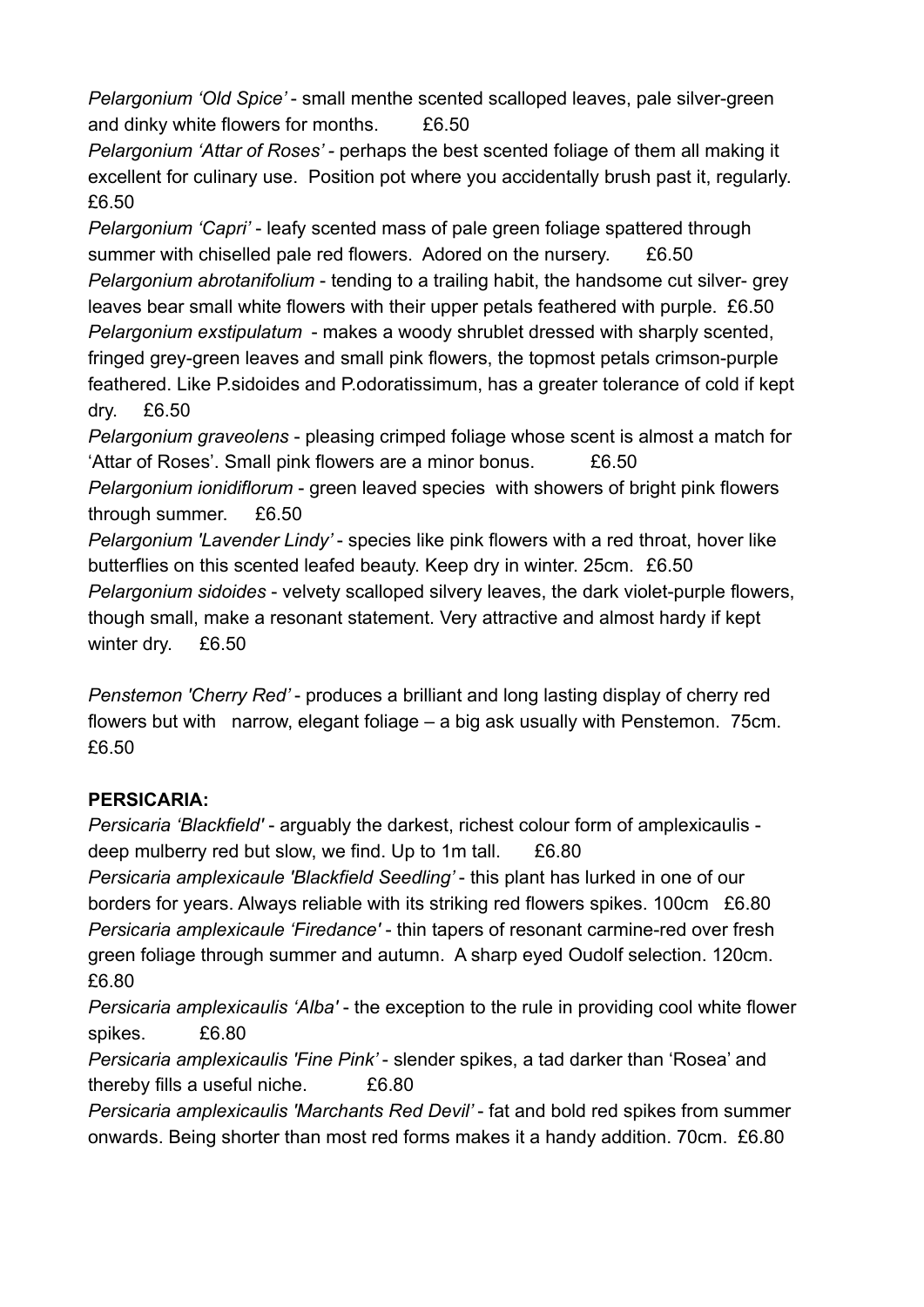*Persicaria amplexicaulis 'Orange Field'* - a game plant, not too tall and flower spikes of a most beautiful shade of soft pink heading towards coral. There's nothing quite like it. 100cm. £6.80

*Persicaria amplexicaulis 'Rosea'* - upright narrow spikes of small, pale pink flowers held in crimson calyces creating for weeks a charming two toned effect. Partners Panicum and Miscanthus superbly. 120cm. A favourite. £6.80 *Persicaria amplexicaulis 'Summer Dance'* - another less frequently seen Oudolf

selection coming in rose red. 120cm. £6.80

*Persicaria amplexicaulis 'Taurus'* - classy Bressingham Gardens introduction, the spikes of vibrant ruby-red flowers are the darkest and richest of those we grow. 120cm £6.80

*Persicaria amplexicaulis var. pendula* - possesses a grace which most persicarias in this group lack. But equally long flowering. The drooping flowers are a distinct purple magenta, the more so in cooler, wetter weather, 60cm. £6.80 *Persicaria orientalis* - lofty annual (non-invasive) Knotweed, climaxing in a late summer cascade of rich pink pendulous tassels which hold their colour indefinitely. £6.50 *Persicaria polymorpha* - robust but, most importantly, non invasive 'knotweed' with a serious flowering intent, the creamy-white plumes produced unabated from June to Oct/Nov. Dusky rose seed heads are a bonus. 2m+. £6.80

*Philadelphus delavayi f. melanocalyx 'Nymans Variety'* - seedling progeny of this legendary Mock Orange. Gloriously scented single white flowers with purple calyxes form on arching stems. Sun/part shade. 3m. £7.20

## **PHLOX:**

*Phlox paniculata* - the type species as grown by Great Dixter with soft mauve flowers held in pleasing light heads and the usual enveloping scent. 1.5m. £6.50 *Phlox paniculata 'Forncett Twlight'* - a hard to find Phlox with the most amazing lavender blue flowers. Vigorous. Moisture retentive soil. Best in Part Shade. 1.2m. £6.50

*Phlox paniculata 'Alba'* - our benchmark white Phlox for over 20 years now and ever dependable. 120cm £6.50

*Phlox paniculata 'David'* - all singing, all dancing award winner from the US with noticeably larger flowers than other whites. £6.50

*Phlox paniculata 'Geisha's Glance'* - our own pretty small flowered selection, white with a developing soft carmine pink eye against a background of apple- green foliage. 90cm. £6.50

*Phlox paniculata 'Kirchenfuerst'* - deep reddish-pink £6.50

*Phlox paniculata 'Marchant's Darkest'* - rich purple pink. A winner, we humbly suggest. £6.50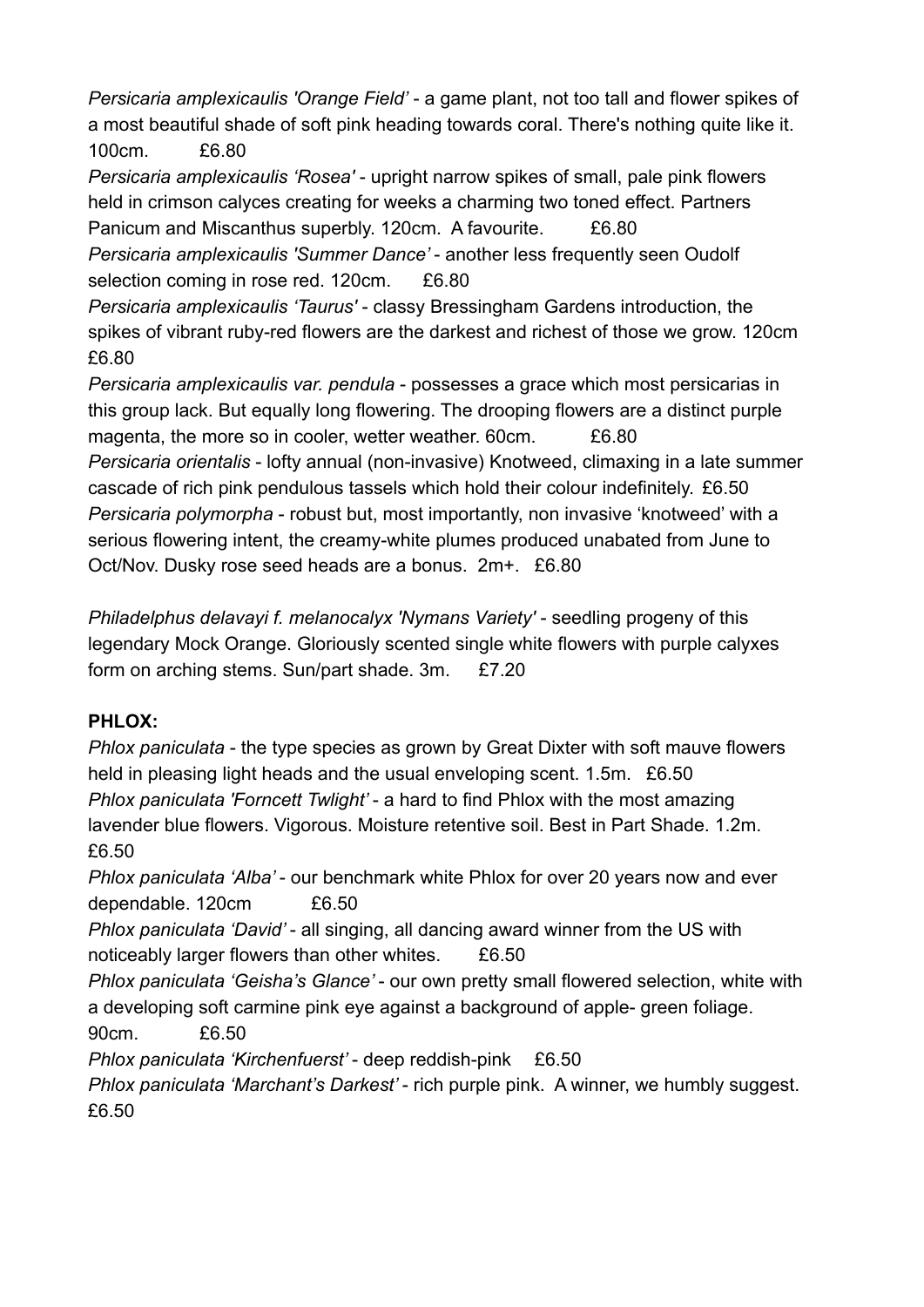*Phyteuma scheuchzeri* - the horned Rampion is a campanula relative, its greatest asset being an engaging sphere of short horned blue summer flowers on 20cm stems. Smart drainage. £6.50

*Platycodon grandiflorus apoyama albus* - pearly white Campanula like flowers open from seamed and inflated buds, irresistible to pop. At 15cm, a small plant for so sizeable a name. £6.50

*Poa labillardierei 'Marchants Needle'* - a seedling raised here. The grey foliage is noticeably narrow, a clump resembling a bizarre Pincushion! Flowers not yet observed. Generally 40cm. £6.80

### **POLYGONATUM:**

*Polygonatum biflorum* - this is the classic Solomon's Seal and can grow to 1.5m. Not here alas but its subtle floral pageant is always admired. Watch out for the munching Sawfly Catterpillar! £7.20

*Polygonatum falcatum 'Silver Striped'* - distinct and rare form with a reasonably clean silvery stripe to the centre of each slender leaf. A collector's item. 15cm. £7.20 *Polygonatum lasianthum* - a gift from plantsman extraordinaire, Dan Hinkley, his own Japanese collection with remarkable purple stripes, suffusing the newly unfurling leaves. Small, creamy celadon tipped flowers follow. Rare. 30cm. £8.50 *Polygonatum odoratum 'Red Stem'* - remarkable for the brilliant ruby-red stems which hold foliage and flowers. 40cm. £7.20

*Polygonatum x hybridum* - this classic Solomon's Seal can grow to 1.5m. £7.20 *Polypodium 'Trichomanoides Backhouse'* - very rare in cultivation. The fronds are so finely cut as to look like parsley. 15cm £9.50

*Potentilla recta var.sulphurea* - delicate pale yellow flowered form of this upright, much branched, green leaved cinquefoil. £6.50 *Potentilla thurbergii 'Monarch's Velvet'* - deep madder red flowers with a black-maroon eye, the size of a ten penny piece. Ever gaining a fan club. 50cm £6.50

## **PULMONARIA:**

*Pulmonaria 'Blue Ensign'* - large flowers, vivid deep blue over unspotted, bottle green foliage. 25cm. First rate. £6.50

*Pulmonaria 'Marchants Cambridge Blue'* - pleasing light blue flowers over evenly silver freckled green foliage. A gift seedling from Marchant's garden. 20cm. £6.50 *Pulmonaria 'Marchants Leopards Lance'* - this longifolia hybrid's leaves possess great substance and beautiful silver patination. Clusters of small blue-violet flowers are a March/April bonus. £6.50

*Pulmonaria 'Spotted Dick'* - chiselled deep green spear shaped leaves overlayed with both large and small silvery spots. Clusters of small violet blue flowers and foliage point to P. longifolia parentage. £6.50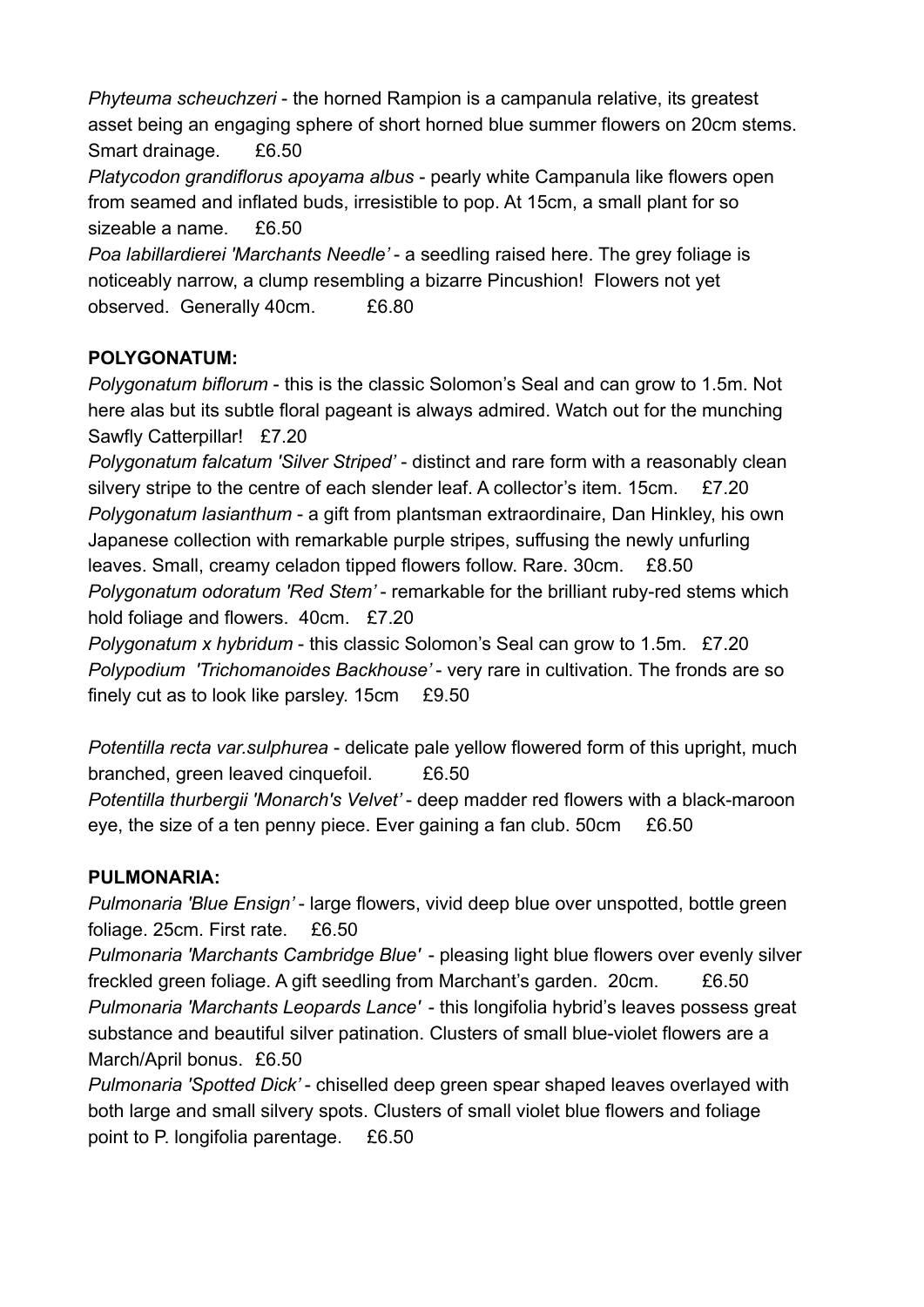*Pulmonaria 'Spring Constellation'* - the foliage of this strong, broad leaved plant always stand out even when young, handsomely dusted, silver over green. Clusters of large Spring flowers are more blue than purple. 25cm £6.50 *Pulmonaria 'Subtil Silver'* - a pun on 'under the Lime' where this new Lungwort was found (also an English/German surname!). Its elliptic leaves form a striking canopy of silver. 20cm. £6.50

*Ranunculus gramineus 'Pardal'* - with its gay, large chrome yellow flowers, this plant's introduction caused quite a stir. It manages still to turn eyes today. 30cm. £6.50 *Ranunculus platanifolius* - the flowers emerge almost at ground level and eventually erupt into an airy flight of delicate white blooms on 90cm branched stems. Adores our clay. £6.50

*Rodgersia aesculifolia aff. SSSE 306* - Sechuan, China. The beauty of the pale sulphur-yellow buds really caught our attention, as did the panicles of scented white flowers which followed  $1m+$   $f7.50$ 

*Rodgersia podophylla* - ample palmate leaves emerge in spring strikingly bronze flushed, eventually turning green but retaining their beauty until autumn. 90cm. £7.50 *Rosa x odorata 'Bengal Crimson' AGM* - legendary rose with strong thornless growth and a year long display (virtually) of loose, relaxed single crimson flowers. Capable of climbing if trained. £14.00

*Roscoea x beesiana AGM* - an uncommon hybrid and whilst old, retains its vigour. June flowering, the lower petals of the pale yellow flowers become purple streaked. Good soil and a little shade suits. £6.50

*Rosmarinus officinalis 'Fota Blue'* - a lounging Rosemary for walls and banks with brilliant blue flowers. Nonchalant given drainage but sulks on wet clay. 30cm. £6.50

## **RUDBECKIA:**

*Rudbeckia fulgida var. sullivantii 'Goldsturm'* - this is a bold yellow! In fact, yolks of free-range eggs spring to mind. Whilst brazen, it remains a peerless plant. Sun/ part shade. 90 cm. £6.50

*Rudbeckia lacinata 'Starcadia Razzle Dazzle'* - crinolines of summer yellow petals support a prominent pale green cone. She dances elegantly in the border. Sun/part shade. 1.5m £6.50

*Rudbeckia laciniata 'Herbstsonne'* - the large bright yellow drooping petals and central green cone make for a plant of enormous quality. Tangos beautifully with Salvia uliginosa through the autumn.  $2m+$ .  $£6.50$ 

*Rudbeckia subtomentosa* - a notch softer in colour than some of the former and gentler therefore on the eye. The central cone resembles a maroon button. Needs a few peasticks on our windy site. 120cm. £6.50

#### **SALIX:**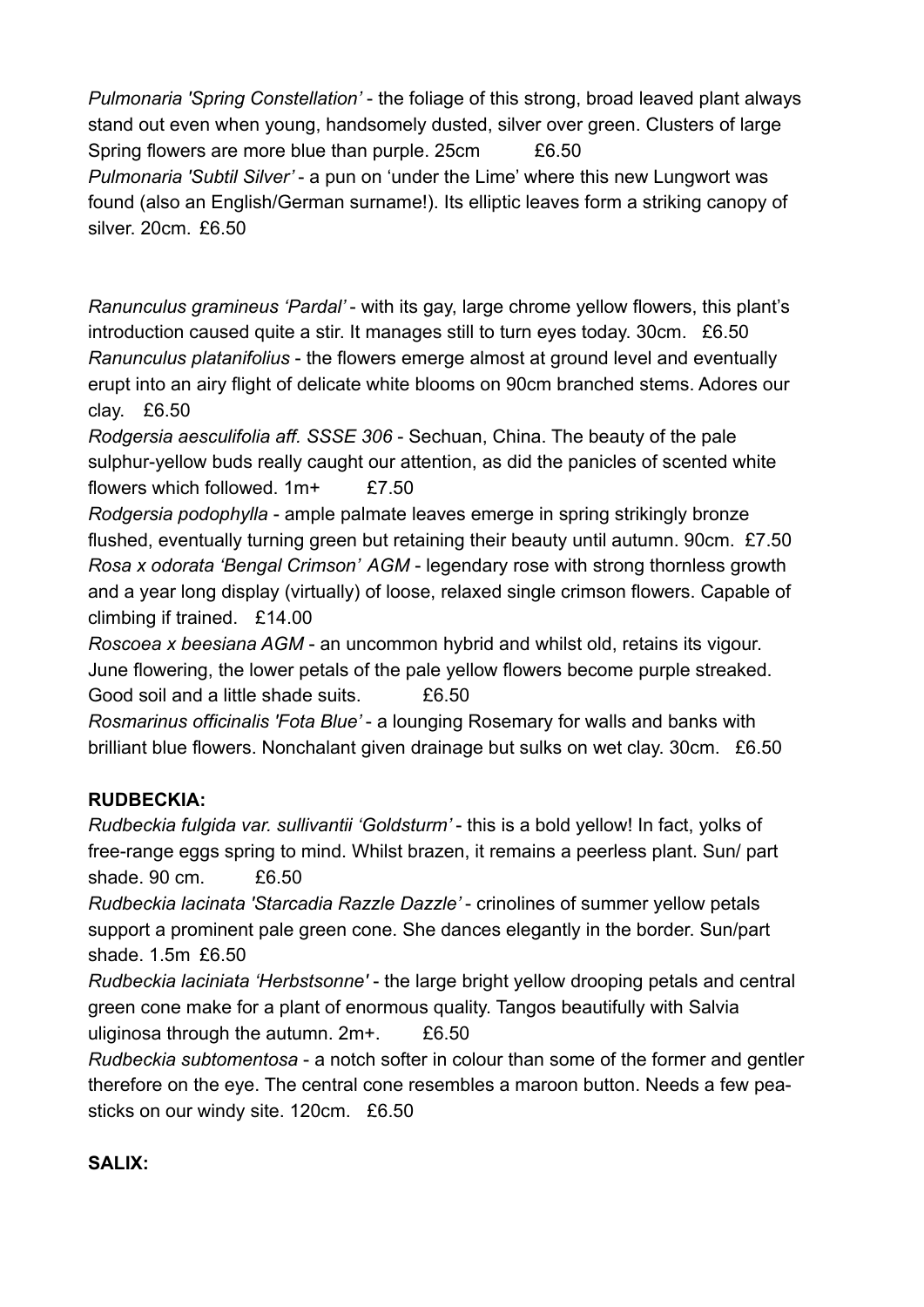*Salix alba var.vitellina 'Britzensis'* - a beacon of fire in the winter with remarkable orange stems. Spectacular against a blue sky. Perfect for pollarding. Full Sun. Moisture retentive soil. 1.8m + £8.50

*Salix eleagnos* - the narrow silver- backed leaves of this shapely shrub give it the appropriate name of 'Rosemary-leaved Willow'. It would make a worthy contribution to any border that is not too dry. 2m+ £8.50

*Salix purpurea 'Nancy Saunders' AGM* - a very elegant form of the purple Osier, its slender blue-grey leaves adding considerably to the effect.  $2m+$  £8.50

# **SALVIA:**

*Salvia 'Blue Haze'* - Formerly Perovskia. The broad, silvery uncut leaves make for a chunkier plant than the spires. It is also taller by far and capable of reaching 1.5m. £6.80

*Salvia 'Golden Girl'* - compact shrubby Salvia with beautiful peachy-golden flowers from summer through to autumn. 60cm. £6.50

*Salvia 'Little Spire'* - Formerly Perovskia. Like 'Blue Spire' in every respect but at 60cm, much smaller. £6.80

*Salvia 'Pink-Pong'* - the pinkest of pink with a name to match! A strong grower. Great in pots. Well drained soil. Full Sun. 1m. £6.50

*Salvia 'Silas Dyson'* - glorious deep wine red flowers with fat lobes for months on end. Makes a semi-shrubby mound, a little brittle when young. 1m+. £6.50

*Salvia 'Blue Spire'* - Formerly Perovskia. In a well drained soil there is no better shrub to provide a vertical accent. Highly effective combination of grey-green foliage and spikes of lavender-blue flowers in summer. 3 - 4 ft. £6.80

*Salvia 'Marchants Chalk White'* - more ivory than white. Our own seedling raised surprisingly from the brilliantly coloured S. 'Cerro Potosi' and equally long flowering. 40cm. £6.50

*Salvia 'Nachtvlinder'* - the name is Dutch, meaning 'Night Moth'. Very appropriate, given it is perhaps the darkest flower colour you'll find in this group - a dark night purple. £6.50

*Salvia 'Trelissick'* - a twiggy salvia of microphylla persuasion with cream flowers. The 'hood' being peach-pink. 60cm. £6.50

*Salvia atrocyanea* - Bolivia/Argentina. A dramatic autumn Sage whose large blue-violet flowers are clasped in persistent purple stained bracts. Deciduous but tuberous and hence hardy. 1m+ £6.50

*Salvia chamelaeagnea* - a South African sage which is hardy with us. A delightful combination of a white/pale blue lip, pale blue hood and reddish calyx. Its pungent leaves will remind you of 'Germolene' scuffed knees. £6.50

*Salvia guaranitica 'Blue Enigma' AGM* - wandering tuberous perennial suited to the mid border where its rich blue flowers and calyx can mingle late summer. 1.5m. £6.50 *Salvia microphylla 'Cerro Potosi' AGM* - large carmine pink flowers and a remarkable blackcurrant scented foliage makes a lusty plant. 50cm. £6.50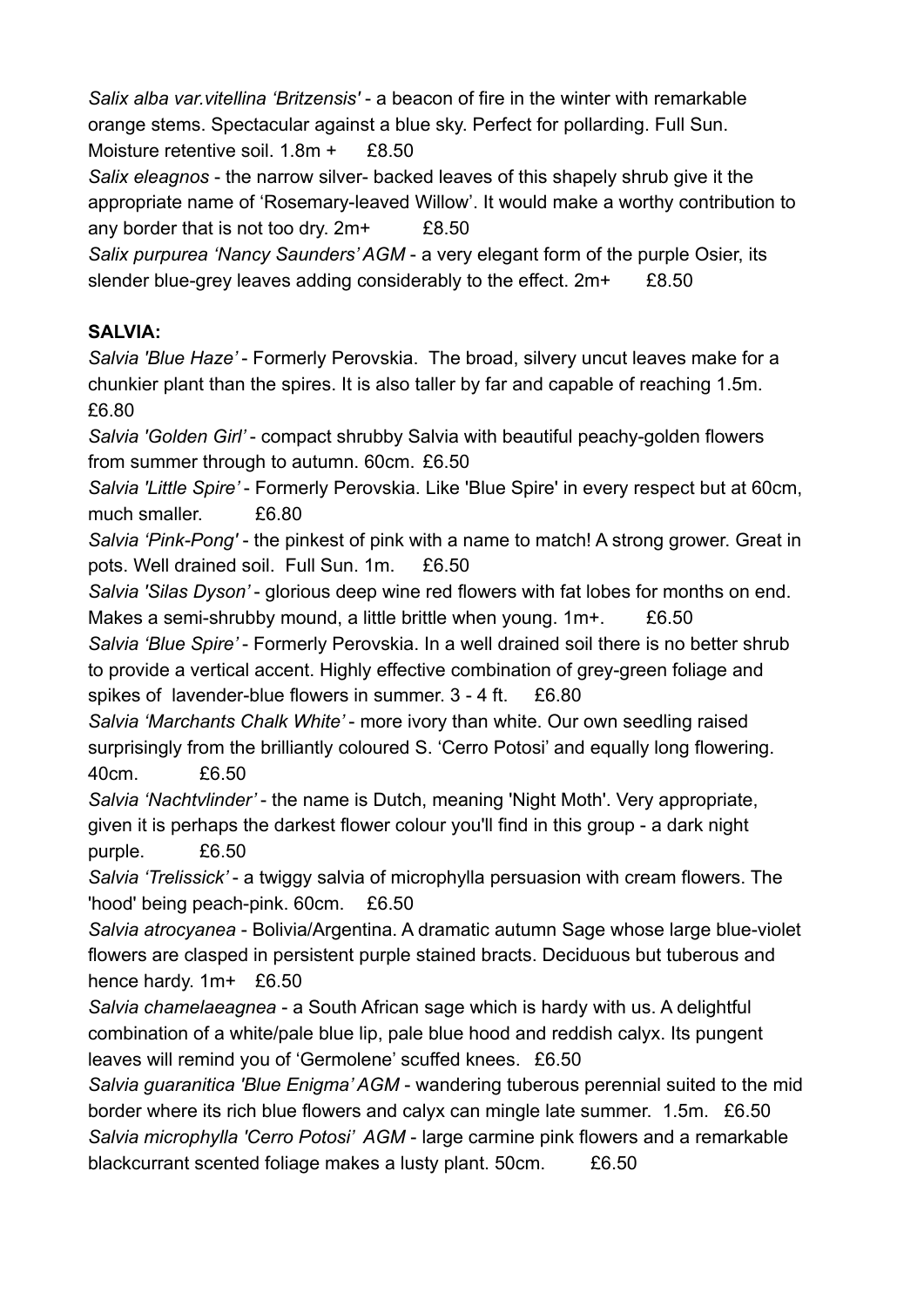*Salvia microphylla 'Pink Blush'* - Barbara Cartland must turn in her grave each time we use her name to describe the colour of a plant. Here we go again. 1m. £6.50 *Salvia nemerosa 'Caradonna'* - a great selection from the Continent. The violet flowers and striking black-purple stems lift this plant into a different league altogether. £6.50 *Salvia nemorosa 'Ostfriesland'* - spikes of red purple flowers over sage like leaves. A border must-have. Long flowering. Sun/part shade.60cm. £6.50

*Salvia stolonifera* - the deep green foliage of this Mexican sage is deeply ribbed while the large tubular flowers are a startling bright orange. Said to prefer a modicum of shade. Hardy? £6.50

*Salvia uliginosa AGM* - wand-like stems carry clear sky-blue flowers, not large but freely produced over a very long season. We find it impossible to tire of this plant. 6ft. £6.50

*Salvia verticilata 'Purple Rain'* - a Piet Oudolf selection made some years ago, yet still difficult to hold a candle to... If deadheaded regularly, continues with a display of its

purple flower spikes for weeks on end. £6.50

*Salvia verticillata 'Hannay's Blue'* £6.50

*Salvia x sylvestris 'Blauhügel' AGM* - the value of this group of salvias cannot be over stressed, providing color over a long period. The flowers of this dependably good , short form are lavender-blue. 40cm. £6.50

*Salvia 'Blue Note'* - no better plant for chirping up a border for months with its brilliant, blue-purple flowers. £6.50

## **SANGUISORBA:**

*Sanguisorba 'Blackthorn'* - fuzzy, pink upright candles. Admired by all. 1.5m. £6.80 *Sanguisorba 'Burr Blanc'* - we spotted this saucy white seedling here in the garden. Quite unlike other white forms, the flowers emerge from celadon green buds and retain a fresh appearance for weeks on end, even in drought. 120cm. £6.80 *Sanguisorba 'Little Angel'* - smallest Salad Burnet we grow with delicate variegation thrown in too. The burr-like flowers are typically dusky red. Utterly charming. 15cm. £6.80

*Sanguisorba 'Marchants Mont Blanc'* - blitz-proof clumps support domes of extremely handsome foliage, ladder like, becoming glossy. The white tassel flowers are held on stiff, self-supporting stems in Autumn. At 1.8-2m not the tallest Burnet but likewise, not the tallest mountain! £6.80

*Sanguisorba 'Pink Caterpillar'* - there are arguably too many Sanguisorba but this one began to stand out in our collection: long slender burrs/deep pink. Big, wiggly catterpillars spring to mind. For the adventurous a few will be offered for sale. 1.5m. £6.80

*Sanguisorba 'Red Busby'* - selected here for its capacious growth and strong stems which terminate in a teeming mass of fat deep wine-red burrs. Particularly decorative 'toothy' foliage we think. 1.75m. £6.80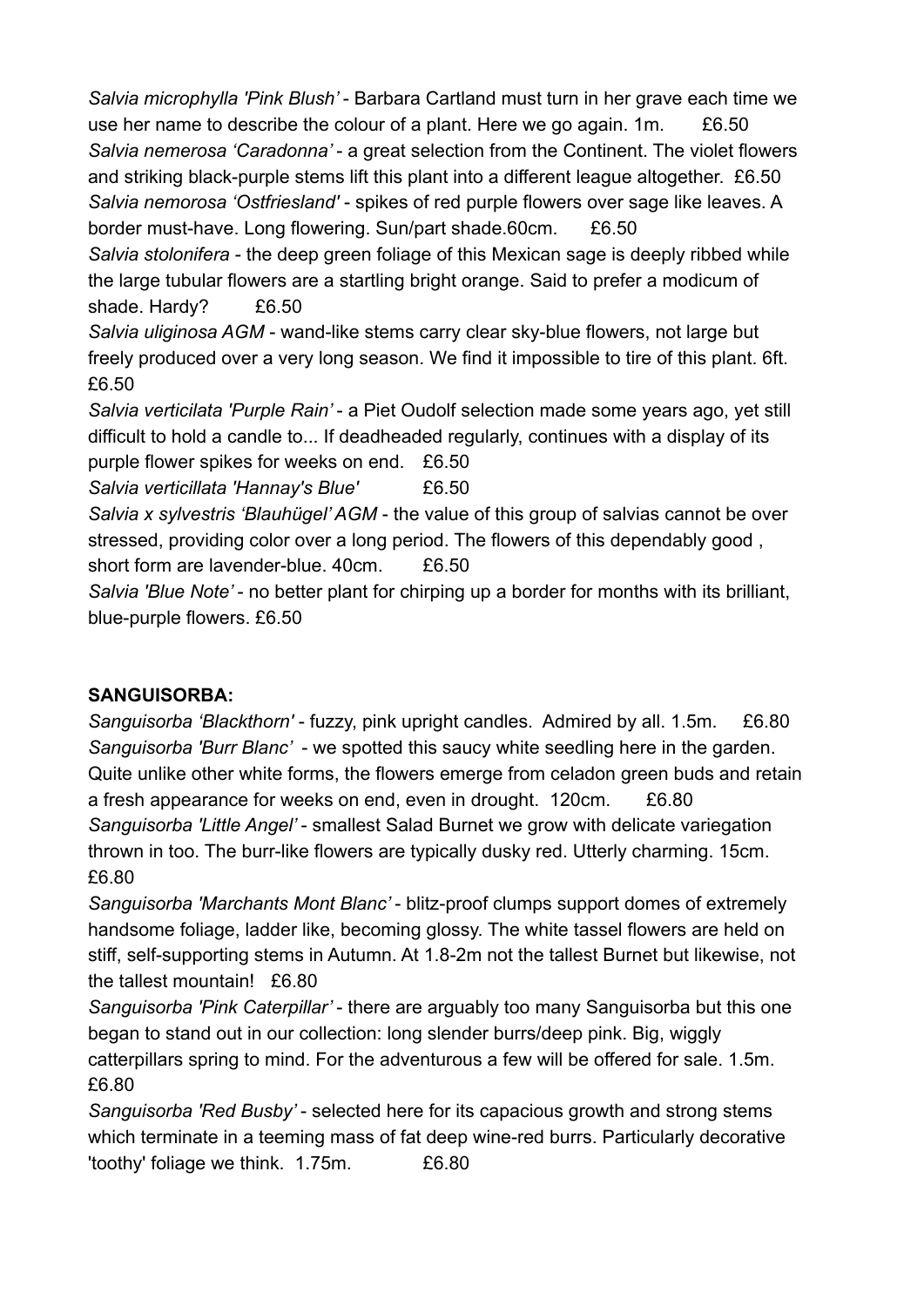*Sanguisorba 'Sanguine Dwarf'* - hard to believe, this was a seedling raised here from S. 'Arnhem'. At 35cm, very cute. £6.80

*Sanguisorba 'Scapino'* - like a throng of unleashed, suspended red caterpillars this is a colourful and playful introduction from nurseryman Christian Cress and worthy of the border front. 1m+ £6.80

*Sanguisorba 'Cangshan Cranberry'* - we so value this super plant for its Sept-Nov display of dusky red flowers on self-supporting, upright stems. A Dan Hinkley collection from 'Yunnan Province, China in 1996. 2m+. Performing well at the Wisley trials. £6.80 *Sanguisorba 'Pink Tanna –Form 2'* - longer and more slender burrs than the original form. A very good plant. 1m. £6.80

*Sanguisorba canadensis hybrid* - probably a species, this is our own name for this short S. Canadensis look alike. Upright spikes of white flowers for weeks, holding its structure & seed heads well. 1.2m. £6.80

*Sanguisorba hakusanensis 'Lilac Squirrel'* - a great foliage Burnet resembling a silver– green cushion of broad Melianthus like toothed foliage. The large late summer flowers are large, lilac-pink, fuzzy and hang down. £7.20

*Sanguisorba menziesii 'Fine Form'* - conspicuous maroon burrs, the largest and first to flower in mid-summer. Always admired by customers unfamiliar with this genus – the best recommendation of all. 1m. £6.80

*Sanguisorba officinalis 'Lum'* - the burrs are very dark indeed in bud, almost purple black then opening to Mulberry Red. The name means a 'Chimney Stack' – well how obvious! 100cm. £6.80

*Sanguisorba officinalis 'Martin's Mulberry'* - a marked step forward for the genus with this introduction from West Acre Gardens. Plump, deep burgundy floating burrs on strong, self supporting stems. Super. 1.5m+ £6.80

*Sanguisorba tenuifolia 'Rosea'* - all S. tenuifolia can be recognised by their handsome cut foliage. This one is no exception. Brought back from a trip to Holland it has been grown by us for 25 years. Conspicuous, deep pink flowers 1.5m+ £6.80 *Sanguisorba tenuifolia 'Strawberry Frost'* - 1.2m high wiry stems over delicate cut foliage bear semi pedant long 'Burrs' in mid-pink. In combination with the tiny white flowers these become an effective soft pink. £6.80

## **SAXIFRAGA:**

*Saxifraga stolonifera 'Kinki Purple'* - rounded hairy leaves with red marbling and racemes of white butterflies held on red stems. Perfect for dry shade. 30cm. £6.50 *Saxifraga x geum 'Dentata'* - the leaves in this form look as though they've been histrionically set upon with a pair of pinking shears! £6.20

*Saxifraga x geum 'Fuzzypeg'* - much better than our original name of 'the hairy one', distinguished by the fine little hairs on the leaves. A very effective small London Pride for the border edge. 20cm. £6.20

*Saxifraga x geum 'Pink Froth'* - forms tight evergreen rosettes of deep bottle green foliage, its 20cm stems covered in tiny pink flowers. Spring. £6.20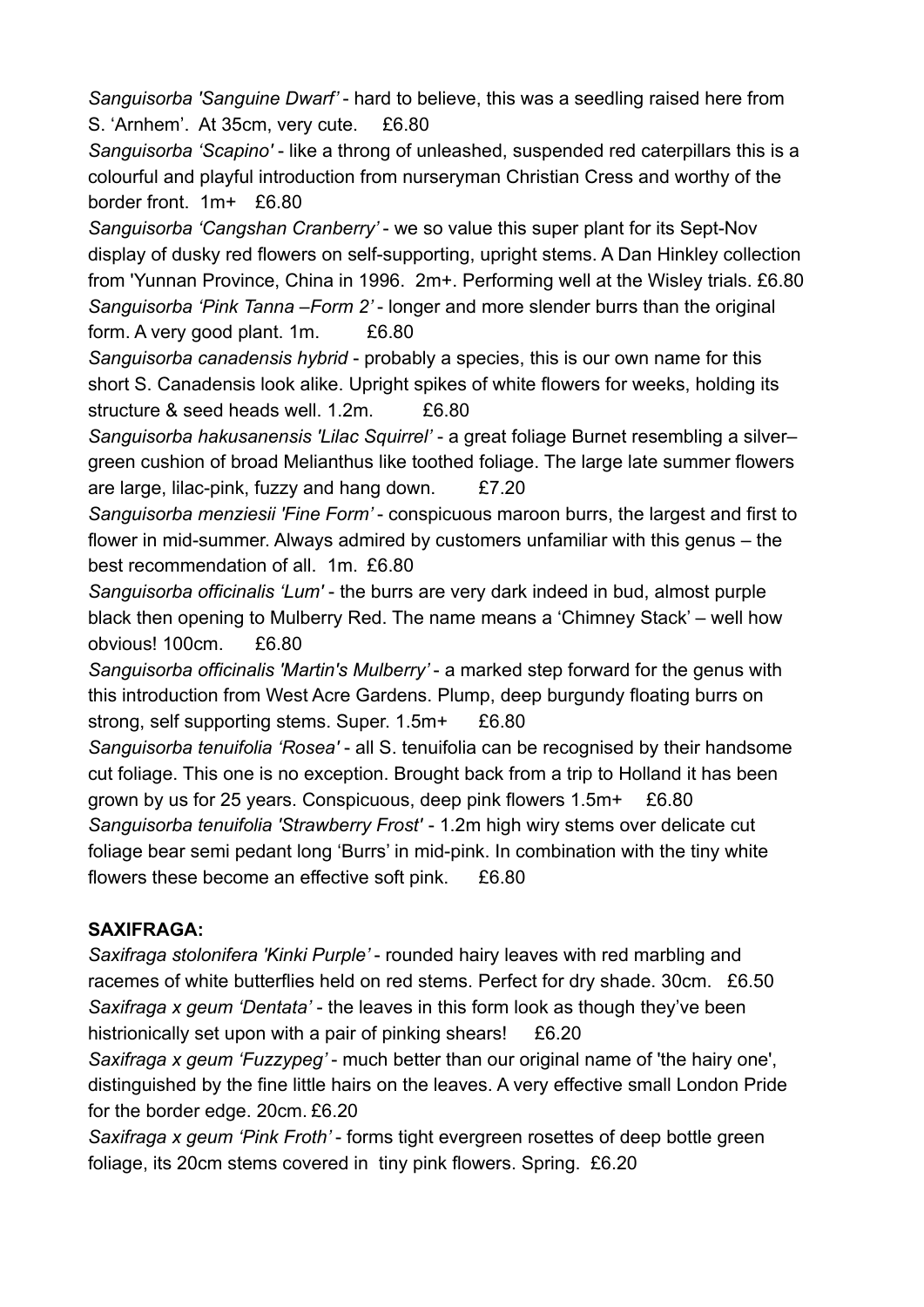#### **SEDUM:**

*Sedum 'Karl Funkelstein' -* worth growing for the exceptional smoky-purple foliage alone. The flowers are a muted pink. 35cm £6.50 *Sedum 'Lucy's licquorice' -* a chance seedling and our darkest Sedum, the leaves glossy and deep purple black. Named after my wife who loves the stuff! 25cm. £6.50 *Sedum 'Marchants Best Red' AGM* - rich, ruby red in fact. The green leaves are purple flushed. 40cm £6.50

*Sedum 'Matrona'* - the meatiest sedum we grow with large purple flushed, green leaves. The dusky pink flower heads are large too, fading to rich brown and persist long into the winter months. 60cm. £6.50

*Sedum 'Mr Goodbud' AGM* - distinct N.American selection and worthy AGM winner bearing autumn flowerheads of rich purple-pink. 45cm. £6.50

*Sedum 'Red Cauli' AGM* - grey-green metallic foliage perfectly offsets the cauliflowerlike clusters of intense ruby-red flowers. We received the RHS's highest accolade, an AGM for this plant in 2006. 45cm £6.50

*Sedum acre* - we've been humbled by research into this silvery-green alpine Stonecrop – we got nowhere but delightful it is. Perfect for a trough or small rockery. 5cm. £6.20 *Sedum ussuriense* - first class plant with fleshy rounded grey-green leaves (eventually colouring well) and mounds of reddish–pink autumn flowers. Russia. 20cm. £6.20

| Sempervivum 'Powellii'          |  | £4.50 |       |
|---------------------------------|--|-------|-------|
| Sempervivum 'Holly'             |  | £4.50 |       |
| Sempervivum nevadense hirtellum |  |       | £4.50 |

*Serratula tinctoria var.seoanei* - modest, little known plant which makes its unassuming entry late in the season with fuzzy pale violet aster like flowers over deeply cut foliage. Charming. 30cm. £6.20

*Sesile hippomarathrum* - over a satisfying mound of fine, carrot like foliage, wayward stems terminate in small umbels of creamy-white flowers from dusky pink buds through late summer. 30cm. £6.20

*Silene fimbriata* - the white fringed campion has a bladder like calyx of lime green. A useful plant for dry shade and wildlife friendly. Part/full shade. 70cm. £6.50

#### **SISYRINCHIUM:**

*Sisyrinchium 'Dragon's Eye Seedling'* - still effectively on trial and awaiting comparison with its pale lilac, dark eyed parent. 15cm. £6.50

*Sisyrinchium 'Dragon's Eye'* - striking introduction from America with pale lavender flowers and penetrating dark violet eye. 15cm. £6.50

*Sisyrinchium 'Salome's Glance'* - veined violet flowers with an alluring dark centre. 15cm. £6.50

*Sisyrinchium 'Marchants Seedling'* - this short dark violet seedling occurred on one of our raised beds and has pleasantly stood the test of time. 15cm. £6.50 *Sisyrinchium idahoense 'Pale Form'* - large flowers, a most beautiful shade of grey-

blue. 15cm. £6.50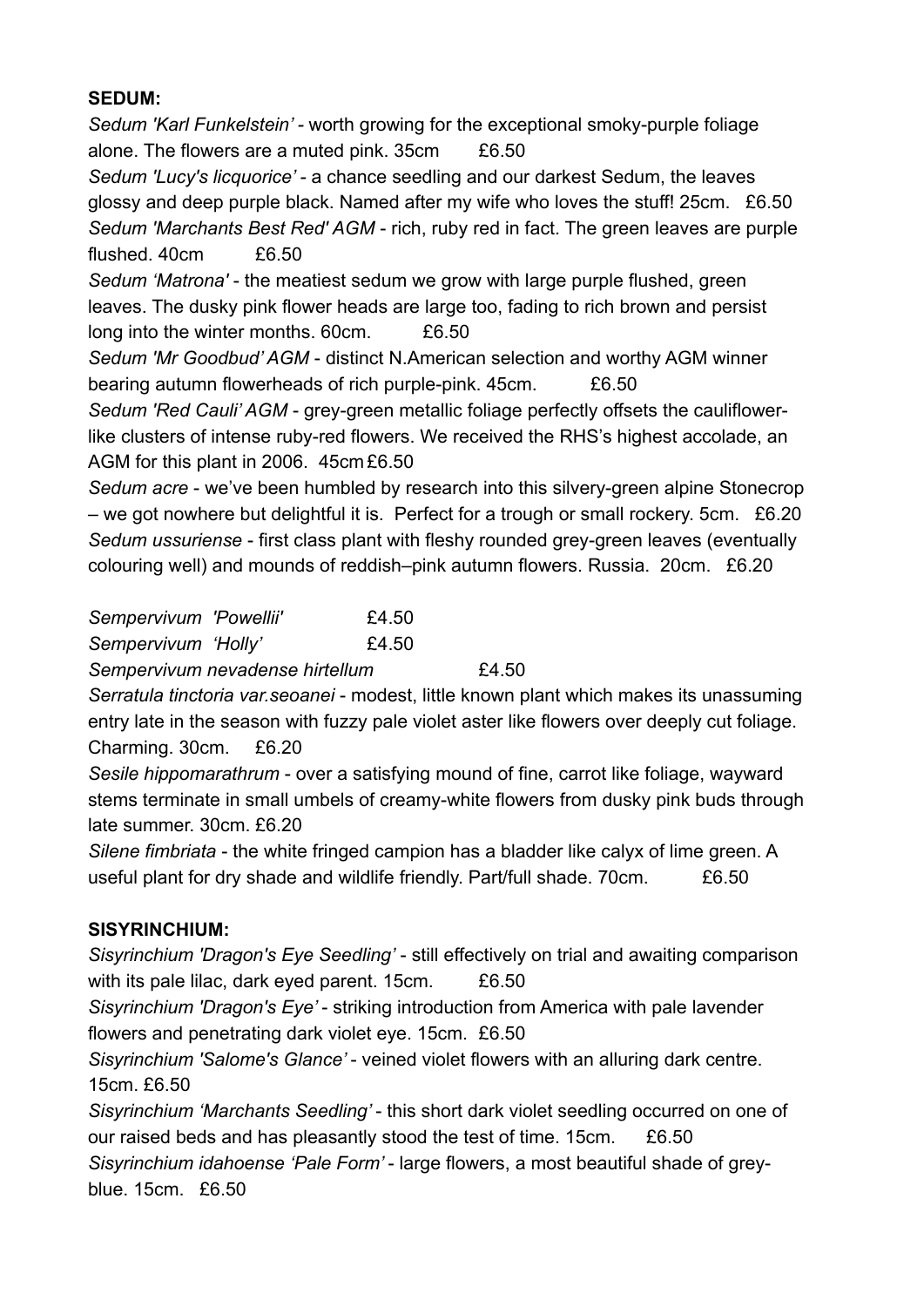*Solidago rugosa 'Loysder Crown'* - once a herbaceous border backbone, now less favoured. This Dutch selection is a fine plant, sturdy, and in clear lemon yellow. £6.80 *Sphaeralcea incana 'Sourup'* - hardy erect sub-shrub best pruned hard in Spring, whose pale sage green leaves are in harmony with its soft orange mallow flowers produced all summer. Unrivalled colour. 1.25m+ £6.80 *Sporobolus heterolepis* - from green tufts rise wiry stems bearing a mass of tiny bead like flowers. But it is their amazing scent of crushed leaf coriander pervading the air that will send you more than the humble visual impact of this plant. 45cm. £6.50

*Strobilanthes rankanensis* - excellent autumn flowering perennial with tubular blue purple flowers, the shape of a gramophone horn! Part shade/ full shade. 90cm. £6.20 *Stylophorum lasiocarpum* - a poppy for shade, also known as the 'Chinese Celandine Poppy'. Self seeds gracefully, amongst ferns and woodland planting. Large golden yellow flowers. 40cm. £6.50

*Succisa pratensis syn.* - Devil's bit scabious. So called because the short black root appears bitten off. A vivid dash of blue in the autumn border from this vigorous form of the nectar rich native perennial. 1.2m £6.50

## **THALICTRUM:**

*Thalictrum 'Ulrike'* - a skyscraper of a Meadow Rue, its strong stems lurching to 2.5m + with typically delicate foliage and showers of lilac-purple flowers in summer. Its parentage remains unknown. £6.80 *Thalictrum 'Elin' AGM* - vigorous and imposing hybrid (T.flavum glaucum x T.rochebruneanum). 2.5 metres+ £6.80 *Thalictrum aquilegiifolium 'Small Thundercloud'* - a corker of a plant. Creates considerably more than a storm in a teacup with its generous clouds of purple flowers. 40cm £6.80 *Thalictrum delavayi* - W. China. Small, nodding rosy lilac flowers with prominent stamens provide an entrancing display on their tracery of wiry stems in summer. A refined plant in every respect. 1.5m. £6.80 *Thalictrum delavayi 'Album'* - an exquisite beauty with small cupped, virgin white flowers held en masse on wiry stems in summer. A plant for your very best soil. £6.80 *Thalictrum lucidum* - tall statuesque Meadow Rue, with creamy yellow scented flowers. No need for staking. Moisture retentive soil. Partial Shade. 2m. £6.80 *Thalictrum polygamum* - seldom met with in gardens, from green buds emerge the petal-less white flowers, a delicate flourish of white stamens only. Good soil in partial shade seems to suit it. 1.2m. £6.80

*Tritonia disticha 'subsp.rubrolucens'* - a crocosmia relative (corm) its sweet strawberry pink lily-like flowers suspended on wiry stems through September. Hardy. 60cm. £6.50 *Tropaeolum polyphyllum AGM* - bizarre Nasturtium with prostrate, cut silver foliage and yellow flowers. £6.80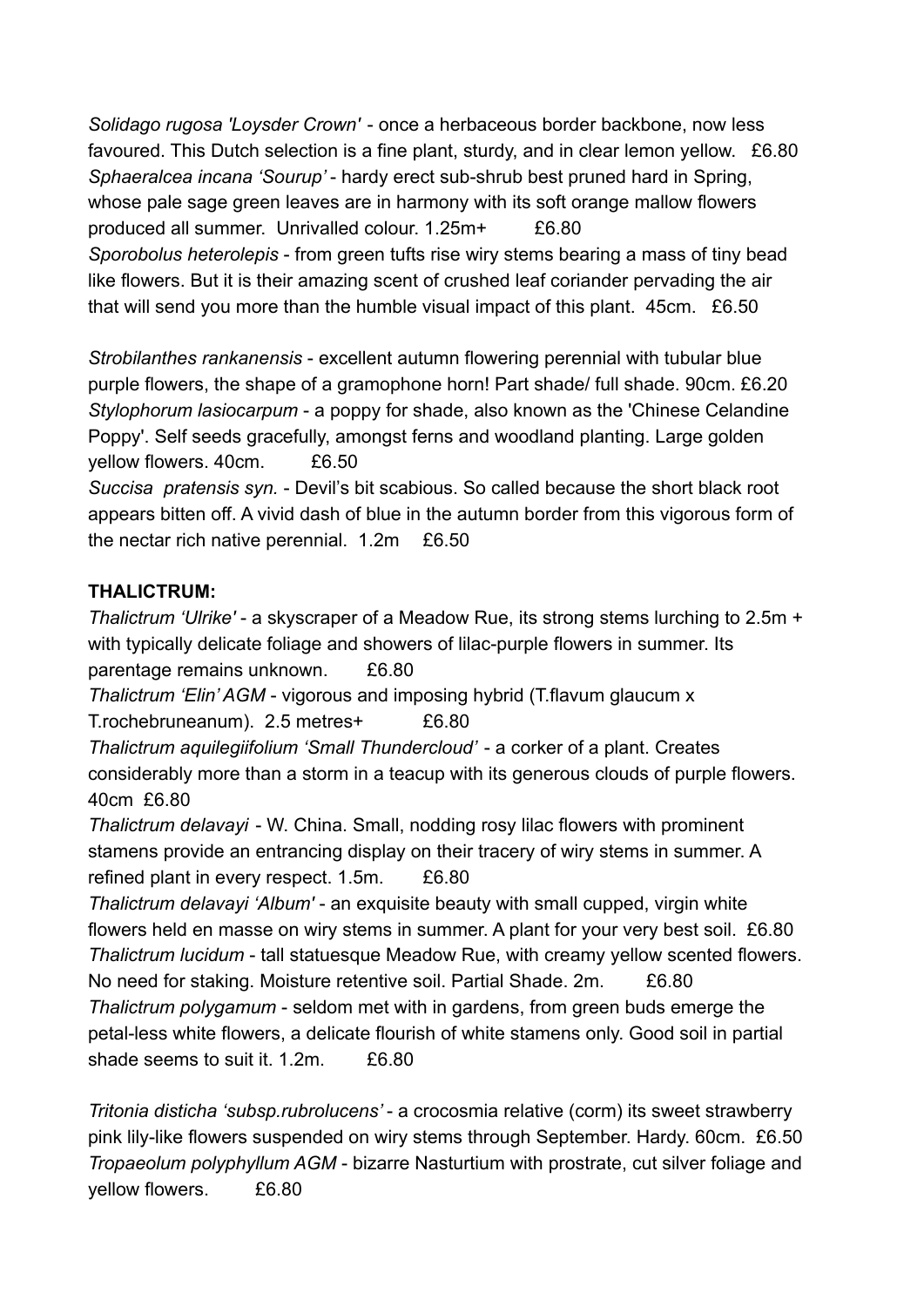## **TULBAGHIA:**

*Tulbaghia 'Cariad'* - aptly named 'love' in Welsh, this is a tot running to about 15cm high with typically shaped lilac-pink flowers. The central corona however is a deep burnt orange. £6.50

*Tulbaghia 'John May's Seedling'* - prolific seed set last summer means we will be offering strong young plants this summer. Interesting! £6.50

*Tulbaghia 'Fairy Star Mk II'* - plucked from seedlings here and a tad more robust than the original. £6.50

*Tulbaghia 'Fairy Star'* - T. cominsii x violacea gives us this dainty narrow leaved plant. The clusters of pale lilac-mauve flowers are carried on 30cm stems for months. £6.50 *Tulbaghia 'John May's Special'* - a paragon among Tulbaghia with very large (relatively speaking) flowers the summer long. £6.50

*Tulbaghia 'Snow White'* - large heads of purest white flowers with no hint of pink. Crisp effect. £6.50

*Tulbaghia 'Purple Eye' AGM* - finest, glaucus grey leaved hybrid with pale lilac flowers with a darker eye. £6.50

*Tulbaghia Ex. 'Harry Hay'* - always a favourite here with its darker than most mid-purple flowers. £6.50

*Tulbaghia violacea 'Bicolor'* - we are very fond of these long flowering fellows. This one may not be unique but is utterly charming with its rosy-lilac petals and white inners.

Potty about sunshine. 40cm. £6.50

*Tulbaghia violacea 'Harry Hay'* - given to Graham by legendary Harry Hay it seems appropriate to name it after him. A form of T. violacea it carries large lilac-mauve flowers with a pale purple corona and is quite distinct. 45cm. £6.50

*Tulbaghia violacea 'Large Flowered Form'* - prodigious 10p-sized flowers, like small windsails in pale lilac-pink. 40cm. £6.50

*Tulbaghia 'Fairy Snow'* - in effect a white version of T. 'Fairy Star'. A pleasing, dainty and long flowering plant for full sun. 30cm. £6.50

*Valeriana officinalis* - stiff branched stems soar over clumps of pinnate foliage carrying clusters of sweet scented small white flowers. A grand 'weed' and in effect a match to the ubiquitous Verbena bonariensis. 1.75m. £6.50

*Verbena hastata* - erect stems terminate in a branched candelabra arrangement of tiny purple flowers. 90cm £6.20

*Verbena rigida f. lilacina 'Polaris'* - very pretty pale lavender variant of the usually bedded species. Pessimists would have us believe it is not hardy – balderdash! 30cm. £6.50

*Vernonia arkansanaIron Root* - so called because of its brutishly tough roots. A late perennial which should be better known. Leafy 1.8m+ stems are topped in Sept/Oct. with a display of small crimson-purple aster like flowers E6.80

## **VERONICASTRUM:**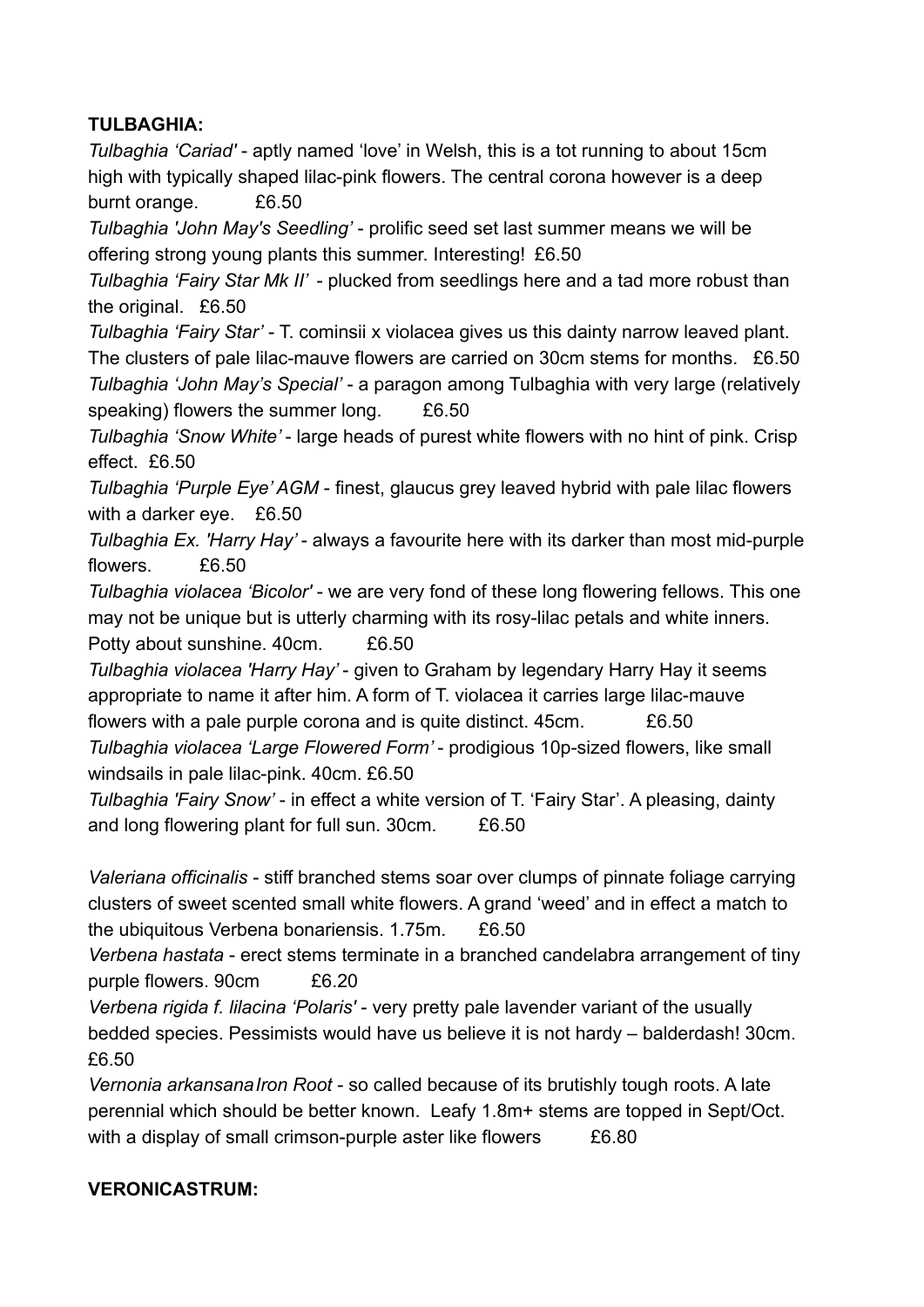*Veronicastrum 'Adoration'* - a striking Piet Oudolf selection. Rosy lilac flower spikes. A firm favourite. £6.80

*Veronicastrum sibiricum 'Kobaltkaars'* - from Dutch nurseryman friend Hans Kramer, bearing mid-violet-blue coloured spikes. 1.25m £6.80

*Veronicastrum virginicum 'Diane'* - a good white form somewhat shorter than V.V. 'Album'. 120cm. £6.80

*Veronicastrum virginicum 'Lavendelturm' AGM* - strong growing form we find, with large airy heads of pale lavender–lilac flowers. 2m. £6.80

*Veronicastrum virginicum 'Album'* - the beautiful white form. 120cm. £6.80 *Veronicastrum virginicum 'Erica'* - form which has settled down well with us. The flowers are pale rose pink. Raised by eminent nurseryman, Ernst Pagels. 120cm. £6.80

*Veronicastrum virginicum f. roseum* - soft pink flower spikes followed by persistent warm, coppery seed heads in winter make this a favourite here, 1.5m  $E6.80$ 

## **VIOLA:**

*Viola 'Heaselands'* - such a good strong plant with large scented, pale violet flowers. Very reliable. 20cm. £6.50 *Viola 'Inverurie Beauty' AGM* - abundant fair sized mid violet flowers are carried on

lengthy stems making then ideal for tuzzy-muzzies. 30cm. £6.50

*Viola cornuta AGM* - a pure cornuta with small, deep purple flowers. A generous gift from a customer who has grown it for over 30 years. £6.50

*Viola cornuta 'Gypsy Moth'* - pale lavender-blue and cream. From the talented Elizabeth MacGregor. £6.50

*Zizia aurea* - a sparkle of zingy yellow flowers above finely cut foliage. A useful knee high umbellifer. Sun / Part shade. 45cm. £6.50

# **GRASSES**

*Anemanthele lessoniana AGM* - the evergreen clump of bronzed foliage will by mid-July have erupted into a cascade of fine, brown-pink flower panicles. Within a month they will have faded to a mist of gold. Needs good soil to give its best. 45cm. £6.50 *Briza media 'Limouzi'* - this 'quaking grass' always steals hearts with its rustling, dark flowers on wiry stems. 45cm. £6.50

# **CALAMAGROSTIS:**

*Calamagrostis brachytricha AGM* - the autumn plumes emerge smokey purple and are highly effective. A great sight in a grouping. 120cm. £6.80 *Calamagrostis varia* - the flowers of this species are held on graceful, arching stems. 60cm. £6.80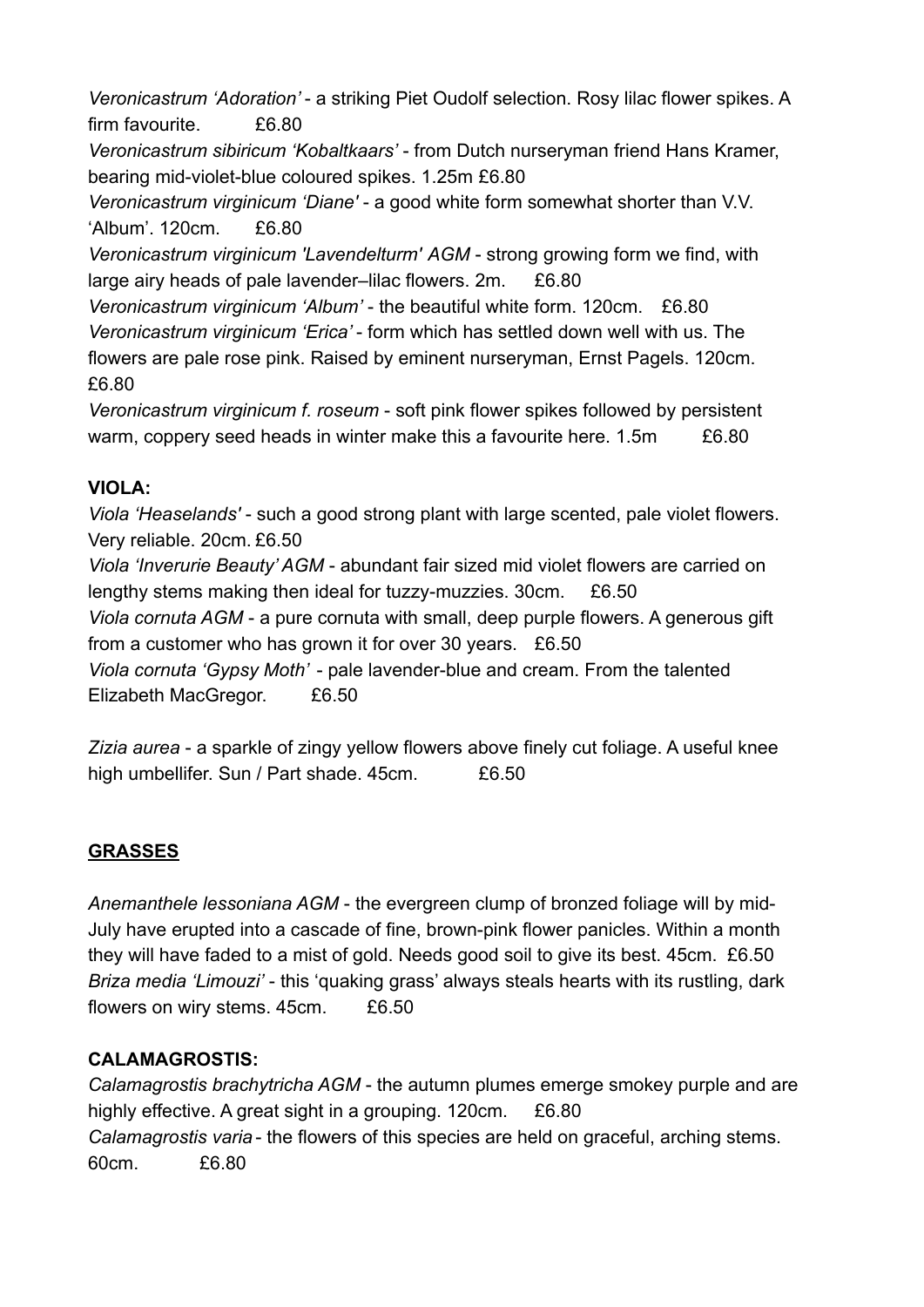*Calamagrostis x acutiflora 'Karl Foerster'* - the vertical thrust of this plant, together with the bleached biscuit pallor of the spent flowers and stems provides a unique and highly effective feature from summer onwards. 180cm. £6.80 *Calamagrostis x acutiflora 'Overdam'* - finely variegated leaves form a bold clump and in spring are attractively tinted with pink. The spent flowers are as effective as the above. 1.8m. £6.80

*Carex muskingumensis 'Little Midge'* - the Palm Sedge in its smallest form, a fuzz of fresh greenery for the border front. 15cm. £6.80 *Carex muskingumensis 'Oehme'* - a striking form with a swish golden band to the edge of the leaf. An easy foil in sun or part shade. 45cm. £6.80

### **DESCHAMPSIA:**

*Deschampsia cespitosa 'Piet's Choice'* - brought back from the Oudolf nursery, Holland, 25 years ago. It has taken us time to appreciate the value of this fine plant. Creates a noticeably dusky, shimmering veil of bronze plumes in summer. Fades well. 80cm. £7.20 *Deschampsia cespitosa 'Tardiflora'* - a Karl Foerster selection of the tufted hair grass flowering, more tardily than most, from July. 75cm. £7.20 *Deschampsia flexuosa 'Tatra Gold'* - forms low, tufted mounds of narrow foliage, a lively gold-green through winter and spring. 20cm. £7.20 *Deschampsia cespitosa 'Goldtau'* - translates as 'gold dew' which over a tuft of dark green foliage is what its myriad flowers mimic. Needs appropriate moisture. 75cm. £7.20

*Eragrostis curvula* - by mid summer the flowering stems knit together into a billowing airy mass which persists long into the winter months. 90cm. £6.80

*Melica uniflora f.albida* - the Wood Melick creeps about benignly, its' spikelets spangled with tiny bead like white flowers. Understated and utterly charming. 40cm £6.50

## **MISCANTHUS:**

*Miscanthus sinensis 'China' AGM* - one of the darkest Miscanthus, but just a notch later than the others. 1.5m. £8.50

*Miscanthus sinensis 'Dronning Ingrid'* - salutes the name of Ingrid, Queen of Denmark. A shorter growing form whose foliage in sun becomes distinctly purple flushed. 1.3m £8.50

*Miscanthus sinensis 'Ferner Osten' AGM* - an early display of dark purple flowers held well above narrow leaves, continues thereafter over a long season. A great favourite here. 1.5m.to any border. 2m. £8.50

*Miscanthus sinensis 'Hermann Mussel'* - in effect, like a beefier M.s.'Yakushima Dwarf', flowering well into November. Very Impressive. 3 ft. £8.50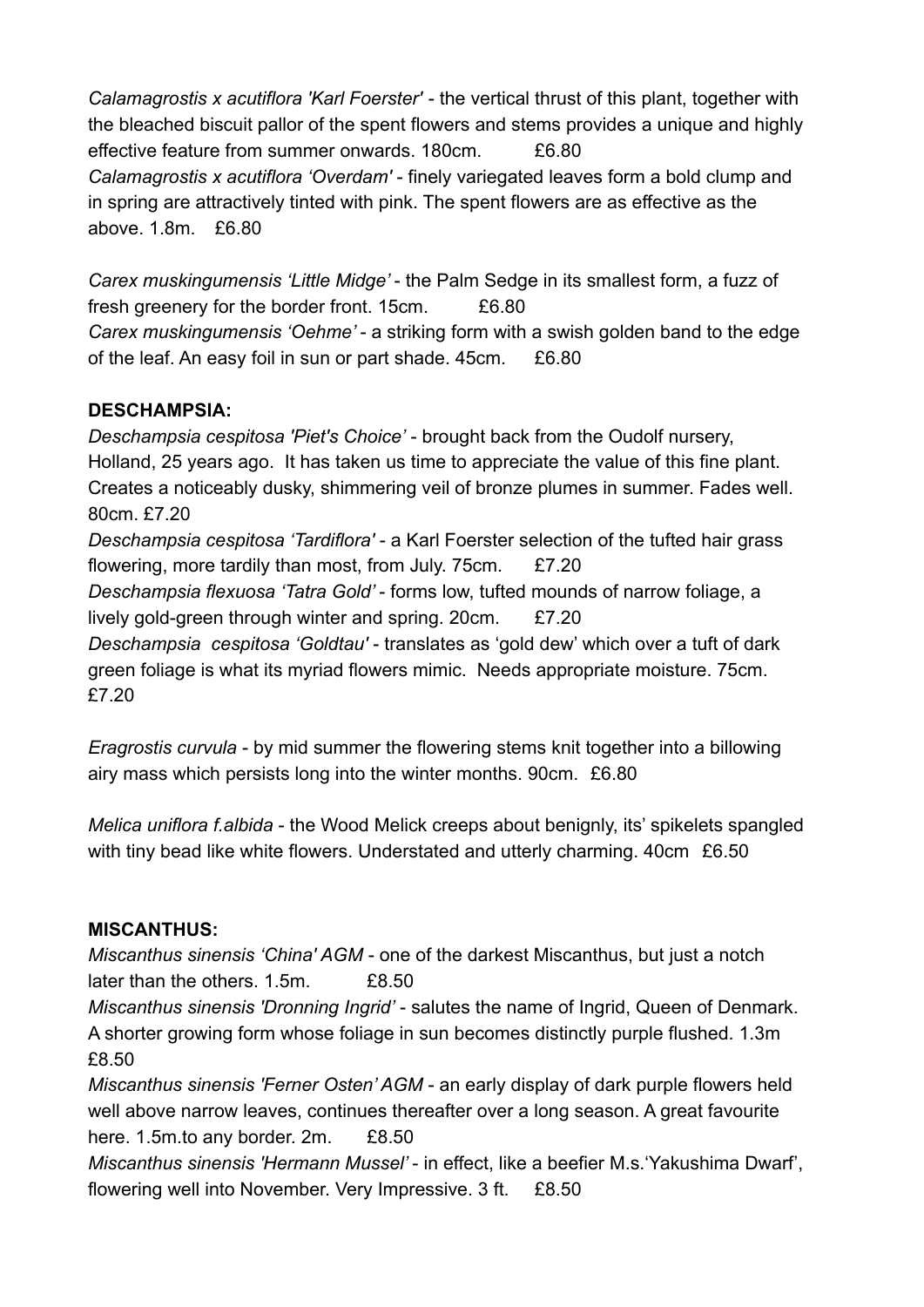*Miscanthus sinensis 'Punktchen'* - pale narrow bands develop on the leaves as the seasons progress, eventually becoming distinct. Very free flowering with pinkish flowers and comes highly recommended. £8.50

*Miscanthus sinensis 'Beth Chatto'* - the last Miscanthus from Ernst Pagels,

nostalgically named after his dear friend. The very fine leaves arching at their tips and narrow light brown flowers make for an elegant grass. 1.5m+ £8.50

*Miscanthus sinensis 'Flamingo' AGM* - a cultivar with extremely beautiful pendulous, purplish pink flowers. 1.8m. £8.50

*Miscanthus sinensis 'Ghana'* - distinct narrow habit, upright brown flowers and superb reddish, purple-brown autumn colour make this a real winner. 4-5 ft.  $\overline{28.50}$ *Miscanthus sinensis 'Kleine Fontane'* - drooping flower heads in shimmering pink. This is indeed a very beautiful 'Small Fountain'. 4 ft. £8.50

*Miscanthus sinensis 'Malepartus'* - the stir this plant caused when it arrived from Germany continues to this day. Dramatic, upright spikes of purple flowers in bold contrast to the broad, arching leaves. The foliage takes on glorious amber/apricot tints in late Autumn.  $6 \text{ ft}$ .  $\text{f8}$  50

*Miscanthus sinensis 'Sarabande' AGM* - extremely fine elegant leaves form an erect column, erupting in September in a display of copper-gold plumes. An American selection. 5ft. £8.50

*Miscanthus sinensis 'Yakushima Dwarf'* - extremely productive, casting up masses of golden plumes. Its narrow foliage, compact habit and upward thrust, lends it to 'Punctuation' planting. A classy number. 4 ft eventually. £8.50

## **MOLINIA:**

*Molinia caerulea ssp. arundinacea 'Bergfreund'* - tiny bead-like flowers in silvery brown create a floral mist and are at their most entrancing when suspended with droplets of water after rain. 2m. **£7.50** 

*Molinia caerulea ssp. Caerulea 'Heidebraut'* - as ethereal as the other shorter Molinias, but at 1.2m just a notch taller. £7.50

*Molinia caerulea ssp. Caerulea 'Moorhexe' AGM* - at 1m, with wispy panicles this is a *useful intermediary between the short and tall forms. £7.50*

*Molinia caerulea subsp. arundinacea 'Skyracer'* - pale brown flower heads. A catchy name for a very good, very tall grass.  $2m+$ . £7.50

*Molinia caerulea subsp. caerulea 'Dark Defender'* - Marina Christopher's recent selection has proved itself a real star, the dark bronze heads unusually persisting well into winter.  $90cm$   $f7.00$ 

*Molinia caerulea subsp. caerulea 'Poul Peterson'* - this is Piet Oudolf's choice for planting 'en masse'. Who am I to argue? 70cm. £7.00

## **PANICUM:**

*Panicum virgatum 'Black and Blue'* - as the name suggests, this Panicum has a blueblack leaf which colours further into the autumn. 1m. £6.80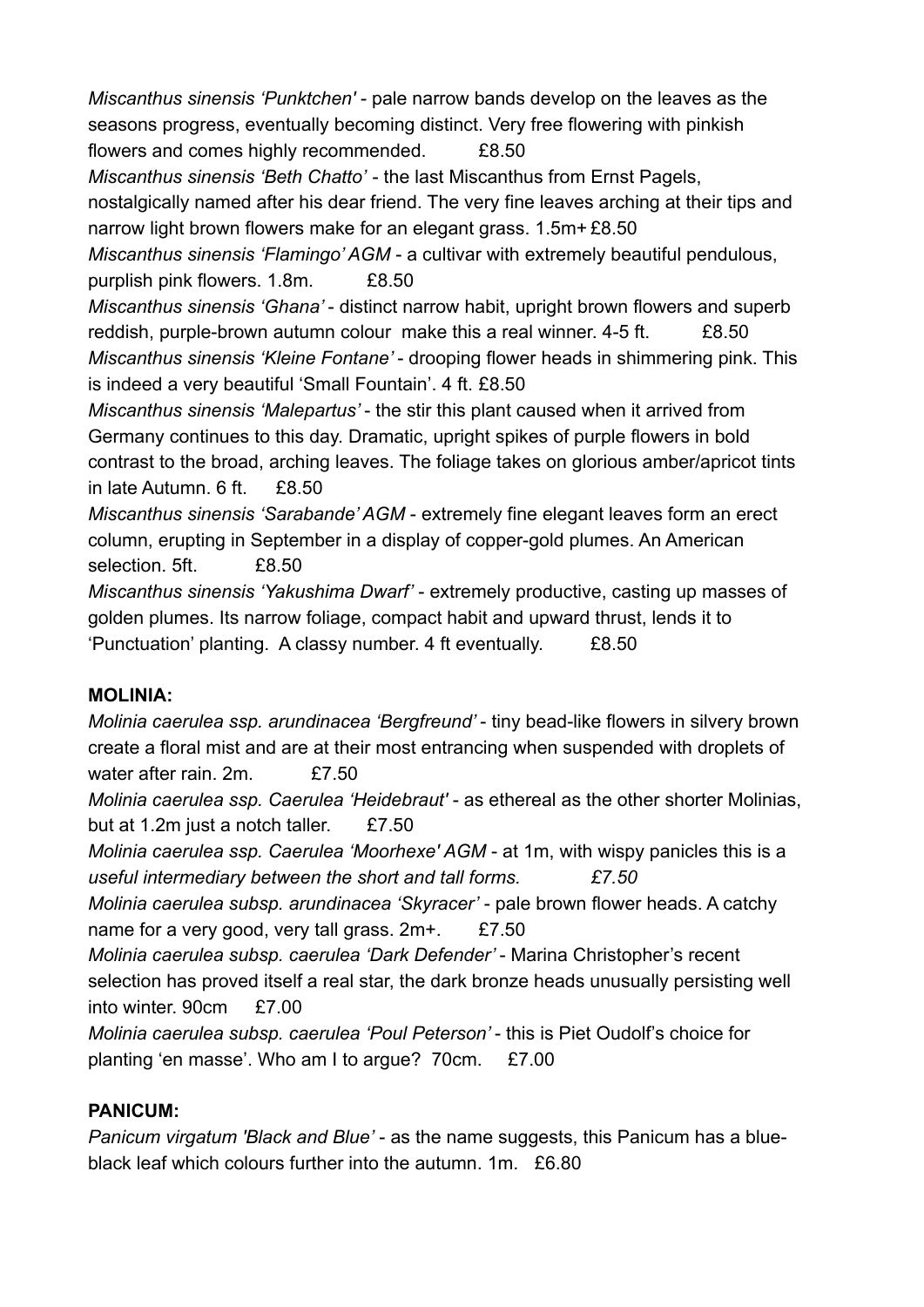*Panicum virgatum 'Cheyenne Sky'* - new short form of Switch Grass. Glaucus young foliage colours well in autumn. 50cm. £6.80

*Panicum virgatum 'Heavy Metal Mk II'* - seedling of 'Heavy Metal' which has grown stronger than its parent with us but with all the attributes, particularly the grey foliage £6.80

*Panicum virgatum 'Rubrum'* - an old variety, but one which performs very well with us. Flowering profusely and with superb autumn leaf colour. 1m. £6.80 *Panicum virgatum 'Shenandoah true'* - a gift from Ewald Hugin who received it in turn from Nurseryman Hans Simon, its discoverer. Similar to the more widely grown form, but has even richer burgundy infused foliage and is shorter (and trickier). 60cm.

£6.80

*Panicum virgatum 'Shenandoah'* - particularly dark red flowers in this form and characteristic red staining to the foliage also. 1m. £6.80

*Panicum virgatum 'Warrior'* - produces a great misty head of ruby flower spikelets that remain attractive in winter, long after their colour has been sapped. 120cm. £6.80 *Panicum virgatum 'Northwind'* - we so enjoy this plant with its strong vertical habit, forming a green column in the border. Good bronze and copper tints in autumn too. 120cm. £6.80

*Panicum virgatum strictum* - bolt upright with a particularly airy flowering inflorescence. We love it! 120cm. £6.80

## **PENNISETUM:**

*Pennisetum 'Fairy Tails'* - bolt upright, the fine fingers of flower from mid summer are ideal for punctuation or for the mid border. 75cm. £6.80

*Pennisetum alopecuroides 'Black Beauty'* - with spectacular dark busby like flowers in autumn, this is admired by all, particularly after rainfall. Enjoys moist, not dry soil.

90cm. £7.20

*Pennisetum alopecuroides 'Hameln'* - a shorter evergreen Pennisetum, with pale brown bristles and thin lance-like leaves. Moisture retentive soil. Full Sun. 60cm. £7.20

*Pennisetum alopecuroides 'Herbstzauber'* - looking like an obese pincushion, the dark brown bottlebrush flowers of this fine German selection always draw positive comments. 50cm. £7.20

*Pennisetum alopecuroides 'J.S.Jommenik'* - a small growing golden foliaged variant of the dependable P.alopecuroides. Better in a soil that is not too dry. 30cm. £6.80 *Pennisetum macrourum* - unequivocally our most exciting grass here. These are not unlike cream-white vertical 'pipe cleaners' held aloft on stiff 6ft stems. Need I say more! £6.80

*Pennisetum orientale* - Beth Chatto's description '-pink and mauve caterpillars on wiry stems' takes some beating. A very beautiful grass if you can grow it well. Adores chalk. 45cm AGM. £6.80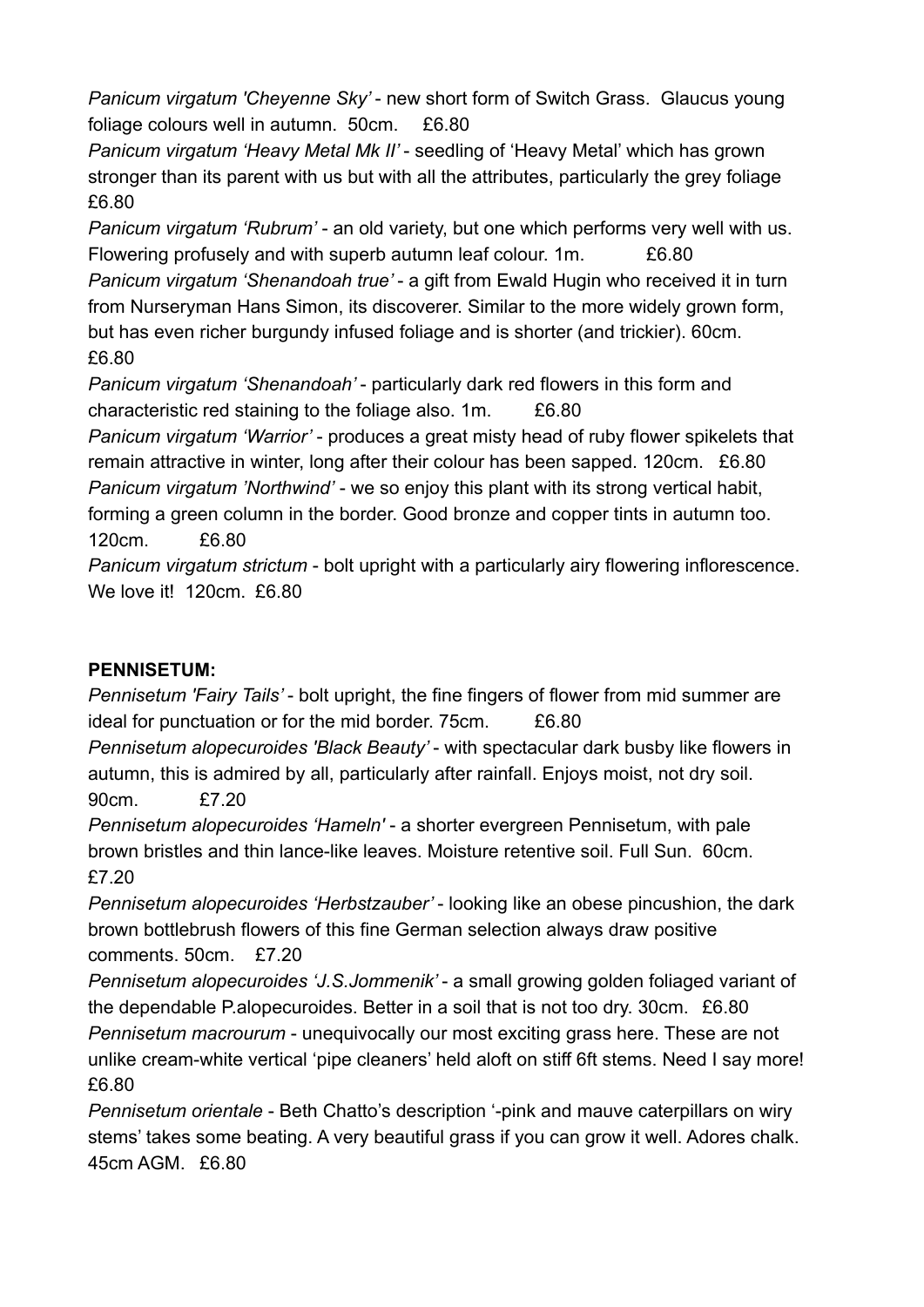*Pennisetum orientale 'Shogun'* - one of the taller forms of P. orientale and able to hold itself well. 1m. £6.80 *Pennisetum orientale 'Tall Tails'* - much more vigorous than the species at 1.5m with long arching creamy-buff fingers of flower. A classic hybrid. £6.80 *Pennisetum thunbergii 'Red Buttons'* - a fountain grass with conspicuous, big bug sized copper-red flowers through summer. Has proved hardy here. 90cm. £6.80 *Pennisetum villosum AGM* - giant white furry caterpillars on arching stems. Excellent in a pot, raised bed or on a bank. One of the most beautiful grasses you can grow. 60cm. £6.80

*Sesleria 'Greenlee's Hybrid'* - sweet little evergreen grass tolerant of most soils. Fresh green foliage and darts of fluffy white flower heads. Sun/part shade.30cm. £6.50

*Schizachyrium scoparium 'Blue Heaven'* - little Bluestem. A variable clumping grass, this leaden blue selection has impressed us with its seasonal colour development climaxing in autumn in red, purple and orange. Its biscuit coloured seed heads are also good. 40-50cm. £6.80

#### **STIPA:**

*Stipa gigantea 'Gold Fontane' AGM* - a German selection. Our parent plant performs well here normally producing an abundance of shimmering flower heads. For us, the foliage is noticeably compact. £7.50 *Stipa lessingiana Syn. Needle Grass* - slim points of gold flowers emerge from fine glaucous green foliage. Looks extremely romantic in the breeze! 1.2m £6.80 *Stipa pseudoichu* - pale creamy-white narrow plumes over fine evergreen foliage. Irresistibly tactile. 90cm. £6.80

*Stipa tenuissima 'Wind Whispers'* - new here, online research tells me it 'sways in the merest breath of wind', and 'shimmers in the breeze' with 'skeins of tangled gold' – but what the hell does it look like? £6.80

## **FERNS**

## **POLYPODIUM:**

*Polypodium camb. 'Pulch. Addison'* - an extremely neat and beautiful fern with neatly incised and layered pinnae creating a dainty, lacy effect. 20cm £7.50 *Polypodium cambricum* - the Southern Polypody is a no thrills and spills fern with a simple and beautiful clarity of outline. Collected by us in the Languedoc where it thrived among rocky terrain. 20cm. £7.50

*Polypodium cambricum 'Dwarf Form Sport'* - arose initially as a sport of P. Dwarf Form and finally settled down well. To our minds more cut and slightly more refined than its parent. Of course, this may just be our imagination! 30cm. £7.50